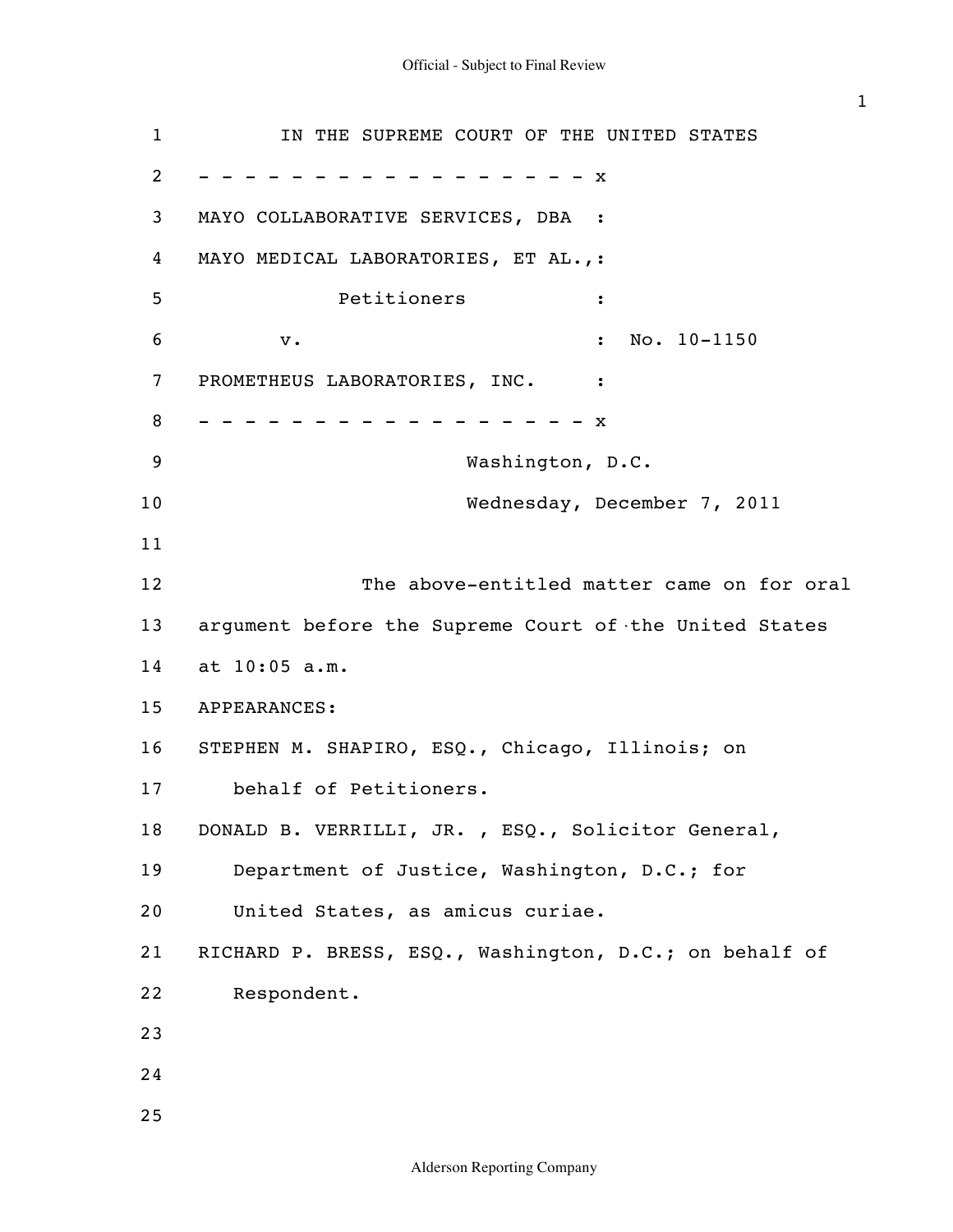| $\mathbf{1}$    | CONTENTS                                                 |      |
|-----------------|----------------------------------------------------------|------|
| $\mathbf{2}$    | ORAL ARGUMENT OF                                         | PAGE |
| 3 <sup>7</sup>  | STEPHEN M. SHAPIRO, ESQ.                                 |      |
| 4               | On behalf of the Petitioners                             | 3    |
| 5               | ORAL ARGUMENT OF                                         |      |
| 6               | DONALD B. VERRILLI, ESQ.                                 |      |
| $\overline{7}$  | For United States, as amicus curiae                      | 25   |
| 8               | ORAL ARGUMENT OF                                         |      |
| 9               | RICHARD P. BRESS, ESQ.                                   |      |
| 10 <sub>o</sub> | On behalf of the Respondent                              | 34   |
| 11              | REBUTTAL ARGUMENT OF                                     |      |
| 12              | STEPHEN M. SHAPIRO, ESQ.                                 |      |
| 13              | On behalf of the Petitioners<br><b>Contract Contract</b> | 56   |
| 14              |                                                          |      |
| 15              |                                                          |      |
| 16              |                                                          |      |
| 17              |                                                          |      |
| 18              |                                                          |      |
| 19              |                                                          |      |
| 20              |                                                          |      |
| 21              |                                                          |      |
| 22              |                                                          |      |
| 23              |                                                          |      |
| 24              |                                                          |      |
| 25              |                                                          |      |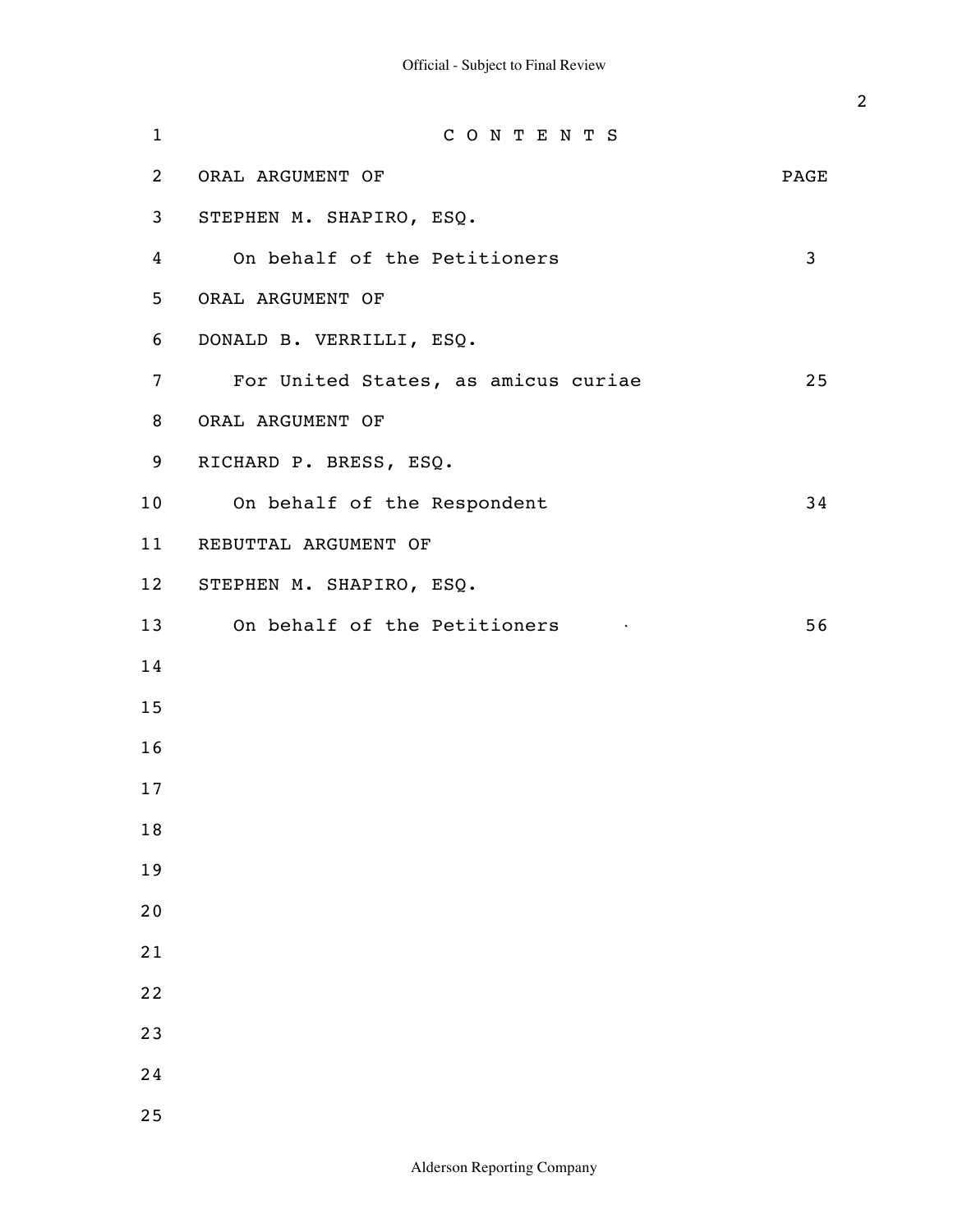1 2 3 4 5 6 7 8 9 10 11 12 13 14 15 16 17 18 19 20 21 22 23 24 25 P R O C E E D I N G S (10:05 a.m.) CHIEF JUSTICE ROBERTS: We will hear argument first this morning in Case 10-1150, Mayo Collaborative Services v. Prometheus Laboratories. Mr. Shapiro. ORAL ARGUMENT OF STEPHEN M. SHAPIRO ON BEHALF OF THE PETITIONERS MR. SHAPIRO: Thank you, Mr. Chief Justice, and may it please the Court: We're here today to urge the Court to reinstate the district court's decision, which faithfully applied this Court's precedents under section 101 of the Patent Act. The problem with the Prometheus patent is its broad preemption of a physical phenomenon, which prevents others like Mayo Clinic from offering a better metabolite test with more accurate numbers. And this is a huge practical problem for patients. These thiopurine drugs are strong medicine. Too much of this can be fatal; too little can leave - leave a chronic lingering disease in the patient. JUSTICE SOTOMAYOR: I'm sorry. I didn't think that this patent covered the actual machine. Mayo is free to develop a new machine. MR. SHAPIRO: Well, what it can't do is use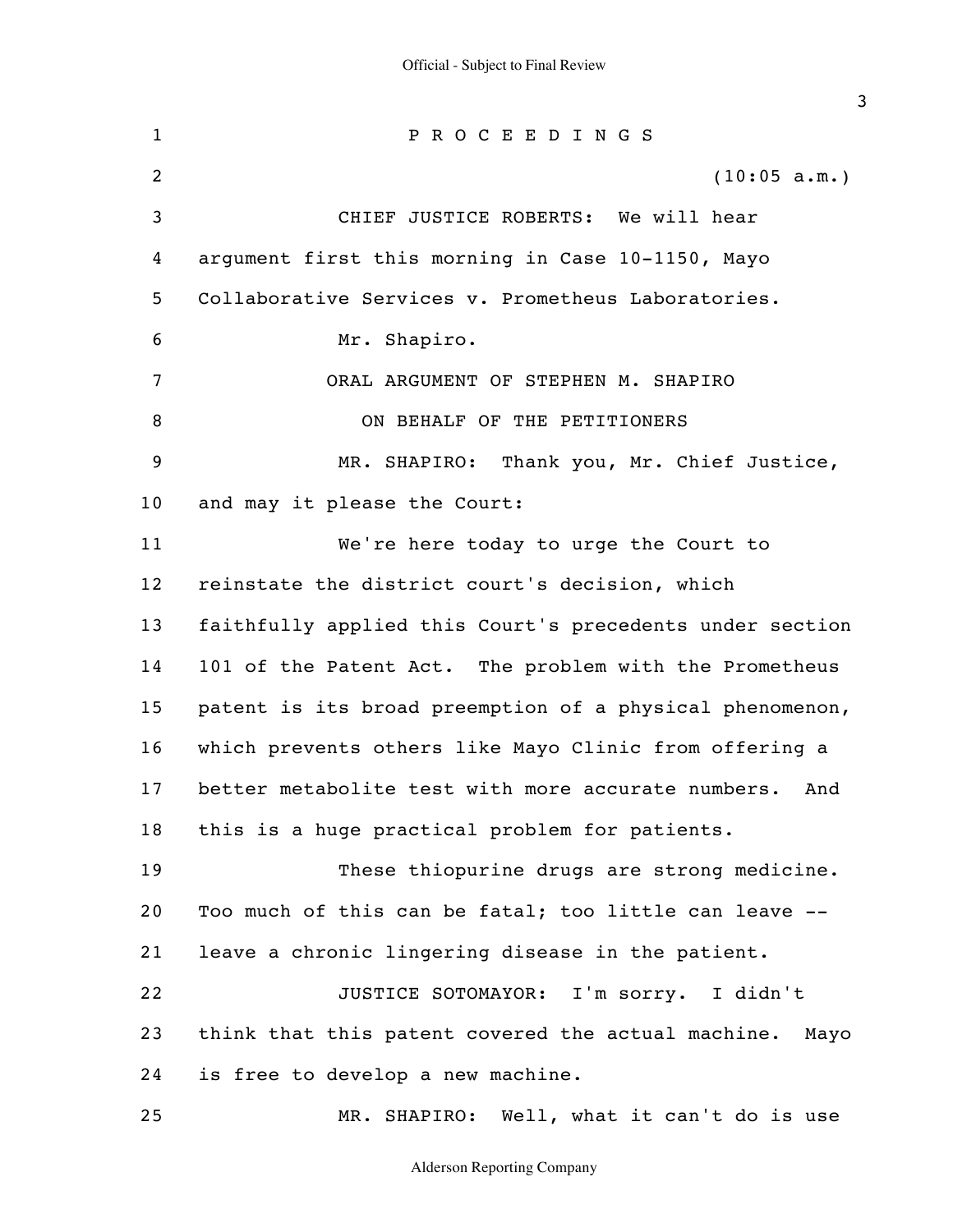1 2 3 4 5 6 7 8 9 10 11 12 13 14 15 16 17 18 19 20 21 22 23 24 25 any number from 400 up until infinity, and it believes that's the wrong number. And it can't have a -- a different standard for a legion of autoimmune diseases, and there are dozens and dozens of them. And that's a broad field to preempt the natural phenomenon. JUSTICE SOTOMAYOR: It -- it actually is much narrower than that. It's within a range, two ranges actually. And so it has already changed one range, and that's not the subject of the district court's finding that the lower number it's proposing is infringing. So it's not as broad as you are stating. MR. SHAPIRO: Well, you -- you see, Your Honor, we believe the correct number is 450 to 700. And that's necessary to cure various autoimmune diseases. And Prometheus took the position that its patent preempts everything above 400, all the way up to infinity, it said, for all autoimmune diseases, dozens and dozens of them. JUSTICE SOTOMAYOR: Well, it took that position, but the district court narrowed it to 15 percent, to 15 -- MR. SHAPIRO: Well, you know, actually it didn't, Your Honor. You will see in that opinion, there are two rulings: one is the 15 percent ruling, which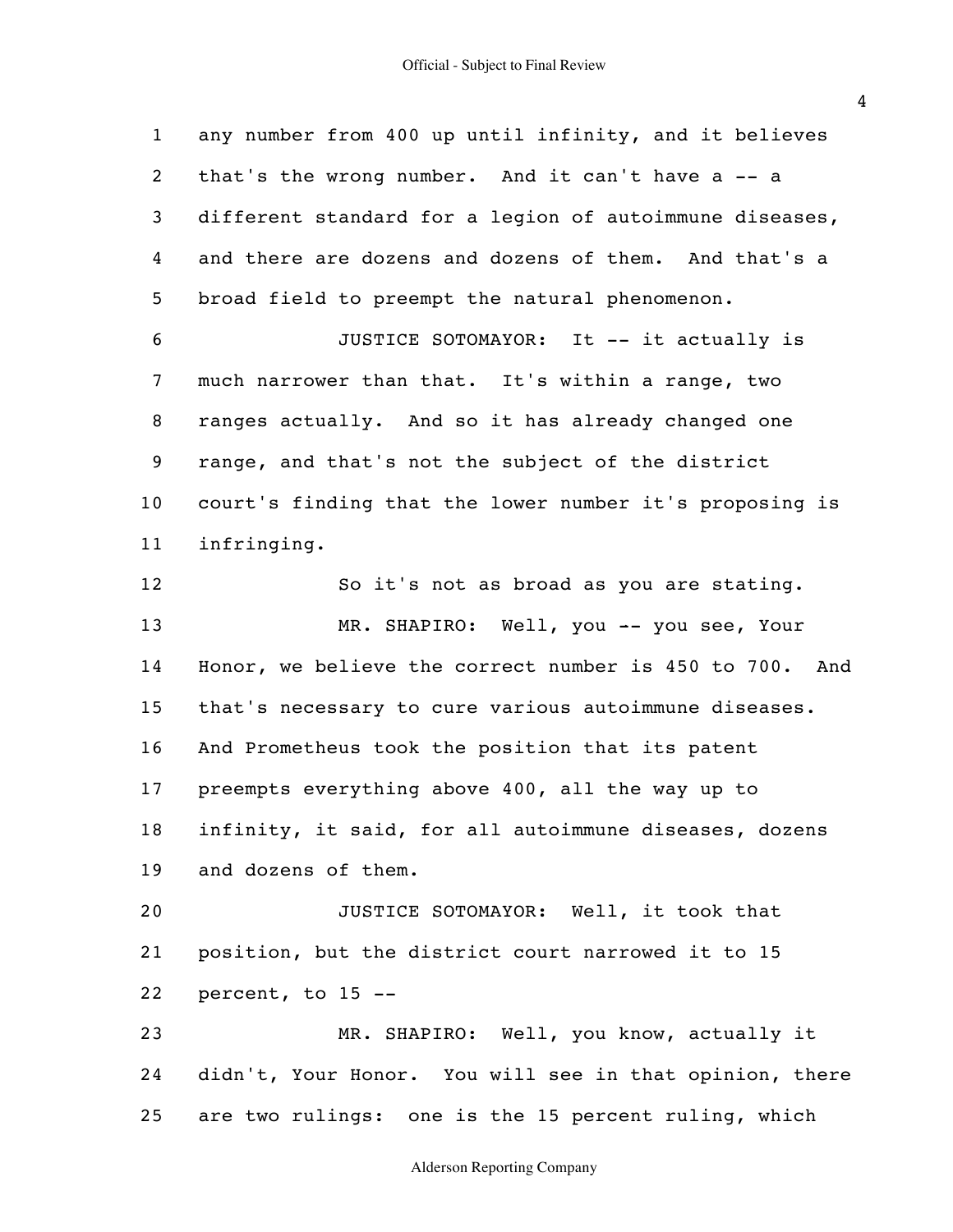1 2 3 4 5 6 7 8 9 10 11 12 13 14 15 16 17 18 19 20 21 22 23 24 25 lowers the number; but it said 400 and above all the way to infinity. There's no upper limit on this. So as a practical matter, there's no room for anybody else to offer a metabolite test. And what this means for patients is one opinion in the United States. If you have one of these life-threatening diseases -- JUSTICE SOTOMAYOR: It can offer the test. MR. SHAPIRO: -- you get one opinion. Pardon me? JUSTICE SOTOMAYOR: It can offer the test. It just can't recommend the dosage to the doctor. MR. SHAPIRO: Well, it -- it can't have a test that has a different therapeutic range, because that's a preemption. They take the position -- JUSTICE SOTOMAYOR: Tests do two things: they measure something -- MR. SHAPIRO: Yes. JUSTICE SOTOMAYOR: And therapeutic range does something else. The tests can happen. The doctor gets a number. What the doctor does with that number is a different issue. MR. SHAPIRO: And -- and what -- what Prometheus submitted and the court agreed is if you are notified, if you are aware of their range when you're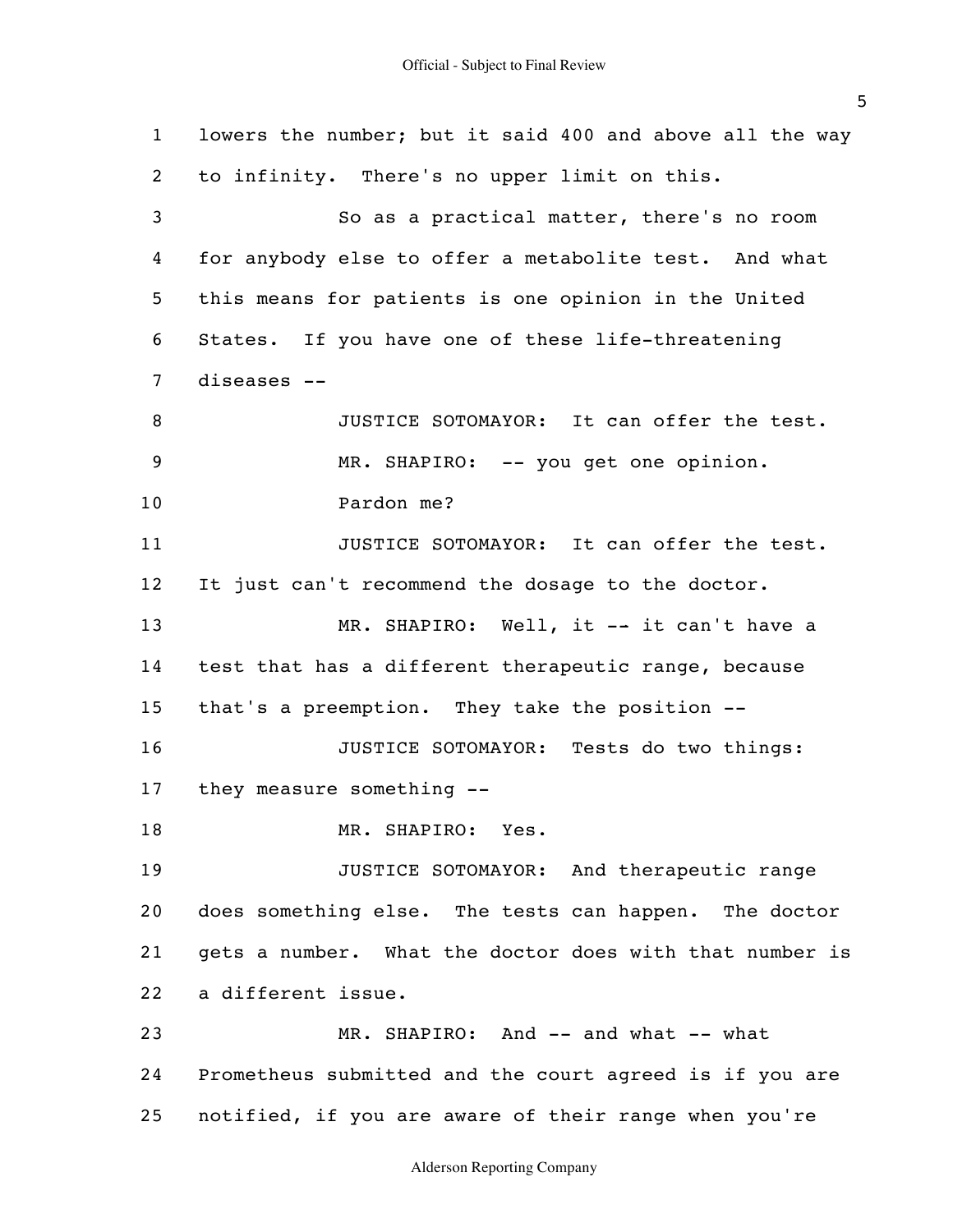1 2 3 4 5 6 7 8 9 10 11 12 13 14 15 16 17 18 19 20 21 22 23 24 25 drawing blood, that's an infringement right then and there, if -- if you're aware or warned by their number. So any doctor in the United States that draws blood and is aware of this range of theirs is preempting. And the practical result is we haven't been able to offer this competing test now for 7 years. JUSTICE KENNEDY: When -- when the Respondent addresses this, will they take issue with the way you describe what has been preempted, or as you read their -- we'll ask them -- but as you read their brief, is this crystal-clear? MR. SHAPIRO: Well, you'll see, Justice Kennedy, in the district court, they argued for any number above 400. That's -- it's 400 and above is what it says. And they said there's no upper limit on that. The district court found that. That was their position that was accepted. JUSTICE KENNEDY: In thinking about what's preempted, I looked at the Diehr case involving the rubber molding and the constant monitoring. And if you could take an analogy from that: let's -- let's suppose that there was a system of measurements that you take every half-hour which constantly monitor how a drug is being retained in the tissues, and that there is a protocol for the admission of some two or three

## Alderson Reporting Company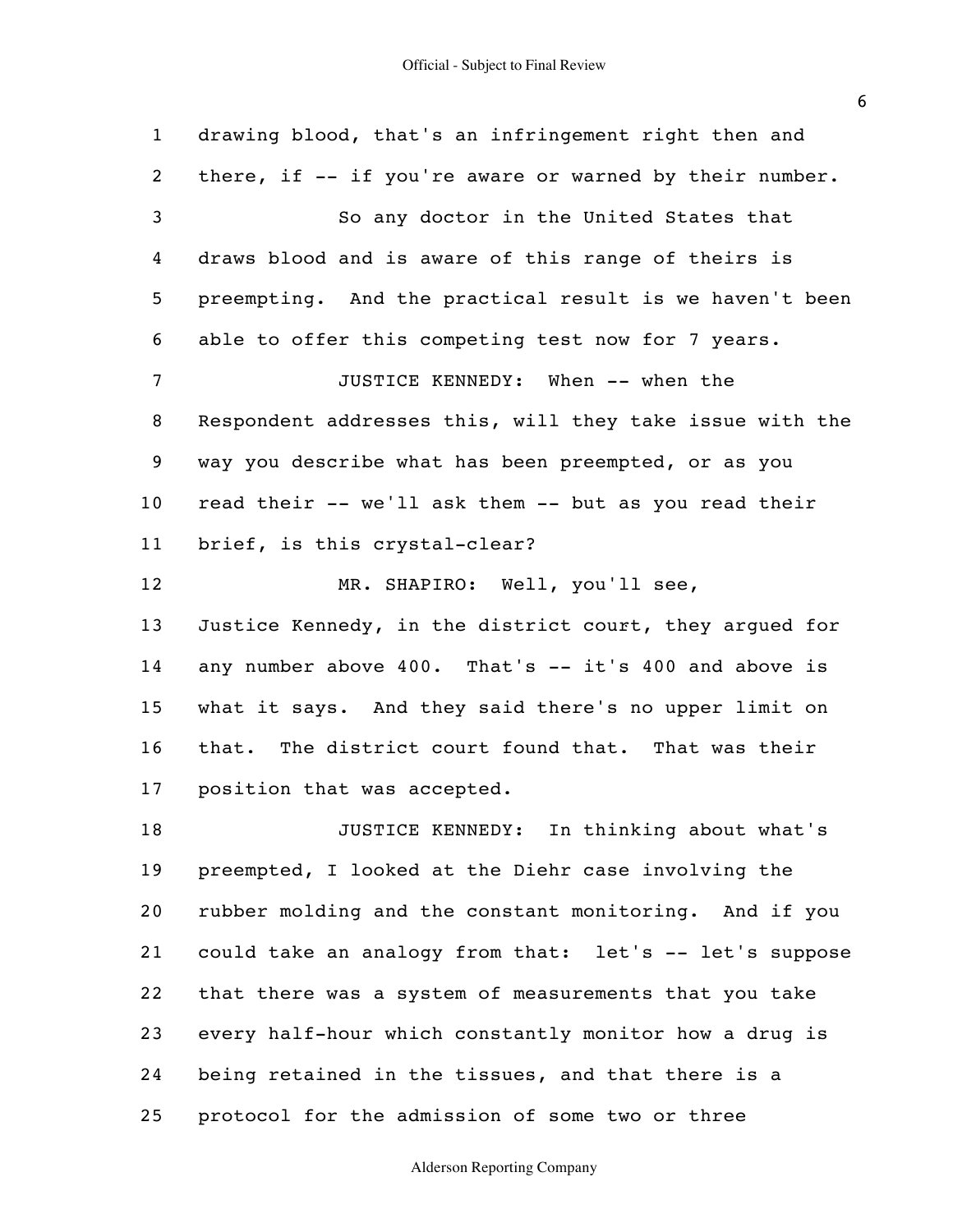1 2 3 4 5 6 7 8 9 10 11 12 13 14 15 16 17 18 19 20 21 22 23 24 25 different drugs to get the balance right. In other words, it's much more complicated. Is there some point at which that is patentable, even though this preempts a -- a whole range of -- of different choices? MR. SHAPIRO: Well, it may be patentable. JUSTICE KENNEDY: And it's hard for you to answer -- you know, there's a million hypotheticals. But I'm just trying to -- MR. SHAPIRO: The -- the key is -- JUSTICE KENNEDY: -- see what the process is. MR. SHAPIRO: -- the specificity. If it leaves room for others to have their own tests with different numbers and different procedures so that it isn't just one test for the whole country, then yes, if it's specific enough. The specificity is the key. What -- what the Court said in Bilski, of course, is that you can't preempt a whole field, a broad field with -- with your -- your patent, which this one does. And if you look at the diseases that are covered -- JUSTICE SCALIA: I'm -- I'm not comfortable with that. I mean, it depends on how -- how broad it is?

Alderson Reporting Company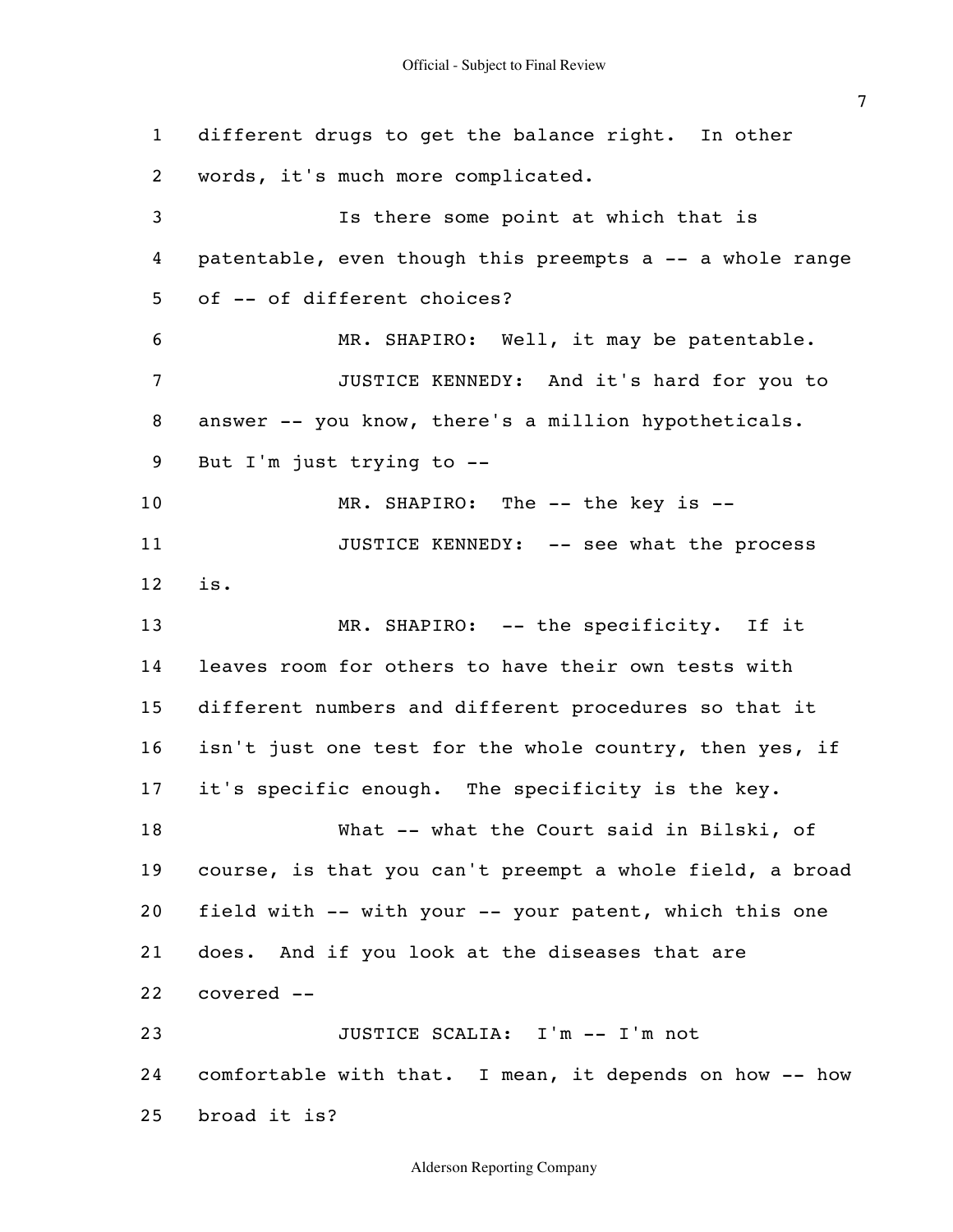| $\mathbf{1}$   | MR. SHAPIRO: Yes. If -- if you -- if you                 |
|----------------|----------------------------------------------------------|
| 2              | preempt all the numbers up to infinity and all           |
| 3              | autoimmune diseases, that's a vast field. It's much      |
| 4              | bigger than -- than the field --                         |
| 5              | JUSTICE SCALIA: What about up to 700?<br>Is              |
| 6              | that okay?                                               |
| $\overline{7}$ | MR. SHAPIRO: Well, no. I -- I think --                   |
| 8              | JUSTICE SCALIA: 550?                                     |
| 9              | MR. SHAPIRO: No. I -- I think --                         |
| 10             | JUSTICE SCALIA: 830?                                     |
| 11             | MR. SHAPIRO: No.                                         |
| 12             | JUSTICE SCALIA: How are we supposed to                   |
| 13             | apply that kind of a rule?                               |
| 14             | MR. SHAPIRO: I think doctors have to have                |
| 15             | freedom to make their own judgments about these natural  |
| 16             | phenomena.                                               |
| 17             | JUSTICE SCALIA: Above 830 or below 830?                  |
| 18             | Which?                                                   |
| 19             | MR. SHAPIRO: Well, I -- no. I think --                   |
| 20             | JUSTICE SCALIA: It just seems to me not                  |
| 21             | a -- not a patent rule that we could possibly apply.     |
| 22             | MR. SHAPIRO: Well, it's the rule I believe               |
| 23             | adopted in Bilski and in Flook, that you can't wipe out  |
| 24             | a whole field so no one else can have a competing test.  |
| 25             | The result for the public is that these numbers would be |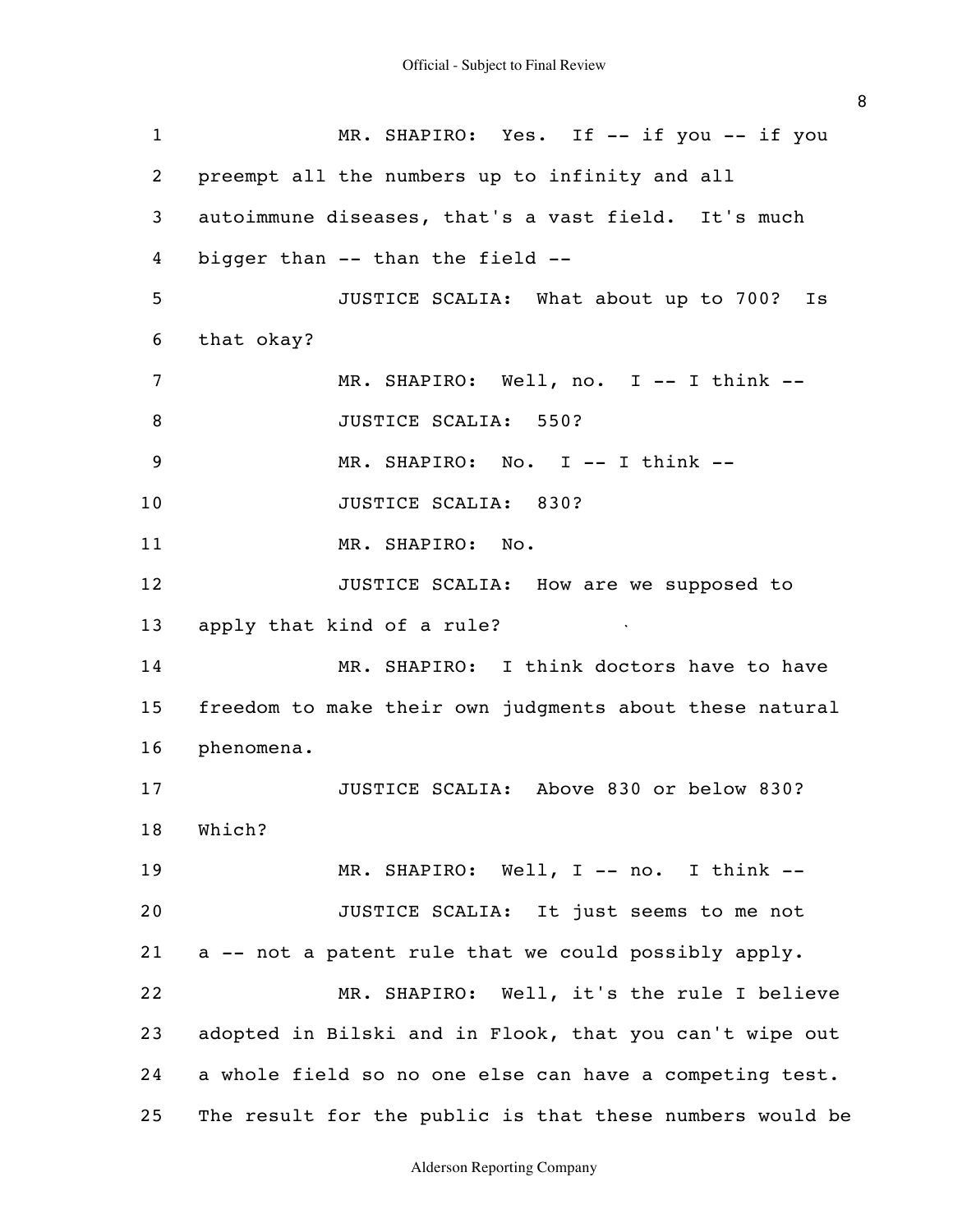| $\mathbf{1}$ | frozen for 20 years and a very serious person couldn't  |
|--------------|---------------------------------------------------------|
| 2            | get a second opinion from Mayo Clinic, which uses       |
| 3            | different numbers. That's why we think --               |
| 4            | JUSTICE SCALIA: But doesn't -- doesn't                  |
| 5            | any -- any medical patent rely on natural processes? I  |
| 6            | mean, even if you invent a new drug, what that new drug |
| 7            | does is -- is natural. It affects the -- the human      |
| 8            | physiognomy in a certain natural way.                   |
| 9            | MR. SHAPIRO: Oh, yes.                                   |
| 10           | JUSTICE SCALIA: Is it -- is it therefore                |
| 11           | precluded from patentability?                           |
| 12           | MR. SHAPIRO: No, it's not. And in fact,                 |
| 13           | this drug was patented.                                 |
| 14           | JUSTICE SCALIA: What is different here?                 |
| 15           | MR. SHAPIRO: The difference is the                      |
| 16           | specificity. If you invent a drug which has a           |
| 17           | particular chemical formula, others can invent other    |
| 18           | drugs. There's room for competing drugs in the medical  |
| 19           | world. And you'll -- many, many patented drugs --       |
| 20           | JUSTICE KENNEDY: I thought your answer to               |
| 21           | Justice Scalia would be -- and please correct me -- the |
| 22           | difference is, is that what the Respondent is claiming  |
| 23           | is a -- a patent on the measurement of the result.      |
| 24           | MR. SHAPIRO: Yes, it -- it is a patent --               |
| 25           | JUSTICE KENNEDY: But a measurement in a                 |

Alderson Reporting Company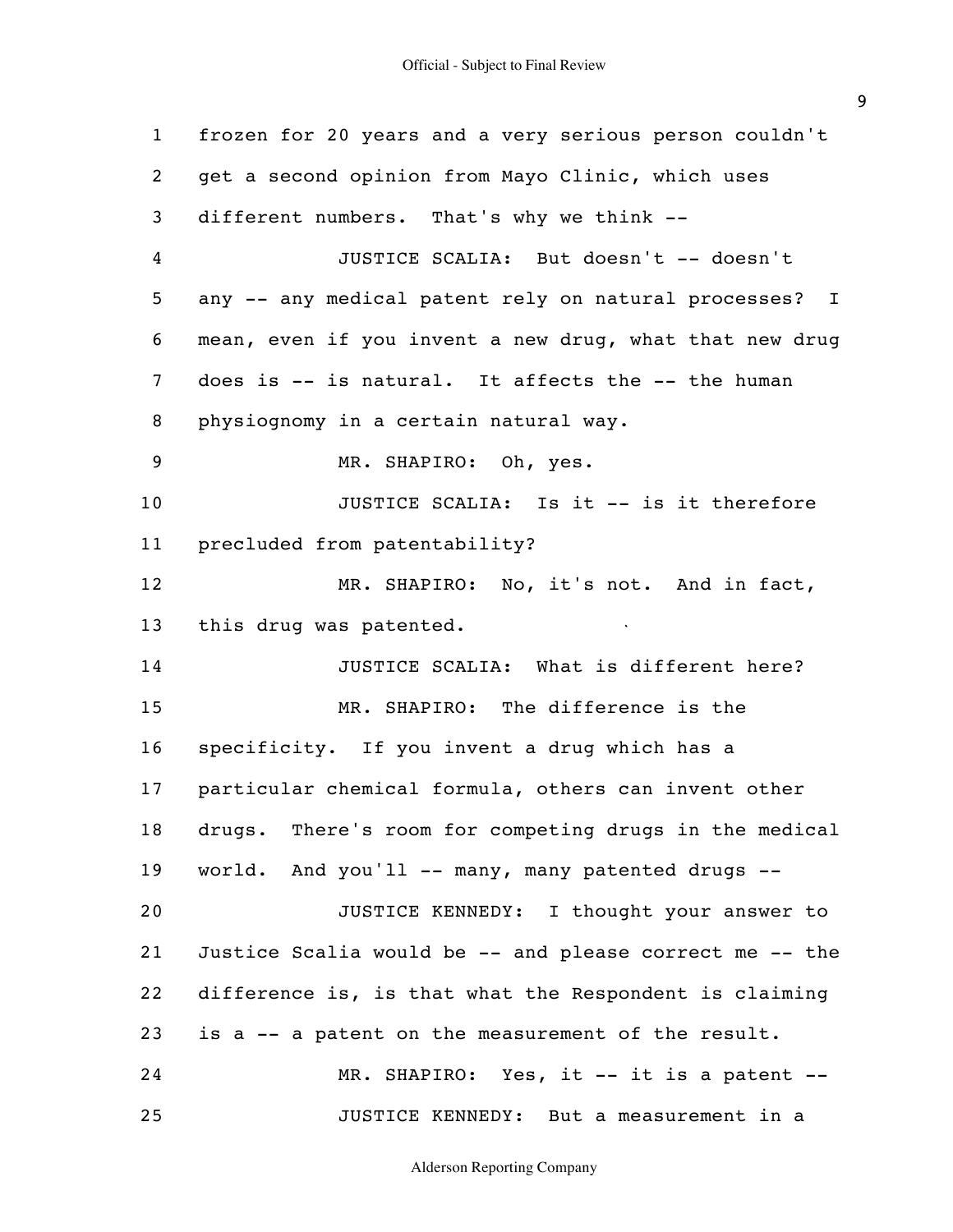1 2 3 4 5 6 7 8 9 10 11 12 13 14 15 16 17 18 19 20 21 22 23 24 25 different answer. I mean, that's how I would have answered the question. But -- but that's obviously not the right way to do it. MR. SHAPIRO: I think that's -- that's one -- one part of it. JUSTICE SCALIA: Well, that's another one of your arguments, but one of your arguments says you can't patent nature. MR. SHAPIRO: You can't patent nature, that's correct. JUSTICE SCALIA: Right, and that relates to the question that I asked. MR. SHAPIRO: But --JUSTICE SCALIA: Now, tell me why you can't patent nature, then? MR. SHAPIRO: Because -- because of the law of nature doctrine that has existed for 150 years in this Court. Congress has never disagreed with that. Pieces of nature can't be monopolized. Neither can formulas. JUSTICE BREYER: Nature -- JUSTICE KENNEDY: But nature always has a reaction to the drug. MR. SHAPIRO: Pardon me? JUSTICE KENNEDY: Nature always has a

Alderson Reporting Company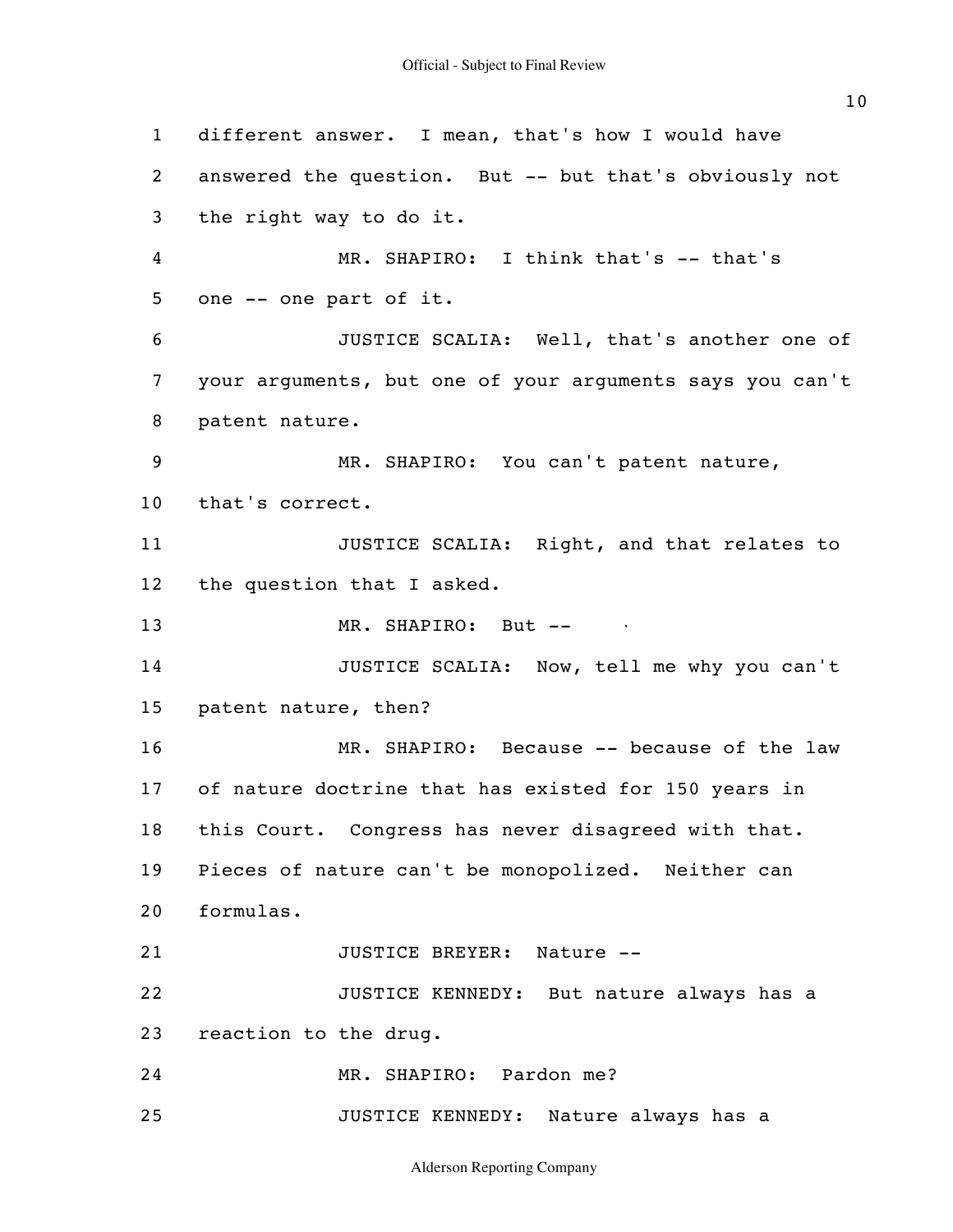```
1
reaction to the drug.
```

| 2               | MR. SHAPIRO: Yes. So all doctors -- that's               |
|-----------------|----------------------------------------------------------|
| 3               | part of the storehouse of information. All doctors can   |
| 4               | look at that reaction. They can calibrate it the way     |
| 5               | they see fit. They have different opinions. And it's     |
| 6               | important for all of us that they have those different   |
| $\overline{7}$  | opinions. We found that the numbers that they were       |
| 8               | using were way off for skin disorders, dangerously high. |
| 9               | 400 is the wrong number. The correct number is 150 to    |
| 10 <sub>o</sub> | 300.                                                     |
| 11              | Now, it's very important for patients to                 |
| 12 <sub>2</sub> | be -- with life-threatening conditions, to be able to    |
| 13              | get that information.                                    |
| 14              | JUSTICE BREYER: All right. So how do                     |
| 15              | you -- that's -- I see that. I will spare you the        |
| 16              | reasons why I think the law of nature doctrine exists,   |
| 17              | because they are not relevant to my question.            |
| 18              | My question is, I think it's hornbook law                |
| 19              | that the law of nature cannot be patented.               |
| 20              | MR. SHAPIRO: Yes.                                        |
| 21              | JUSTICE BREYER: It is also hornbook law                  |
| 22              | that the application of a law of nature can be patented. |
| 23              | MR. SHAPIRO: Right.                                      |
| 24              | JUSTICE BREYER: All right.                               |
| 25              | So in this case, what I think the claim is               |

Alderson Reporting Company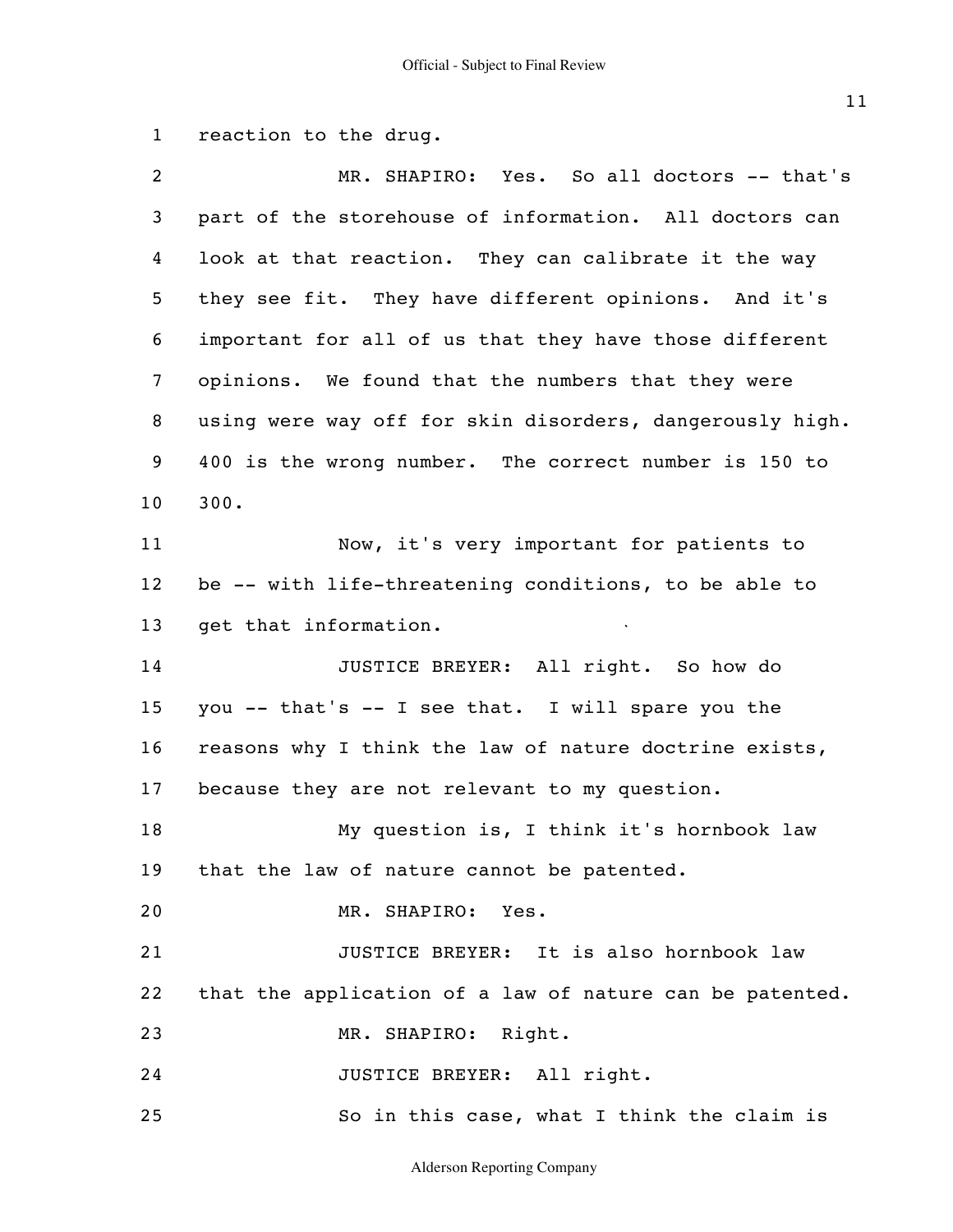| $\mathbf{1}$   | is that we are applying a law of nature. Now, we read   |
|----------------|---------------------------------------------------------|
| 2              | the words of applying it: Administer a drug, determine  |
| 3              | the level. And then it uses the word "wherein," which I |
| 4              | will ask them what that means. But -- but -- so they    |
| 5              | say those two words, administer the drug, determine the |
| 6              | level, are the application of the law of nature that    |
| $\overline{7}$ | they found.                                             |
| 8              | Now, there's something odd about that in                |
| 9              | your view --                                            |
| 10             | MR. SHAPIRO: Yes.                                       |
| 11             | JUSTICE BREYER: -- at least. And I want to              |
| 12             | know what.                                              |
| 13             | MR. SHAPIRO: For us, the real oddity is                 |
| 14             | that this numerical calibration that they've given      |
| 15             | extends up to infinity, and it precludes every other    |
| 16             | blood test.                                             |
| 17             | JUSTICE BREYER: All right. Suppose it                   |
| 18             | didn't. Suppose I discover that if I take aspirin,      |
| 19             | someone takes aspirin, I discover they have to take     |
| 20             | aspirin for a headache and, you know, I see an amazing  |
| 21             | thing: if you look at a person's little finger, and you |
| 22             | notice the color of -- it shows the aspirin, you need a |
| 23             | little more, unless it's a different color, you need a  |
| 24             | little less. Now, I've discovered a law of nature and I |
| 25             | may have spent millions on that. And I can't patent     |

# Alderson Reporting Company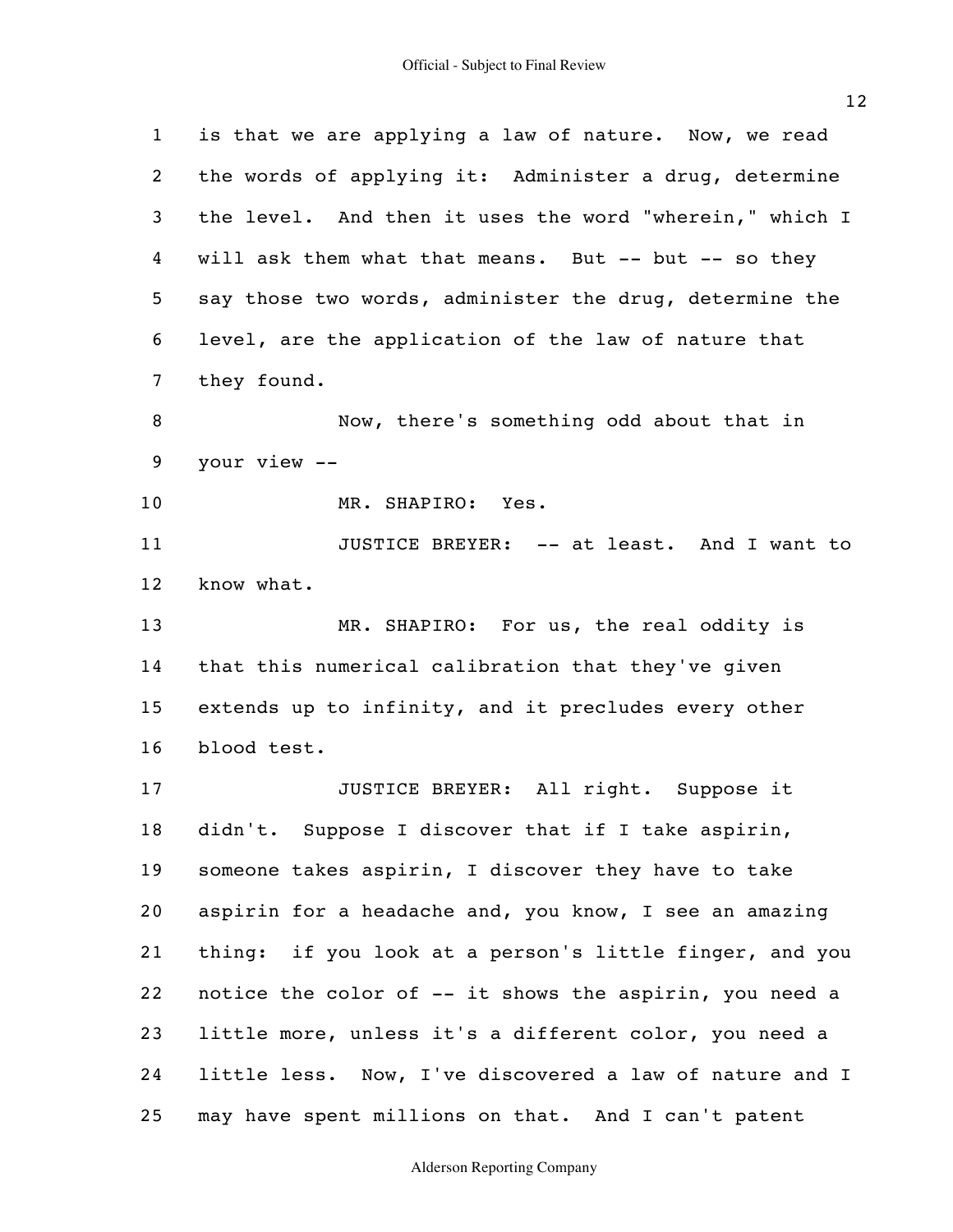1 2 3 4 5 6 7 8 9 10 11 12 13 14 15 16 17 18 19 20 21 22 23 24 25 that law of nature, but I say: I didn't; I said apply it. I said: Look at his little finger. MR. SHAPIRO: Sure. JUSTICE BREYER: Okay? Is that a good patent or isn't it? MR. SHAPIRO: No, it's not. JUSTICE BREYER: Why not? MR. SHAPIRO: It's not a good patent. JUSTICE BREYER: If you can tell me why not, I'll have an understanding of where you are coming from. MR. SHAPIRO: Well, because you -- you've added to a law of nature just -- just a simple observation of the man's little finger. JUSTICE BREYER: Ah. Now, we're into the problem. And that is the problem of how much you have to add. MR. SHAPIRO: Yes. JUSTICE BREYER: If you look at the Court's cases, they seem to say Flook, one thing, and Diehr another thing. And so what is your view about how much has to be added to make it an application of a law of nature? And how would you put that in words? MR. SHAPIRO: There are several things that it can't be. After Bilski, which reaffirmed what was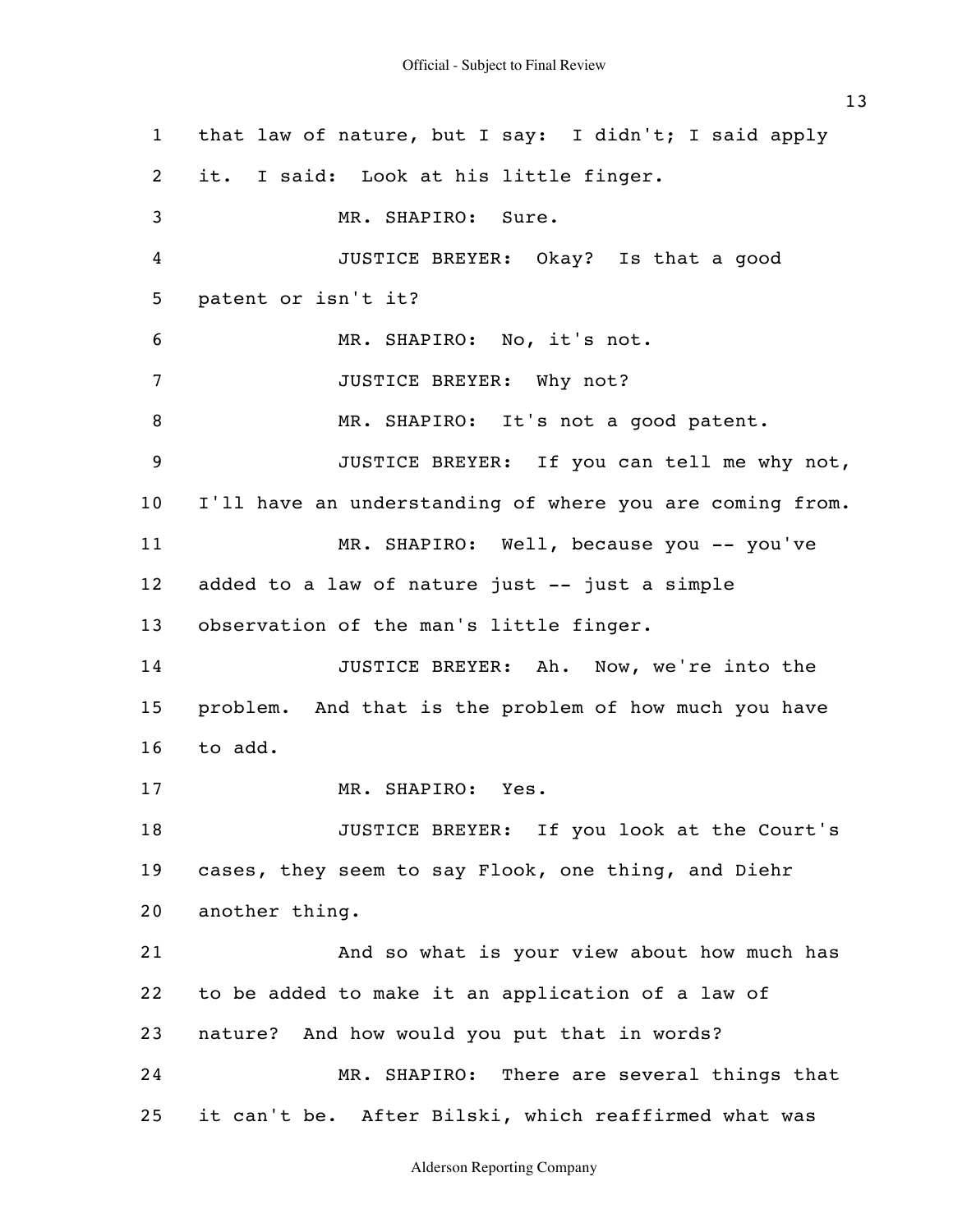1 2 3 4 5 6 7 8 9 10 11 12 13 14 15 16 17 18 19 20 21 22 23 24 25 said in Flook, a conventional step isn't sufficient, because that's just adding a law of nature to prior art, and prior art plus prior art equals nothing that is patentable under the Flook decision. And also, the step that you add has to narrow your preemption -- JUSTICE SCALIA: Well, excuse me. Does that render it nonpatentable because it's not novel? Is that the reason why it -- it renders it nonpatentable? MR. SHAPIRO: Well --JUSTICE SCALIA: That's not what we're talking about here; we are not talking about novelty, are we? MR. SHAPIRO: No, we are really not. What the Court -- what the Court said in Bilski is that a conventional step plus a law of nature isn't sufficient, and what the Court explained in Flook is that the law of nature is part of the common domain, it's part of prior art. So if you are adding prior art to prior art it's nothing under section 101. JUSTICE GINSBURG: Mr. Shapiro, on that question and the question Justice Scalia just raised, the government, you know, has taken the position that you are under the wrong section. It's not a question of patentability, but you used the -- the example of the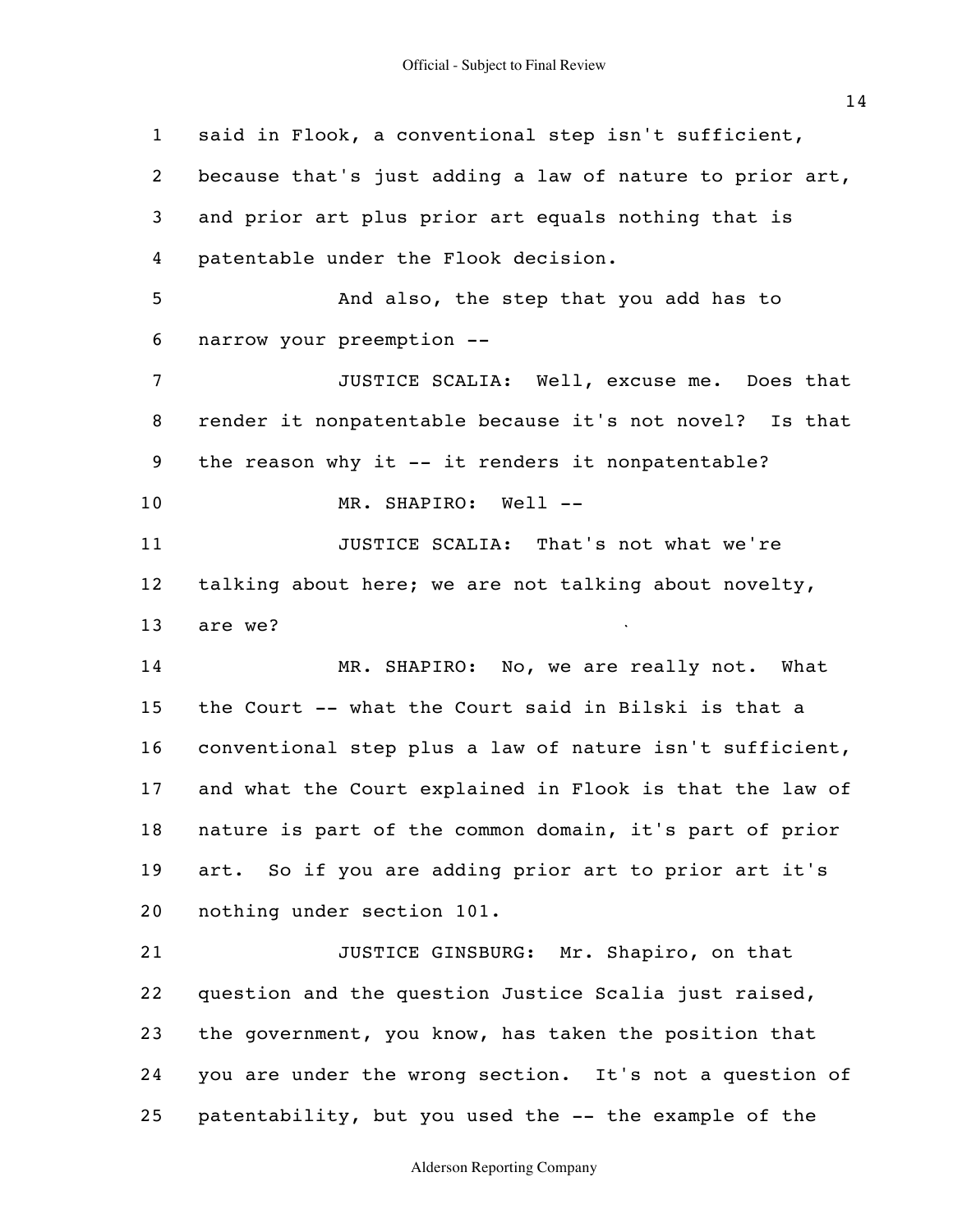1

2

3

4

5

6

7

8

9

10

11

12

13

14

15

16

17

18

19

20

21

22

23

24

25

that's  $-$ 

finger, you said it's obvious. So why didn't you raise the sections that the government says would have been the appropriate ones on the novelty or anticipation of prior art and obviousness? MR. SHAPIRO: That's a very important question for the medical community. They need a robust section 101 standard because under 102 and 103 you could patent E equals mc-squared. That's new, it's nonobvious; but you can't patent it under 101 because it's a law of nature. And it's important to keep this -- this common domain, the storehouse of information that medical researchers need to have access to -- JUSTICE KENNEDY: It's hard to resist the temptation to peek into the obvious component or the nonobvious component and then go back and apply it to 101. MR. SHAPIRO: Yes. JUSTICE KENNEDY: You want us to discipline ourselves to talk just about 101 in this. MR. SHAPIRO: Well, no, I think -- we have two arguments on this point. The first is both Flook and Bilski peeked and -- and they looked at the conventional nature of the additional step, and

Alderson Reporting Company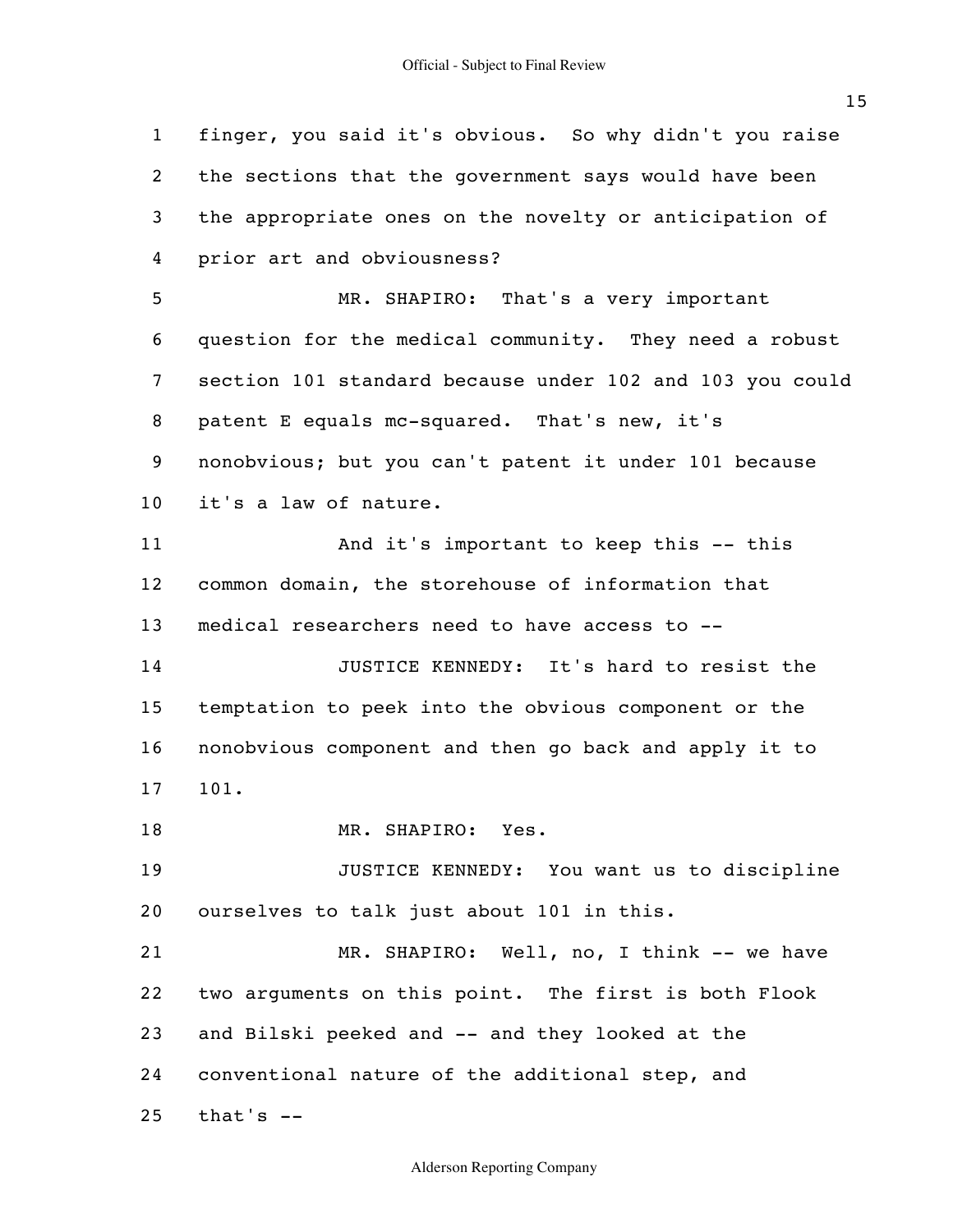| $\mathbf{1}$    | JUSTICE SCALIA: But once you say                        |
|-----------------|---------------------------------------------------------|
| 2               | conventional nature, you are saying it's not novel.     |
| 3               | If -- if the step is not conventional, it's okay. Why?  |
| 4               | MR. SHAPIRO: Well --                                    |
| 5               | JUSTICE SCALIA: Because it's novel.                     |
| 6               | MR. SHAPIRO: -- this -- this is the Court's             |
| $\overline{7}$  | 101 analysis in both Flook and in Bilski. So we rely on |
| 8               | the latest decision, Bilski, which took exactly that    |
| 9               | peek. But the other part of our answer is you don't     |
| 10 <sub>o</sub> | even have to peek. If the step doesn't narrow the       |
| 11              | preemption of the natural phenomenon, if it's just an   |
| 12              | incidental step that you need to use to observe the     |
| 13              | natural phenomenon, which this blood test is, you can't |
| 14              | see the natural phenomenon.                             |
| 15              | JUSTICE BREYER: You are getting warmer,                 |
| 16              | but $--$                                                |
| 17              | (Laughter.)                                             |
| 18              | JUSTICE BREYER: But the -- the words, look,             |
| 19              | "a simple conventional step." Hmmm. You see, whether    |
| 20              | it's true in this case or not, discovering natural laws |
| 21              | is often a very expensive process.                      |
| 22              | MR. SHAPIRO: Oh, yes.                                   |
| 23              | JUSTICE BREYER: And there's lots of                     |
| 24              | investment to be protected.                             |
| 25              | MR. SHAPIRO: Oh, sure.                                  |

Alderson Reporting Company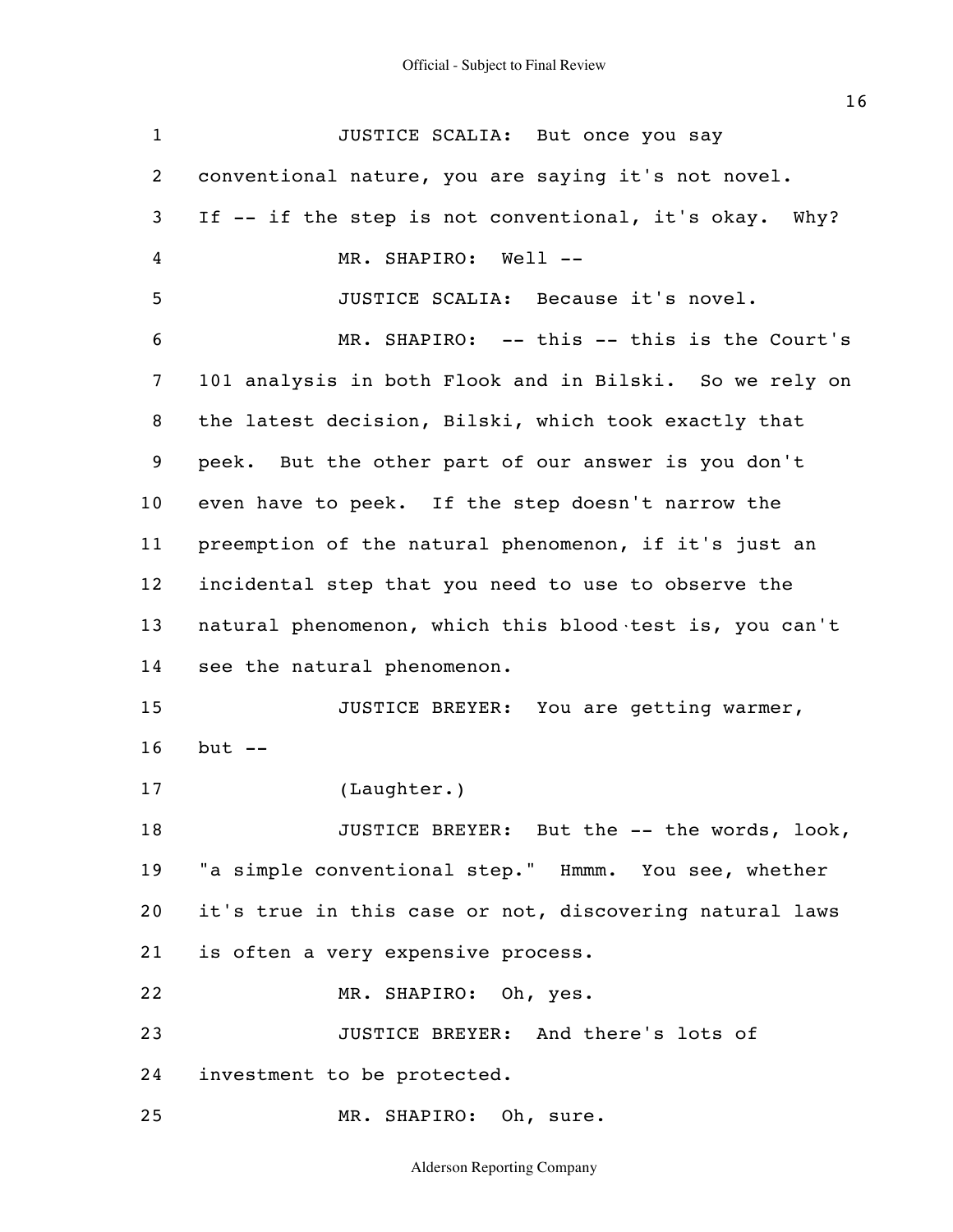1 2 3 4 5 6 7 8 9 10 11 12 13 14 15 16 17 18 19 20 21 22 23 24 25 JUSTICE BREYER: But they can't, okay? So now you are going to say, well, what do they have to add to that? And now we run into problems, because if you have to just not look at the law of nature, don't look at it when you decide whether it's novel, that not only runs into conflict with prior cases, but it doesn't make much sense because really the novel thing is often the law of nature. But you say you have to add something. MR. SHAPIRO: Yes. JUSTICE BREYER: What? MR. SHAPIRO: Our view -- JUSTICE BREYER: Now that -- what do you have to add? And it can't be that you take the law of nature out and look to whether the rest of it meets the patent criteria. It's -- it's pretty clear in the law and I can give you reasons why, but forget the reasons. But look, what do you want to say the rest of it has to add up to? MR. SHAPIRO: In our view, the rest of it has to add up to some step that limits the natural phenomenon, so that you have a concrete, specific -- JUSTICE BREYER: You are going on a limitation thing. You are going to say reject all the 15 fancy hypotheticals I will also spare you. MR. SHAPIRO: Well, in the Diehr --

Alderson Reporting Company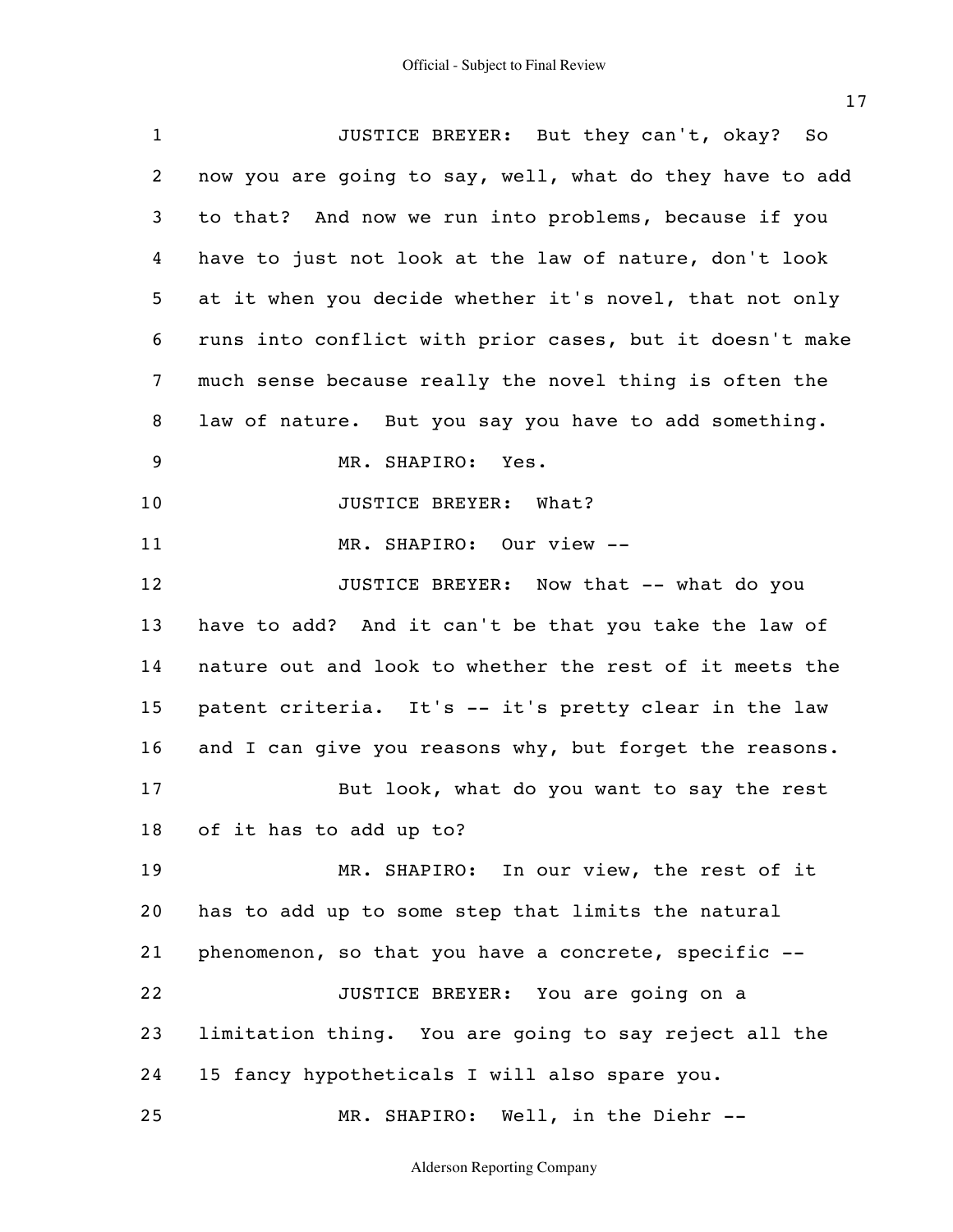1 2 3 4 5 6 7 8 9 10 11 12 13 14 15 16 17 18 19 20 21 22 23 24 25 JUSTICE BREYER: But it's pretty easy to think of the same problem you have, you know, which doesn't have this infinity in it. MR. SHAPIRO: In the Diehr case -- JUSTICE BREYER: Which unfortunately we have to deal with. MR. SHAPIRO: In the Diehr case the natural phenomenon was limited with steps that confined the invention to a specific machine with doors opening and closing, temperature being monitored so a product was cured. It was a very specific, concrete invention. JUSTICE SOTOMAYOR: I -- I don't know what -- you keep saying you have to limit the product. MR. SHAPIRO: Yes. JUSTICE SOTOMAYOR: But you told me that there is a different range for the treatment of skin diseases. MR. SHAPIRO: Yes. JUSTICE SOTOMAYOR: So presumably there are different ranges for treatment of other diseases. MR. SHAPIRO: Absolutely. JUSTICE SOTOMAYOR: So this patent has not limited exploration in there. You are claiming it has. That's an issue that your adversary can speak to. I think they say no in their briefs.

Alderson Reporting Company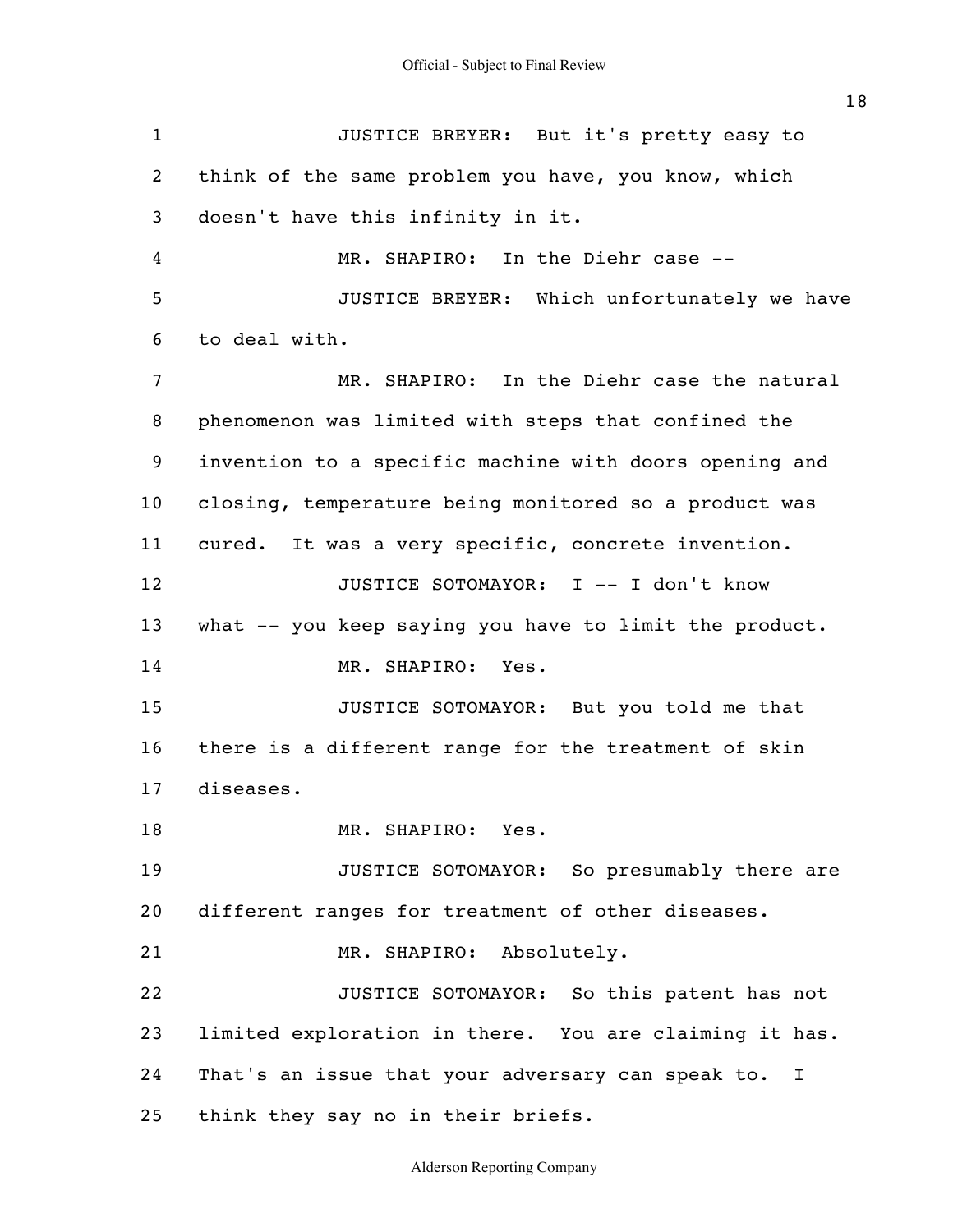1 2 3 4 5 6 7 8 9 10 11 12 13 14 15 16 17 18 19 20 21 22 23 24 25 But the point is, there's still a limit to their range. You are claiming at one point they said it was limitless, but if we disagree with that -- MR. SHAPIRO: Well, here's what --JUSTICE SOTOMAYOR: -- how do you answer Justice Breyer's question? MR. SHAPIRO: Here's what they say, joint appendix pages 13 through 14, the second volume. This is their patent. This is what it covers. It covers hepatitis, lupus, Hashimoto's disease, Graves' disease, Addison's disease, diabetes, arthritis; and they say it even covers organ transplants. It covers heart, kidney and liver transplants. So it covers every autoimmune disease, and there are dozens and dozens of them -- JUSTICE SOTOMAYOR: Mr. Shapiro -- MR. SHAPIRO: -- and they do have different numbers. That's the key point. JUSTICE SOTOMAYOR: So we -- so do we add up all of the diseases in the world, all the potential diseases, and pick a percentage that this covers within that range? MR. SHAPIRO: Well, this -- JUSTICE SOTOMAYOR: I think Justice Breyer is asking you for something that doesn't involve that. MR. SHAPIRO: Well --

Alderson Reporting Company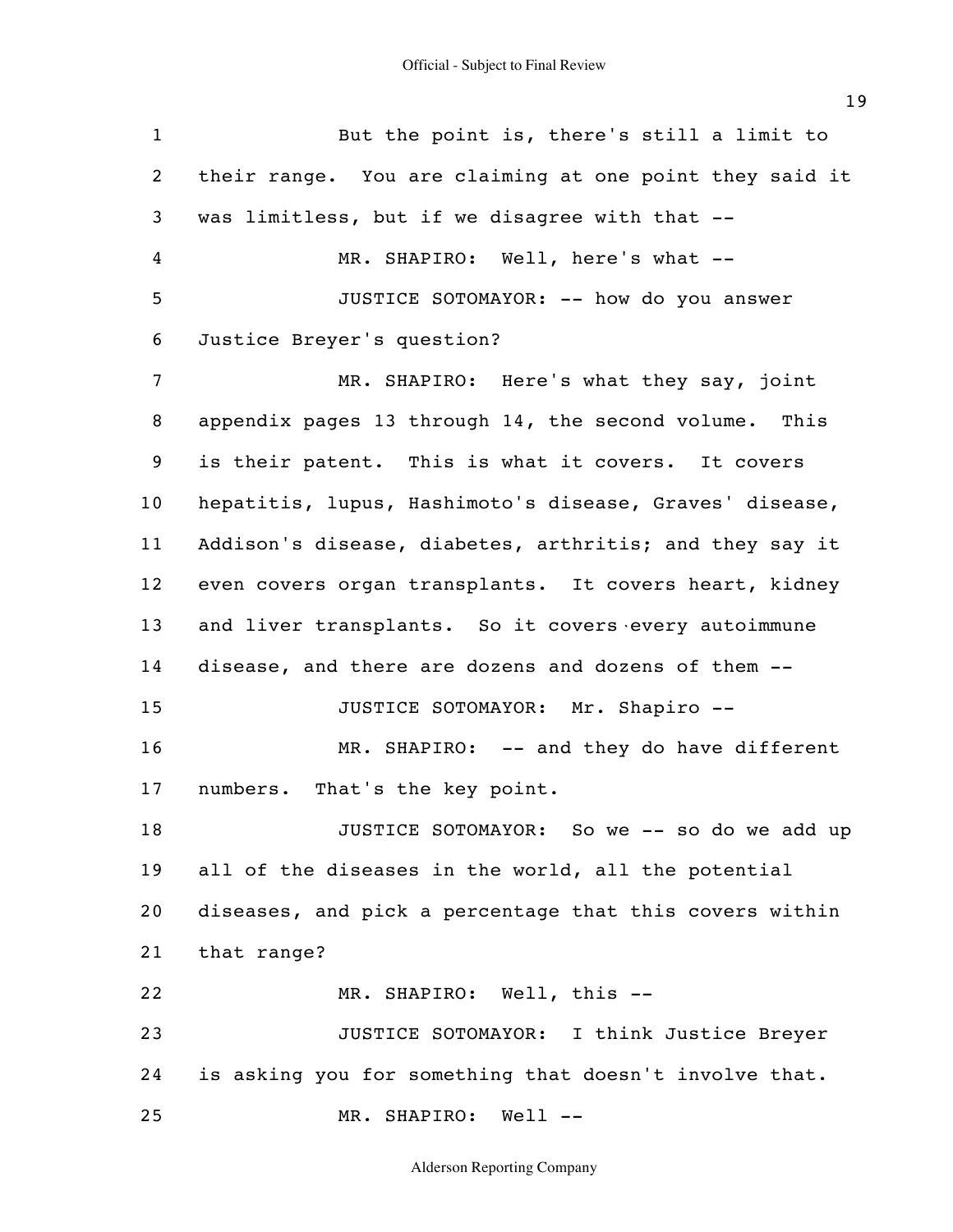| $\mathbf{1}$    | JUSTICE SOTOMAYOR: That involves some                    |
|-----------------|----------------------------------------------------------|
| $\overline{2}$  | greater answer to the issue of limitation.               |
| 3               | MR. SHAPIRO: I -- I think what the Court                 |
| 4               | did in Flook and what it did in Bilski is ask if a broad |
| 5               | field is being preempted. This is broad numerically.     |
| 6               | It goes up to infinity. It covers dozens and dozens of   |
| $\overline{7}$  | autoimmune diseases.                                     |
| 8               | JUSTICE SCALIA: What if -- what if they --               |
| 9               | what if they just split up the patent? They -- they got  |
| 10 <sub>o</sub> | one patent number for arthritis, another patent number   |
| 11              | for transplants, another patent number for each one of   |
| 12 <sub>2</sub> | the autoimmune diseases you are talking about?           |
| 13              | MR. SHAPIRO: Well --                                     |
| 14              | JUSTICE SCALIA: Would each of them be okay,              |
| 15              | because --                                               |
| 16              | MR. SHAPIRO: No, it wouldn't. That would                 |
| 17              | be LabCorp, where there was just one malady in the       |
| 18              | patent; it was a vitamin deficiency with a natural       |
| 19              | correlation. And Justice Breyer's opinion explained      |
| 20              | that -- that is too preemptive of the natural            |
| 21              | phenomenon.                                              |
| 22              | JUSTICE BREYER: Yeah, but what my opinion                |
| 23              | lacked, frankly, and sometimes that's the virtue of a    |
| 24              | dissent in such a case, it lacked -- and Novartis points |
| 25              | this out very well in their brief -- it lacked an        |

Alderson Reporting Company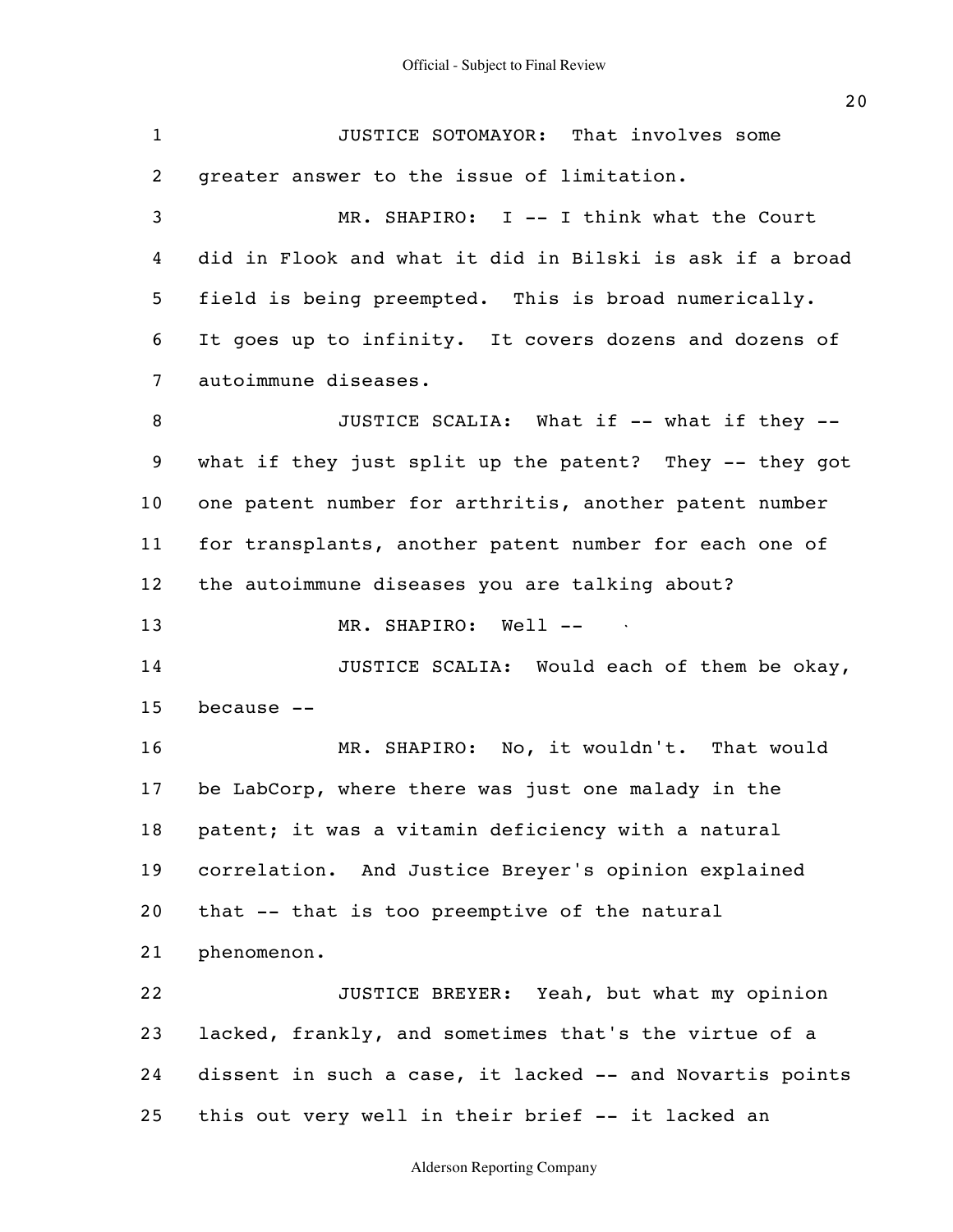1 2 3 4 5 6 7 8 9 10 11 12 13 14 15 16 17 18 19 20 21 22 23 explanation as to why what I thought was a patent just said, observe the correlation -- MR. SHAPIRO: Yes. JUSTICE BREYER: -- why isn't that an application of the law of nature? And if you look to LabCorp's dissent to find an answer to that question, you are better than I, because I couldn't find it. MR. SHAPIRO: Well, if -- if -observe the -- that's another area of the breadth of this patent, because there is no specific action the doctor has to take. If a doctor has been informed of their range and draws blood and thinks about it, that - that is  $--$  that is infringement, and the doctor here was accused of infringement, treble damages sought against this hospital in an injunction, because she thought about this correlation, and she had completely different numbers. JUSTICE KAGAN: Is there -- Mr. Shapiro, is there a patent that Prometheus could have written that you think would have met the 101 test. MR. SHAPIRO: Certainly. They could have said: When you reach 400, a real number, a specific number, you adjust the dosage by 20 percent. That's a

24 treatment patent.

25 JUSTICE KAGAN: So if they had added a

Alderson Reporting Company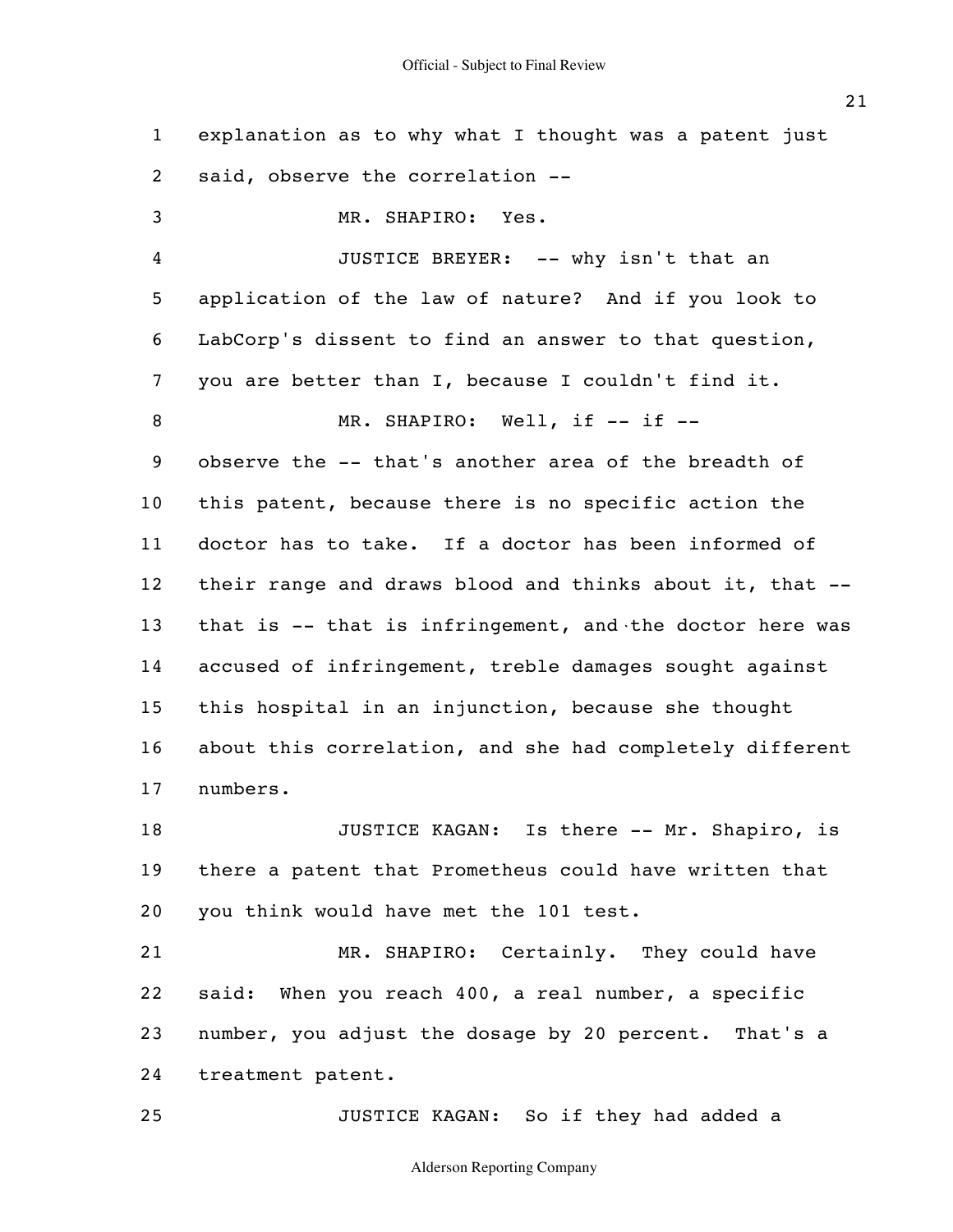1 2 3 4 5 6 7 8 9 10 11 12 13 14 15 16 17 18 19 20 21 22 23 24 25 treatment protocol that would have been a completely different case? MR. SHAPIRO: Yes. JUSTICE KAGAN: And what makes it a completely different case? MR. SHAPIRO: What makes it different is that leaves room for Mayo Clinic to come up with different numbers that it believes are more accurate and more helpful for patients that are suffering from these life-threatening diseases. We shouldn't require Americans to get one opinion from Prometheus when they want an opinion from Mayo Clinic. JUSTICE KAGAN: Well, I think I'm not sure I understand that. You said a specific number. But suppose it uses ranges, but it also attaches treatment decisions to those ranges? MR. SHAPIRO: Well, that could be specific enough again that others could have a rival test that - that used a different treatment protocol. You would have to look at that. JUSTICE KAGAN: So if the idea -- JUSTICE KENNEDY: But then why didn't you answer her first question that it was -- that it was not patentable? I have the same -- MR. SHAPIRO: Well, I think --

Alderson Reporting Company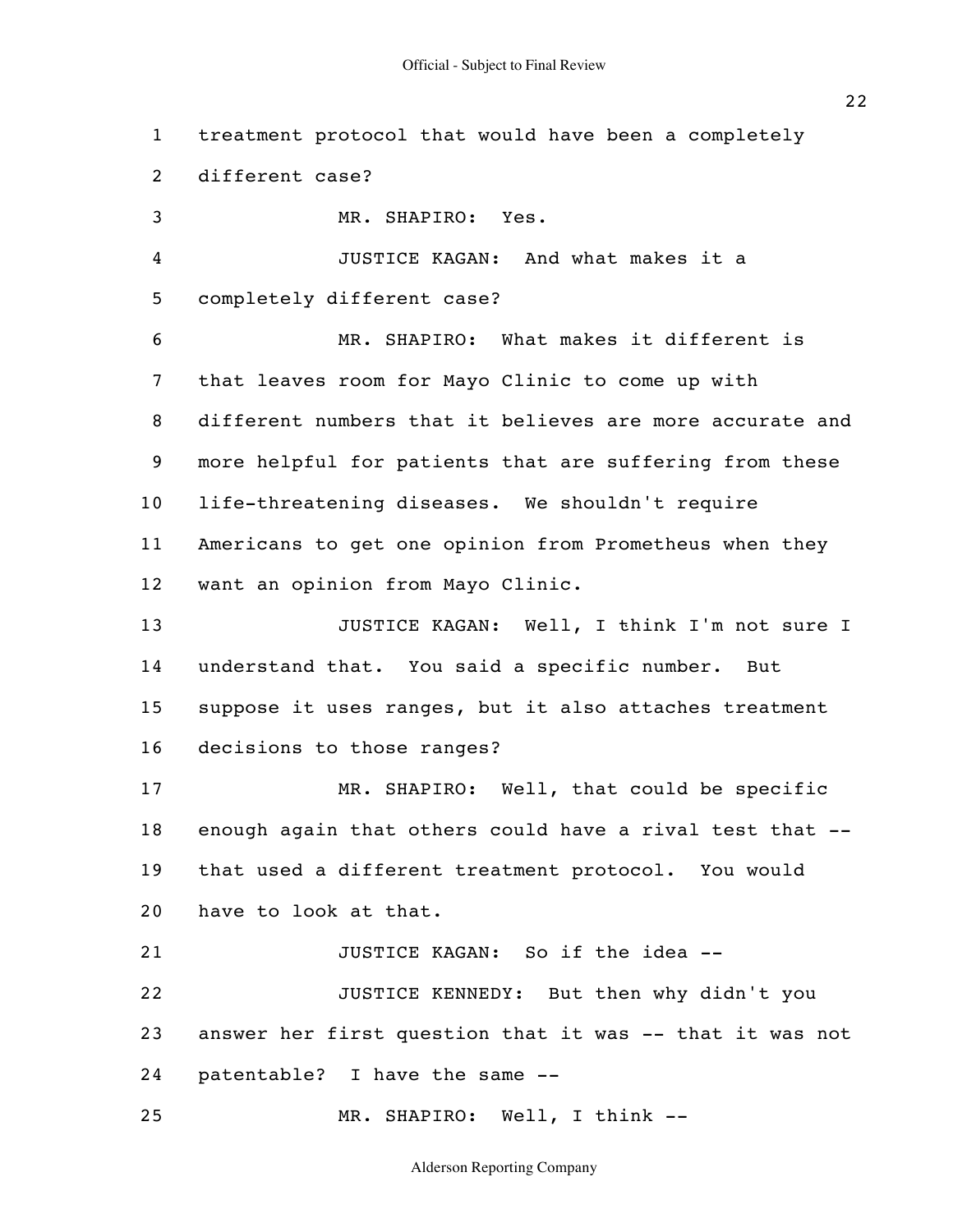1 2 3 4 5 6 7 8 9 10 11 12 13 14 15 16 17 18 19 20 21 22 23 24 25 JUSTICE KENNEDY: I think I am having the same problem as Justice Kagan. MR. SHAPIRO: I think it would be patentable. JUSTICE KENNEDY: Why can't you just go - the hypothetical was -- was one range, one result - pardon me, one measurement, one result. Suppose that just continued over a range. And they said if it's 40 then you have this; if it's 50 you have this. MR. SHAPIRO: Well, I don't think they can -- they can wipe out the entire field so that others can't have rival tests that use different numbers. They tried to do that, by the way. They have a total of eight patents here which use different numbers. But you can't preempt the whole field so others can't make any use of the natural phenomenon. JUSTICE KAGAN: I guess the question -- the question I'm asking is, in your response to me is the difference the -- the extent of the ranges, or is the difference that there would be clear treatment decisions attached to those ranges? MR. SHAPIRO: I think you would need both. You would have to look at it in practical terms. Is there room for somebody else to make use of this natural correlation, so that they could come up with different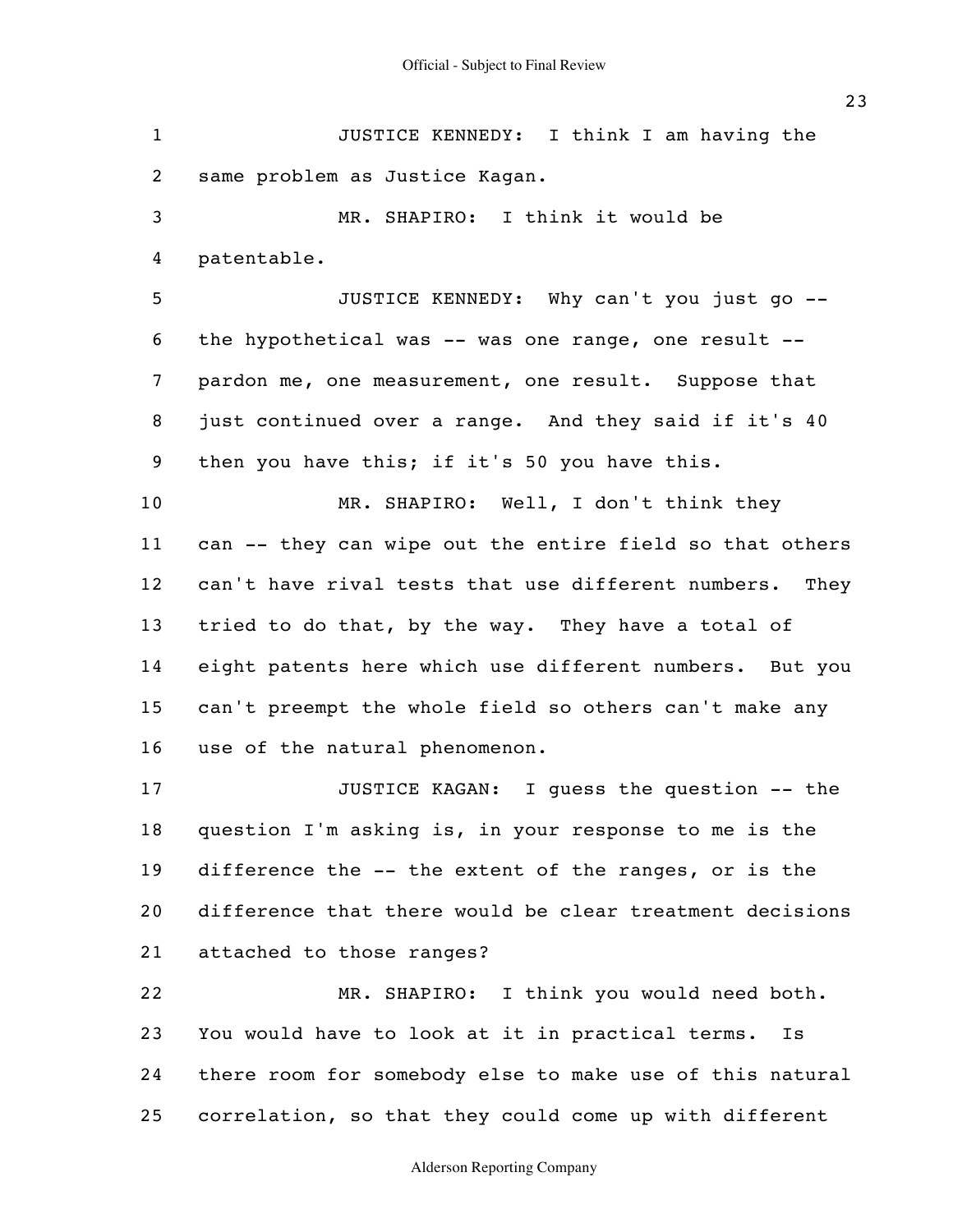1 2 3 4 5 6 7 8 9 10 11 12 13 14 15 16 17 18 19 20 21 22 23 24 25 numbers, different ranges and different treatments? And if there's room left then there is no preemption of the natural phenomenon. That's a vastly different case and that's what is missing here.  $I$  -- I do see my time -yes? JUSTICE SOTOMAYOR: How many patents of this type are out there? MR. SHAPIRO: My view is there are only a couple of them. LabCorp is like this, this one is like this. The others that are referred to in these amicus briefs are vastly different. They are specific patents with specific treatment protocols. And by the way, the government admits this particular patent is invalid because it just attaches a mental step to prior art. There are only a couple of them to our knowledge that would be affected by a decision in our favor. But a decision in our favor would protect the storehouse of information that doctors really need. They have to be able to look at the body's reaction to injections, pills, chemotherapy, radiation; and different hospitals have to have different opinions to safeguard the health of our people. So we urge the Court to reverse, and I would reserve the balance of our time. CHIEF JUSTICE ROBERTS: Thank you, counsel.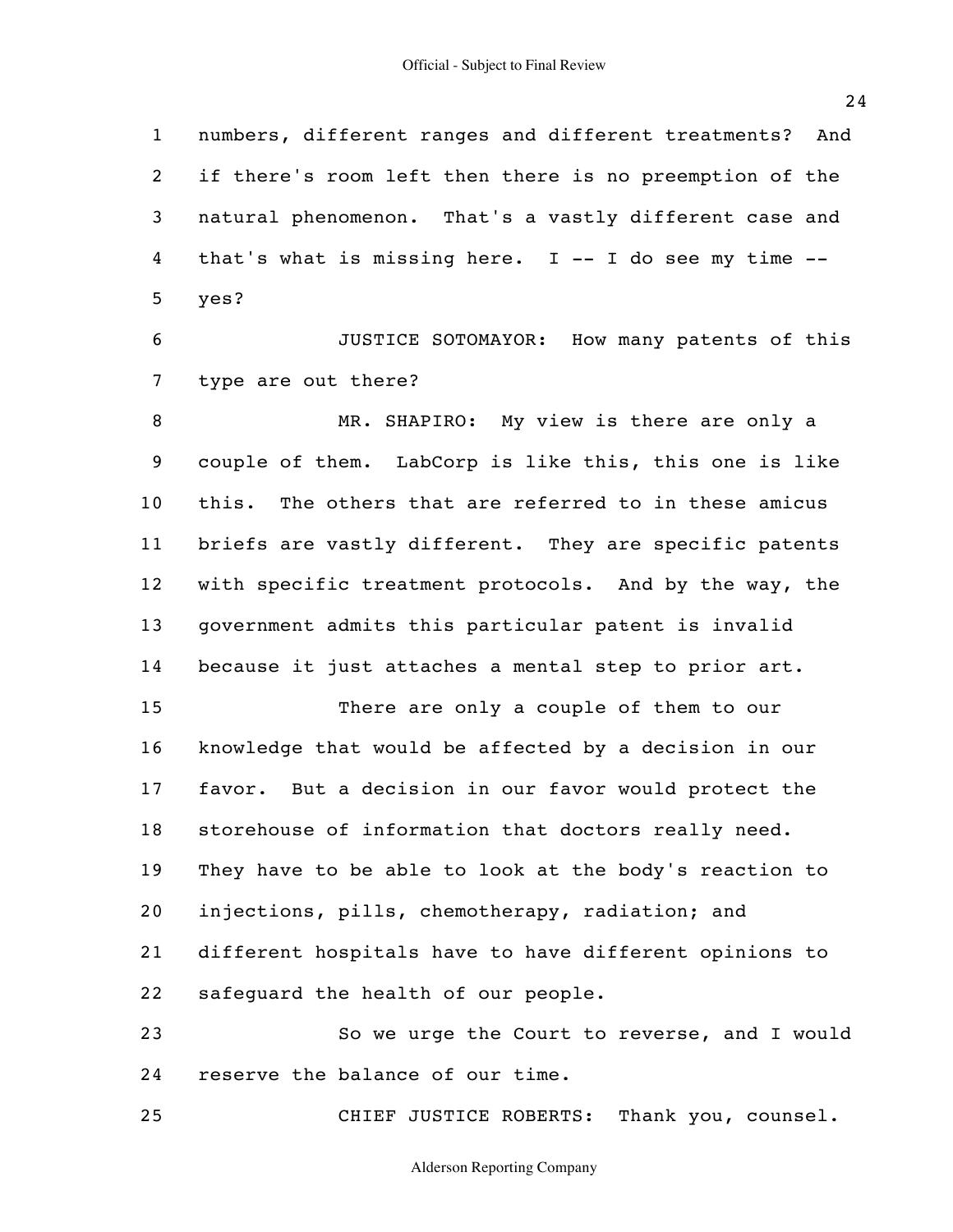1 2 3 4 5 6 7 8 9 10 11 12 13 14 15 16 17 18 19 20 21 22 23 24 25 General Verrilli. ORAL ARGUMENT OF DONALD B. VERRILLI, JR., ON BEHALF OF THE UNITED STATES, AS AMICUS CURIAE GENERAL VERRILLI: Mr. Chief Justice and may it please the Court: Each party in this case has got a valid point. Mayo is correct that you can't get a patent by tacking a mental step onto an utterly conventional process for administering drugs and testing their effects. But that is an issue under sections 102 and 103 of the Patent Act. JUSTICE GINSBURG: Mr. Shapiro just told us, when I asked him that question based on your brief, that people need to know up front that this is not a patentable subject matter; very important that it be 101 and not 102 and 103. So how do you answer his rejection of the adequacy of prior -- as it's relating to prior art or obviousness? GENERAL VERRILLI: I think the answer, Justice Ginsburg, is that from the perspective of the United States and the PTO, it's exactly the opposite; that importing these -- taking, as Justice Kennedy suggested, taking up the temptation to import a look into novelty and nonobviousness into the 101 inquiry is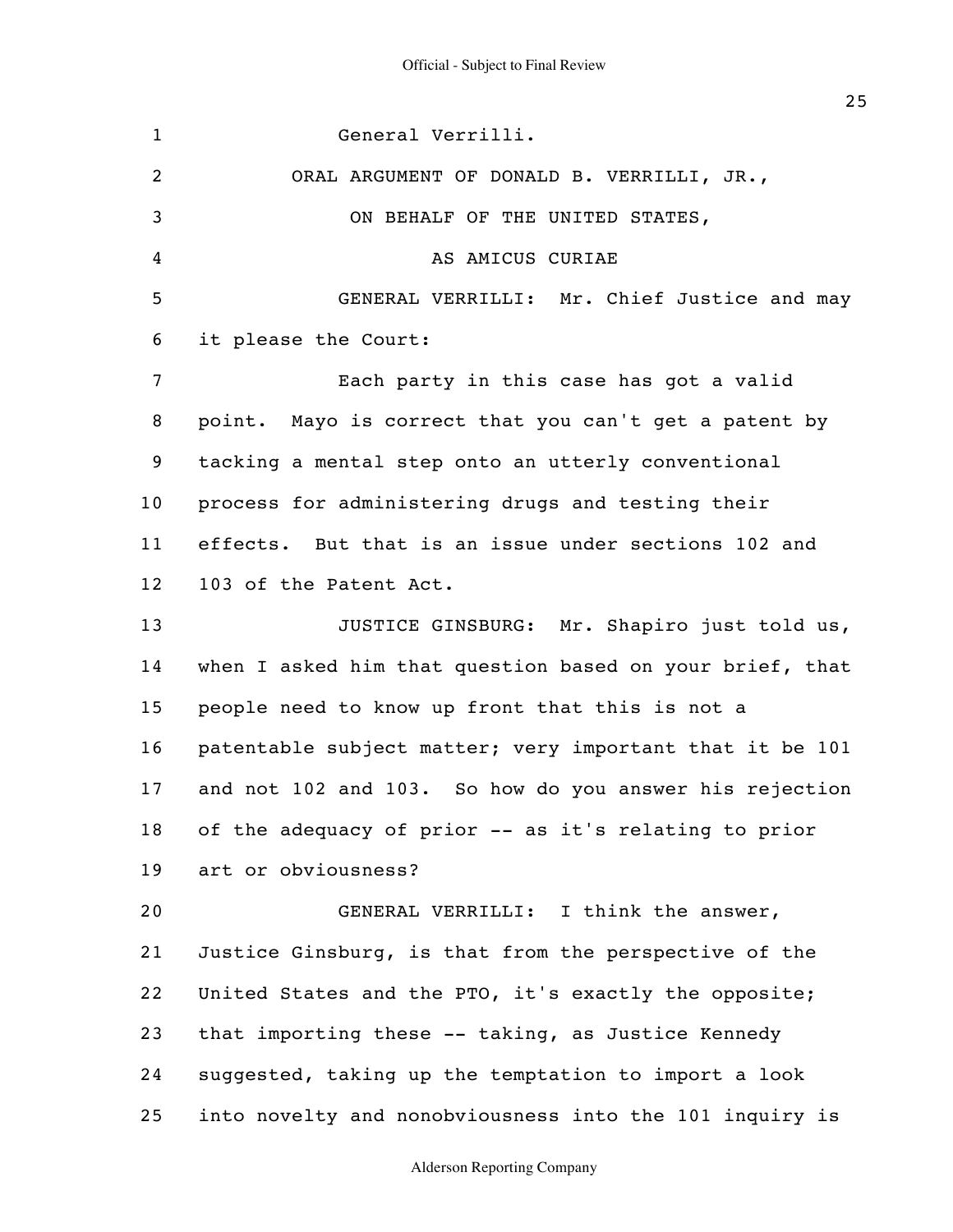1 2 3 going to be very destabilizing; 101, as Bilski said, is a threshold eligibility test and the question is whether there is a process.

4 5 6 7 8 Here there is a process. It's the administration of a drug that changes the body chemistry and there is then a test to determine the extent of the change and then there is an end of the test. That's a process.

9 10 11 12 13 14 15 16 17 18 19 CHIEF JUSTICE ROBERTS: That -- in your test for that -- I see on page 9 of your brief you say: "A classic patent-eligible process recites a series of acts performed in the physical world that transforms the subject of the process to achieve a useful result." So I have a great idea. You take wood, you put it on a grate, you light it, and you get heat. That is - recites a series of acts performed in the physical world that transforms the subject of the process, the wood, to achieve a useful result, which is heat. So I can get a patent for that?

20 21 GENERAL VERRILLI: No. It's not novel, and it's obvious.

22 23 CHIEF JUSTICE ROBERTS: No, no, no, no. Well, let me put it --

24 25 GENERAL VERRILLI: You can't get a patent for it.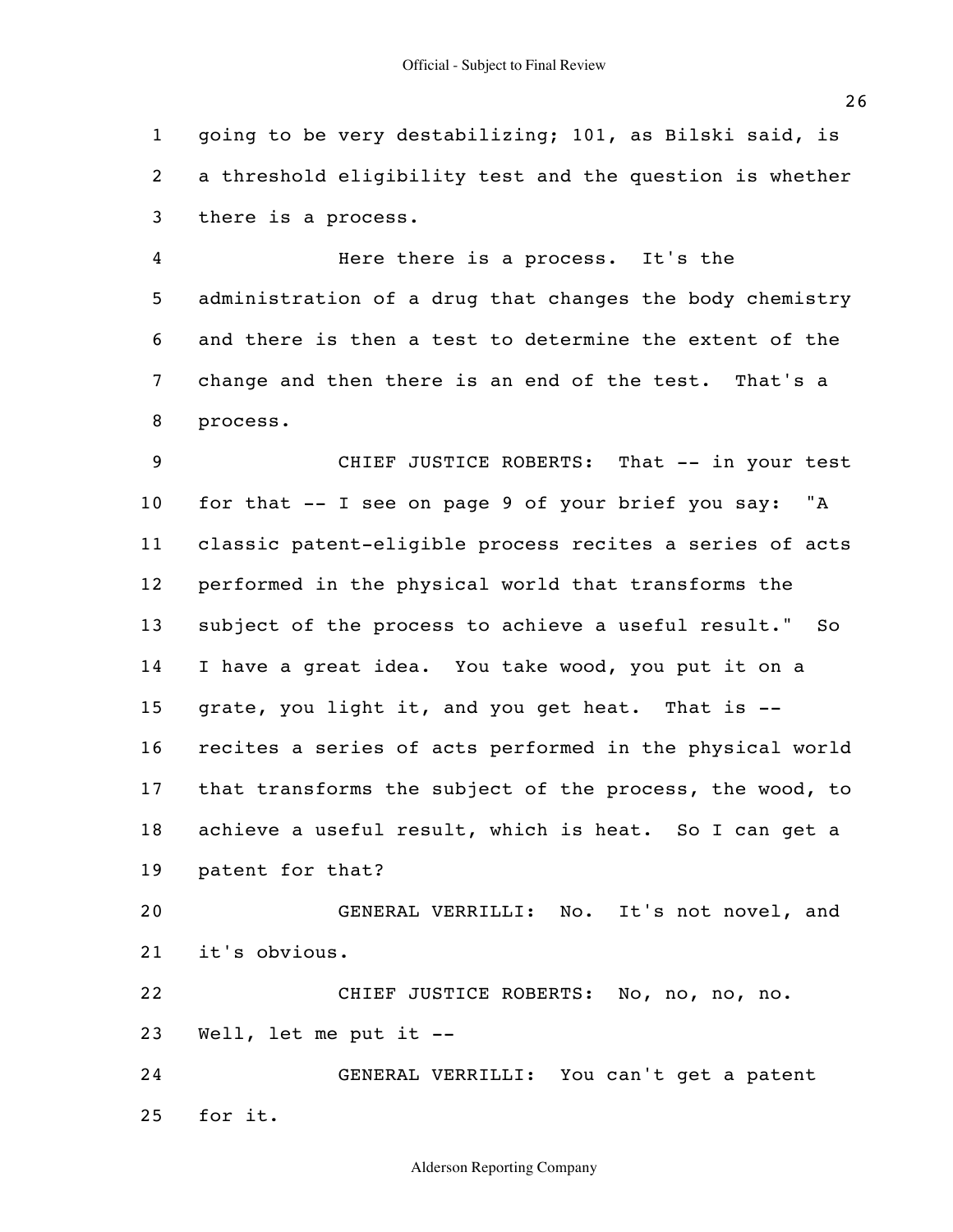1 2 3 4 5 6 7 8 9 10 11 12 13 14 15 16 17 18 19 20 21 22 23 24 25 CHIEF JUSTICE ROBERTS: That's patenteligible? GENERAL VERRILLI: But that's our -- that's our point, Mr. Chief Justice, that the right way to look at this issue is under 102 and under 103, and I think -- JUSTICE BREYER: Why? Why is the question. GENERAL VERRILLI: Because -- JUSTICE BREYER: Look: Anything can be transformed into a process. Look at those real estate ones, lawyers ones. I have a way of making a great argument in the Supreme Court. You know, you could patent some of your arguments. (Laughter.) GENERAL VERRILLI: Most are pretty obvious. JUSTICE BREYER: Why not cut them off at the pass? That is, if you're really prepared to say -- it has to do with process, not machines. In the 19th century not many patent processes were granted, so they are rather special because of the special problem the Chief just noticed. So why not cut them off at the pass, if you are prepared to say -- GENERAL VERRILLI: I'm sorry. JUSTICE BREYER: Well, I will add a little bit to this because I am questioning what you say here in the other direction. You say if you just look at

Alderson Reporting Company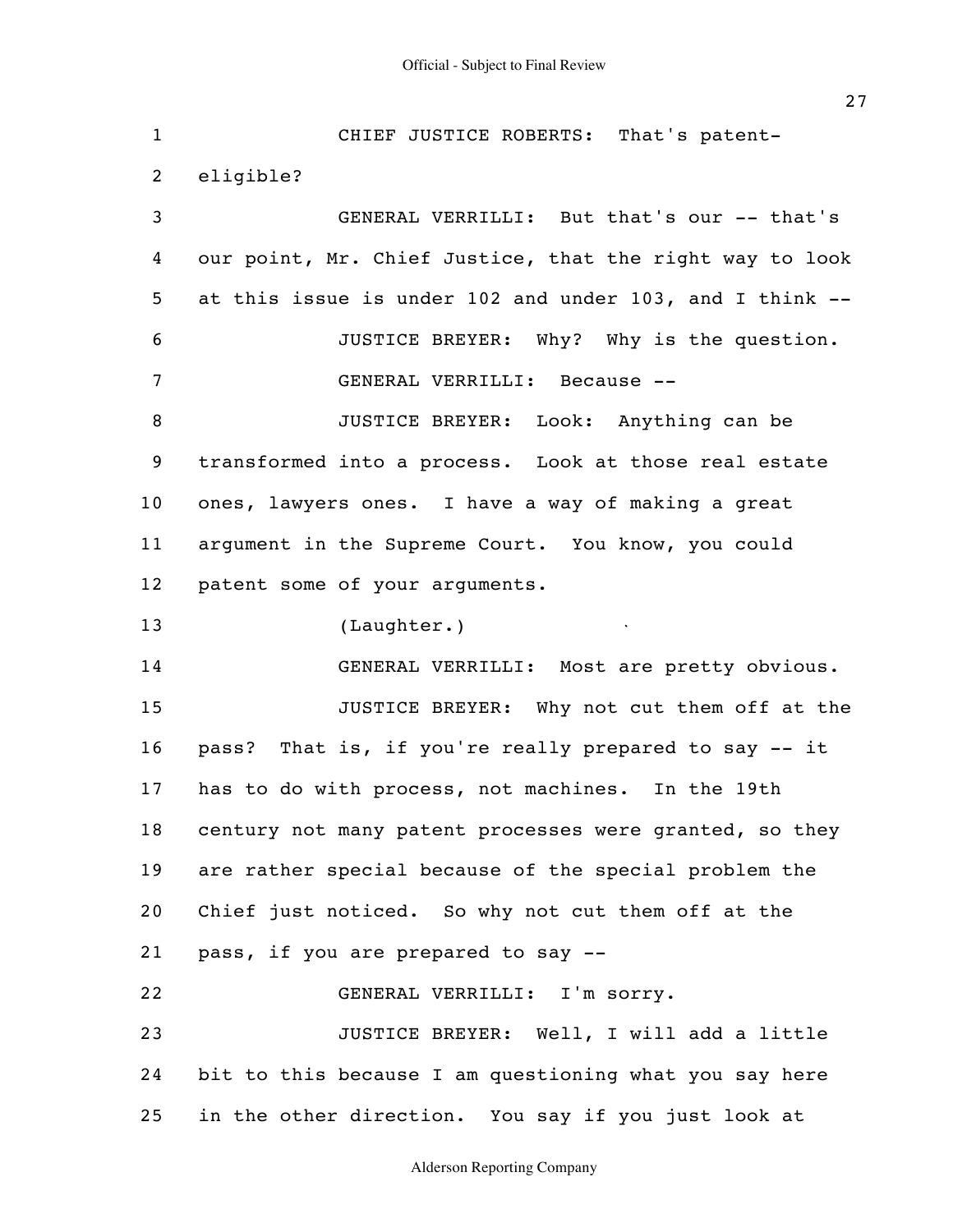1 2 3 4 5 6 7 8 9 10 11 12 13 14 15 16 17 18 19 20 21 22 23 24 25 everything minus the law of nature, hmm, and that is a process that's otherwise known or obvious in light of the prior art, you can't patent it. That seems to me maybe it goes too far in the other direction, because we know that a lot of work goes into these laws of nature. GENERAL VERRILLI: Our position is a little different. JUSTICE BREYER: All right. So there are both parts, but I'm more interested in -- GENERAL VERRILLI: Your Honor, if I could, if I could. I do think that one has to think about what -- this seems like a straightforward case on these facts, but if one thinks about the principles that Mayo is advocating and applying them in a different set of circumstances I think you will see the problems. Take for example nuclear stress tests that cardiologists use. That's a process. The patient gets on a treadmill, the heart rate gets elevated, radioactive dye gets put into the body, it allows an image to be taken of the heart with an x-ray machine. That improves treatment. Now, the transformation there is, as in this case, incidental to the process, it's not the point of the process. But I don't think anyone would suggest that that's not a patentable process, but under Mayo's process it's not a patentable process.

## Alderson Reporting Company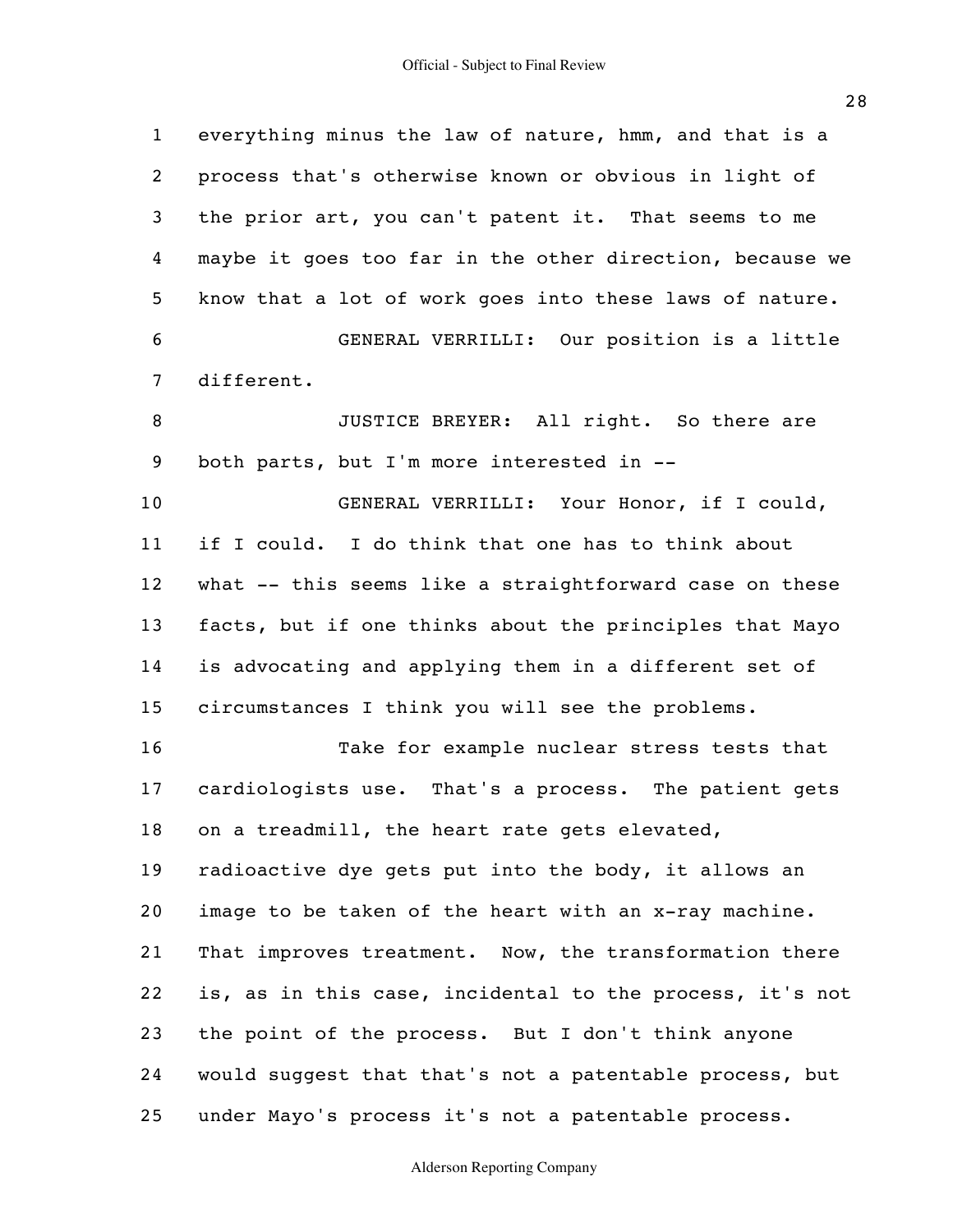1 2 3 4 5 6 7 8 9 10 11 12 13 14 15 16 17 18 19 20 21 22 23 24 25 Similarly I think -- I'm sorry, Mr. Chief Justice. CHIEF JUSTICE ROBERTS: I was just going to say, what is the great advantage you see of putting this critical question off until the 102, 103 analysis, rather than cutting it off at the beginning, 101, which I understand your friend to say is very important because you don't want people to have to pause terribly long to see if this is something they can do? GENERAL VERRILLI: As a practical matter, at the PTO, Mr. Chief Justice, it doesn't make any difference, because the PTO examiner gets a patent application and answers every question, 101, 102, 103, 112, and makes a decision about all of them. So it's not going to lead to any benefit at the PTO. CHIEF JUSTICE ROBERTS: What about litigation? It is easier to throw something out at the threshold level, isn't it, than to move further down the line? GENERAL VERRILLI: Not if one moves the novelty and obviousness inquiries from 102 and 103 into 101. You've just taken the complexity of 102 and 103 and moved it into 101. JUSTICE KENNEDY: Well, I'm not so sure. We're talking about summary judgment. It seems to me,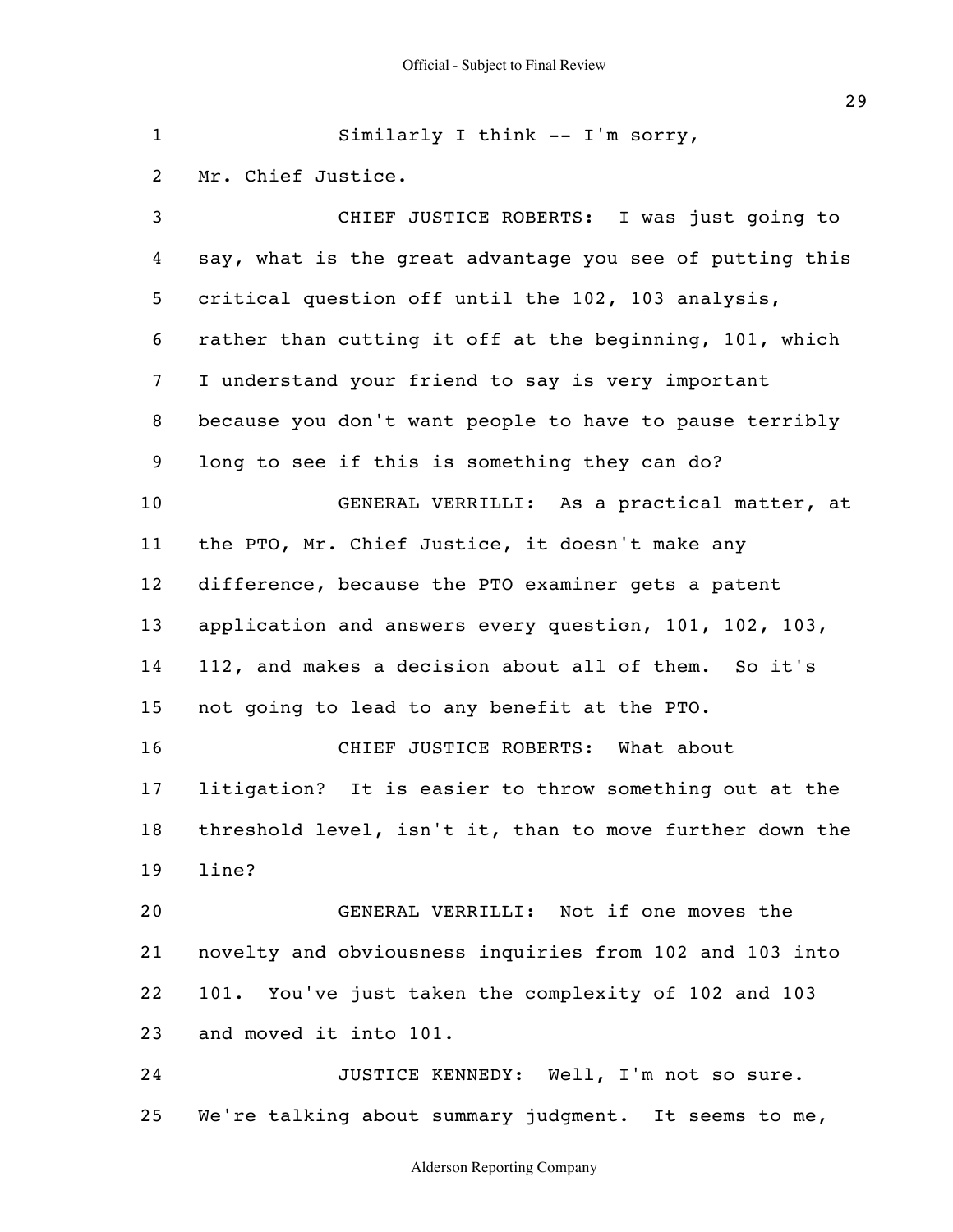1 2 3 4 5 6 7 8 9 10 11 12 rough rule, that summary judgment would be much more easy -- much easier under 101 than 102 and 103. GENERAL VERRILLI: I think this case is a pretty good illustration, Justice Kennedy, of why that's not true. Think of, if I may pick up on the question Justice Scalia asked my friend, think of all the trouble we are having in this case figuring out what the standard is: How much preemption is too much? How do you even figure out the scope of preemption? What you are actually doing here is multiplying a whole new set of very difficult, complex questions that you don't have to answer.

13 14 15 16 17 18 19 20 21 22 23 JUSTICE KAGAN: But, General, I read you in part as saying: Don't work, because if something strikes you as wrong with this patent, we are going to catch it under 102. And I guess I'm not sure why that's true. There was novelty here. There were some doctors who figured out some new things, which was new ranges of effective drug treatment. And so why do you think you are going to catch this as a 102 matter? If there is a problem here, it seems to me not the fact that there was something new. There was something new. It's that - it's something else.

24 25 GENERAL VERRILLI: But there was no new process, Justice Kagan. There is exactly the same

### Alderson Reporting Company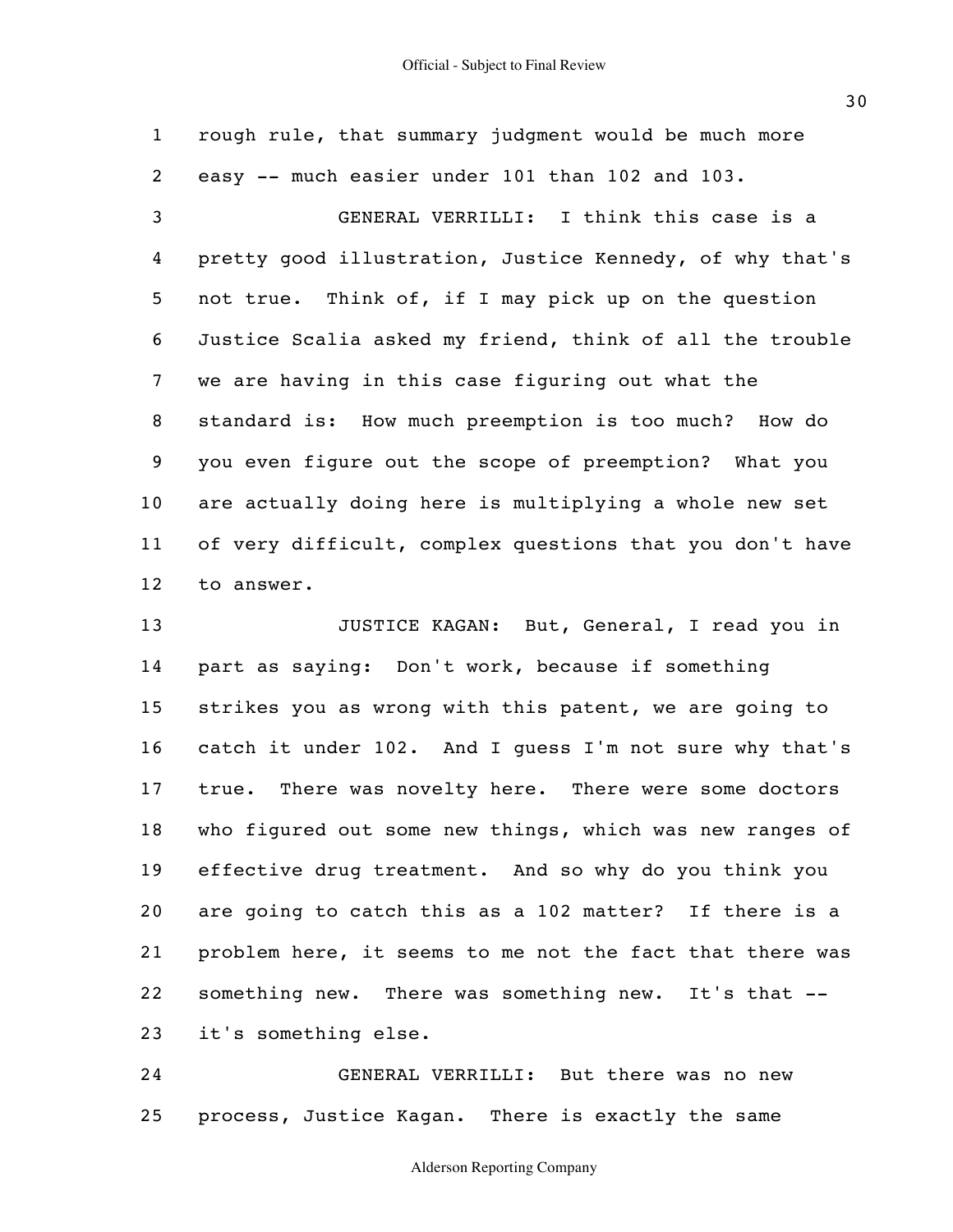1 2 3 4 5 6 7 8 9 10 11 12 13 14 15 16 17 18 19 20 21 22 23 24 25 process that already exists, with a new inference drawn at the end, and that's why you can capture this under 102. And I do think it's important to think about in terms of the points Mr. Shapiro is making, if this patent had involved, instead of standard old blood tests, had involved a breakthrough new test that allowed one to measure metabolite levels in a way that could never have been done before, of course the person who invented that could get this patent, even though it would have the excluding effect that Mr. Shapiro has identified. Similarly, if the drug is a breakthrough drug and a patentable drug, any use of the drug during its patented period, including a use in a test like this, would be an infringement under 271. JUSTICE SCALIA: What about -- CHIEF JUSTICE ROBERTS: Justice Scalia? JUSTICE SCALIA: What about the discovery of a new physical change in the body caused by an old drug? You -- you find that it affects another part of the human system. Is it -- is that discovery patentable? GENERAL VERRILLI: Well, I think that's a harder question, but there are, for example -- and I think the Court was looking at some of this in the Caraco case on Monday, follow-on patents with respect to pharmaceutical products, where you patent it originally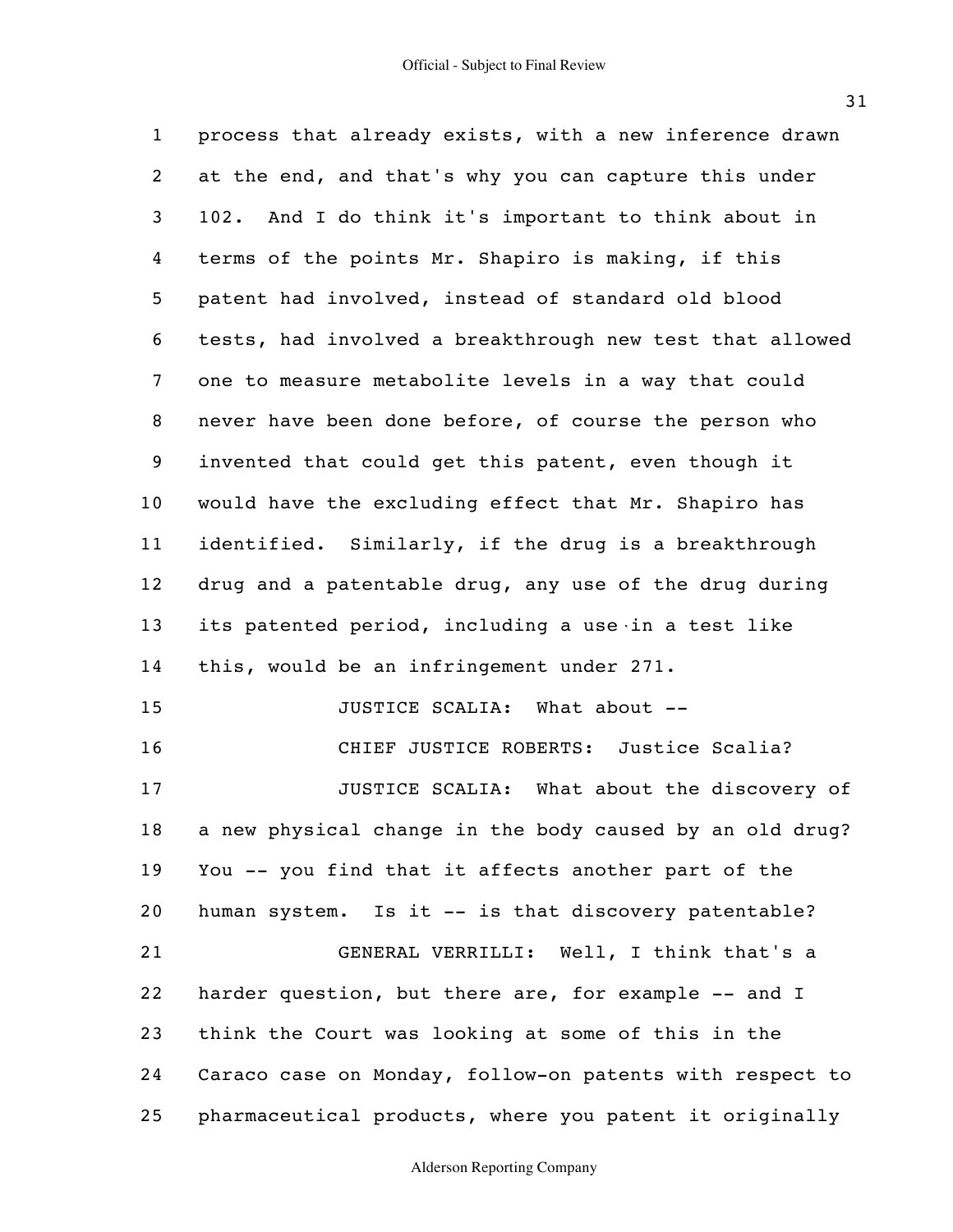1 2 3 4 5 for one use and then you can later patent it when you discover a different use. And in fact there is an entire regulatory system set up to deal with that. So I do think there are circumstances in which that can be patentable, yes.

6 7 8 9 10 11 JUSTICE ALITO: Could I ask you about your argument that the correlations that were discovered and that are involved here are not natural phenomenon because the thiopurine are synthetic products of human ingenuity? I found that a little difficult to understand.

12 13 14 15 Suppose someone discovers the level at which a human pollutant that is present in the atmosphere or in the air or the water has an adverse effect on human health. Is that not a natural phenomenon?

16 17 18 19 20 21 GENERAL VERRILLI: The existence of a pollutant in the air and its effect probably is a natural phenomenon, but the difference here is that there is a conversion of the natural body chemistry. The metabolites wouldn't be in the body but for the administration of these drugs.

22 23 24 25 And I do think if one were to say that that's an unpatentable natural phenomenon -- and this is what I mean about the destabilizing risk of thinking about this as a 101 issue rather than 102 or 103 --

## Alderson Reporting Company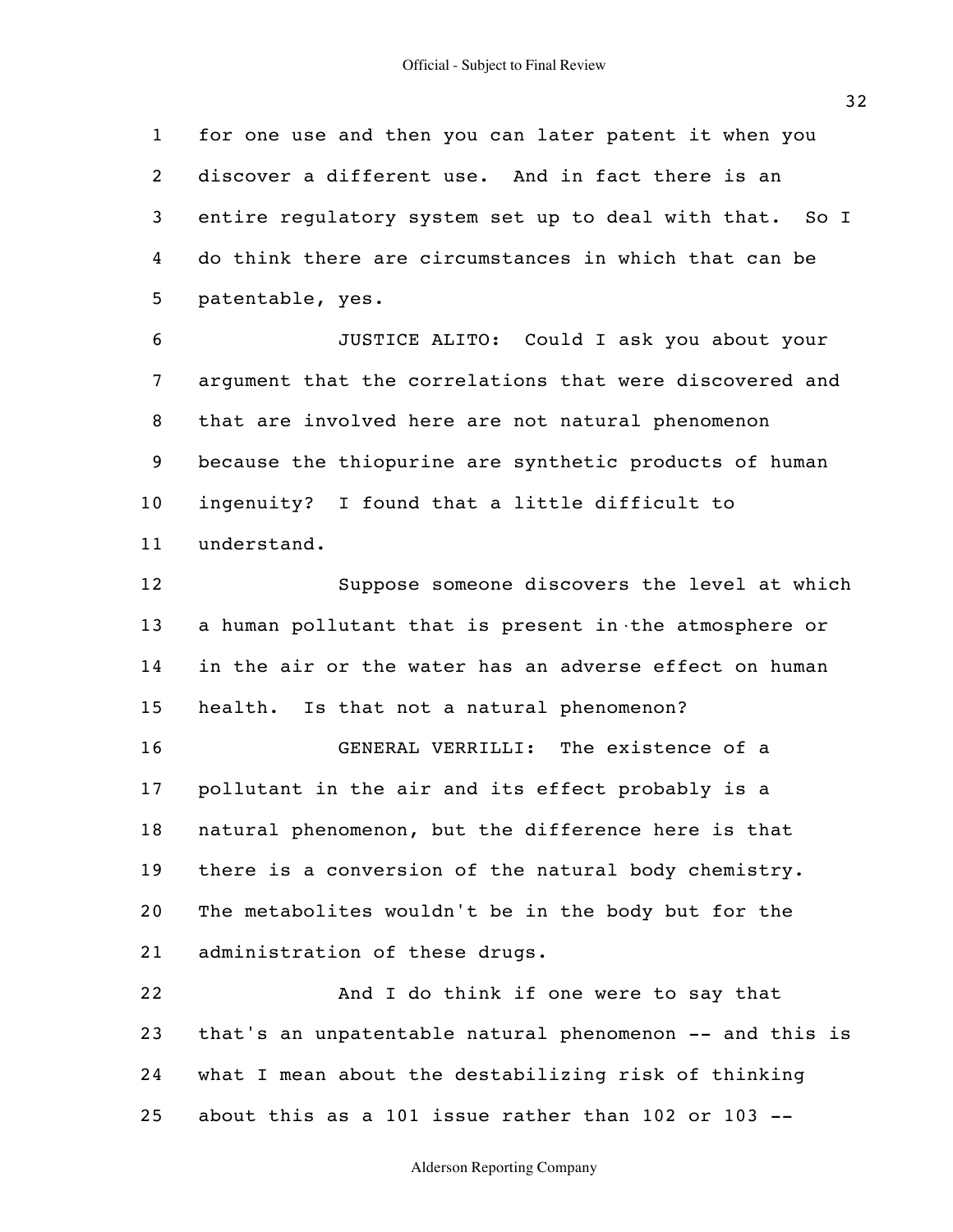1 2 3 4 5 6 7 8 9 10 11 12 13 14 15 16 17 18 19 20 21 22 23 24 25 you're going to call into question lots and lots, thousands in fact, of medical use patents where the patent is: Administer a therapeutically effective dosage of this drug in order to treat this disease. JUSTICE BREYER: Yes, but this drug is patentable because it's a -- what is the third word. You know, it's combination of nature. What's the -it's a composition of matter. GENERAL VERRILLI: Yes, Justice Breyer. But those patents are not on the composition of matter. Those are process patents. JUSTICE BREYER: They don't have to be. You'd say that where it's a new use there were some specifications and the specifications limited the area to over here, I think -- and tell me if I'm wrong because I'm really asking just a question -- they limit it over here, you see. And now we have a new use and we are saying this composition of matter is being used over here. So aren't you getting a -- simply a different area where you are using a composition of matter? GENERAL VERRILLI: Well, but that's a use patent. That's not a composition-of-matter patent and  $--$ JUSTICE BREYER: That isn't a process patent.

Alderson Reporting Company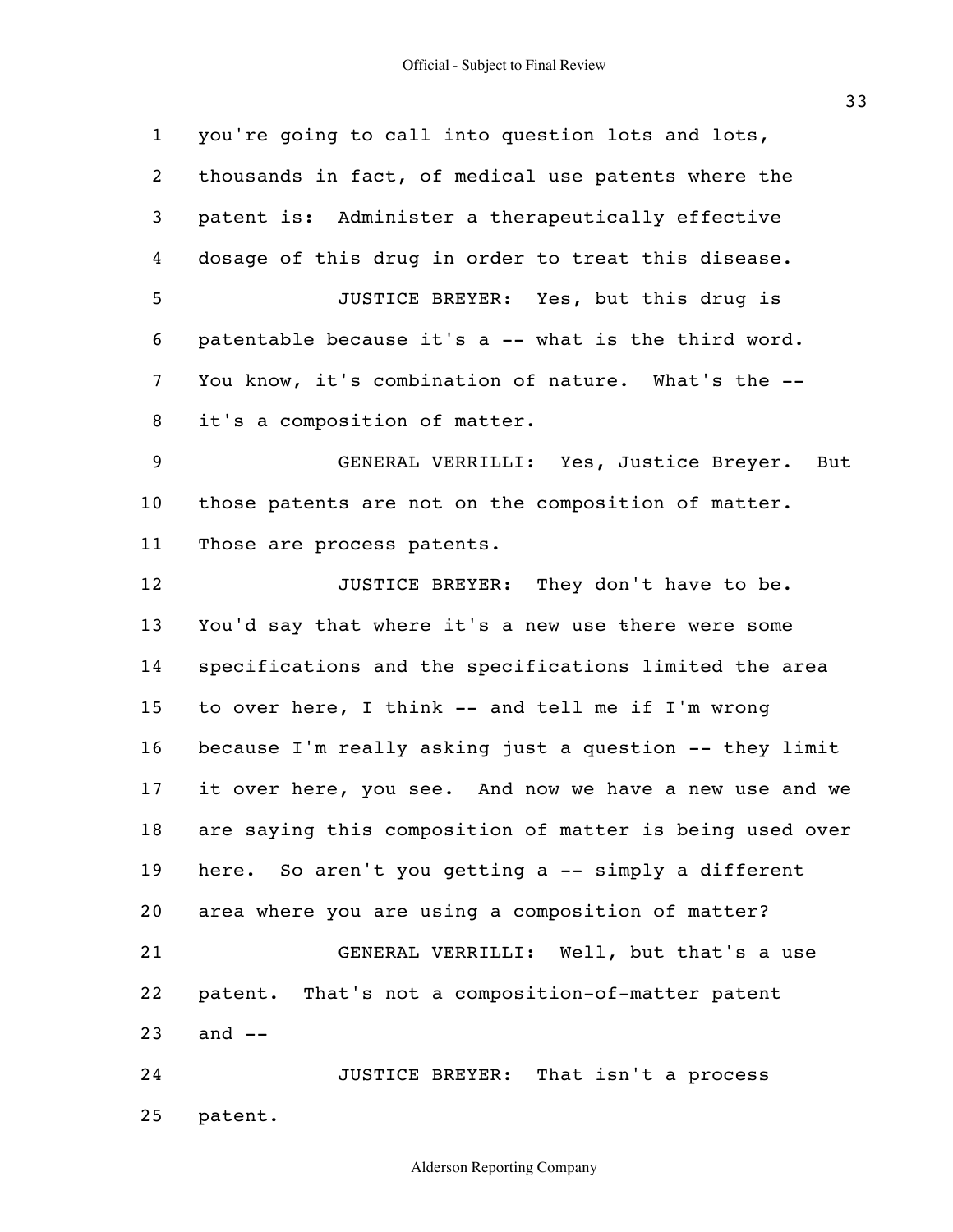1 2 3 4 5 6 7 8 9 10 11 12 13 14 15 16 17 18 19 20 21 22 23 24 25 GENERAL VERRILLI: Yes, it's a process patent. It is a process patent, and the problem would be if one says -- JUSTICE BREYER: All right. CHIEF JUSTICE ROBERTS: Finish your sentence. GENERAL VERRILLI: If one says that it's nonpatentable because all you are doing is patenting the application of a law of nature, you're invalidating all those process patents. Thank you. CHIEF JUSTICE ROBERTS: Thank you, General. Mr. Bress. ORAL ARGUMENT OF RICHARD P. BRESS ON BEHALF OF THE RESPONDENT MR. BRESS: Mr. Chief Justice, and may it please the Court: I would like to start out, I think, with answering the question about what these patents cover and what they don't. And I'm going to answer that really not because I think it has any relevance to the 101 issue. I actually don't think it has any relevance to 101. And I will explain that it does perhaps have relevance under 102 and 103 and why the difference matters, if I may.

Alderson Reporting Company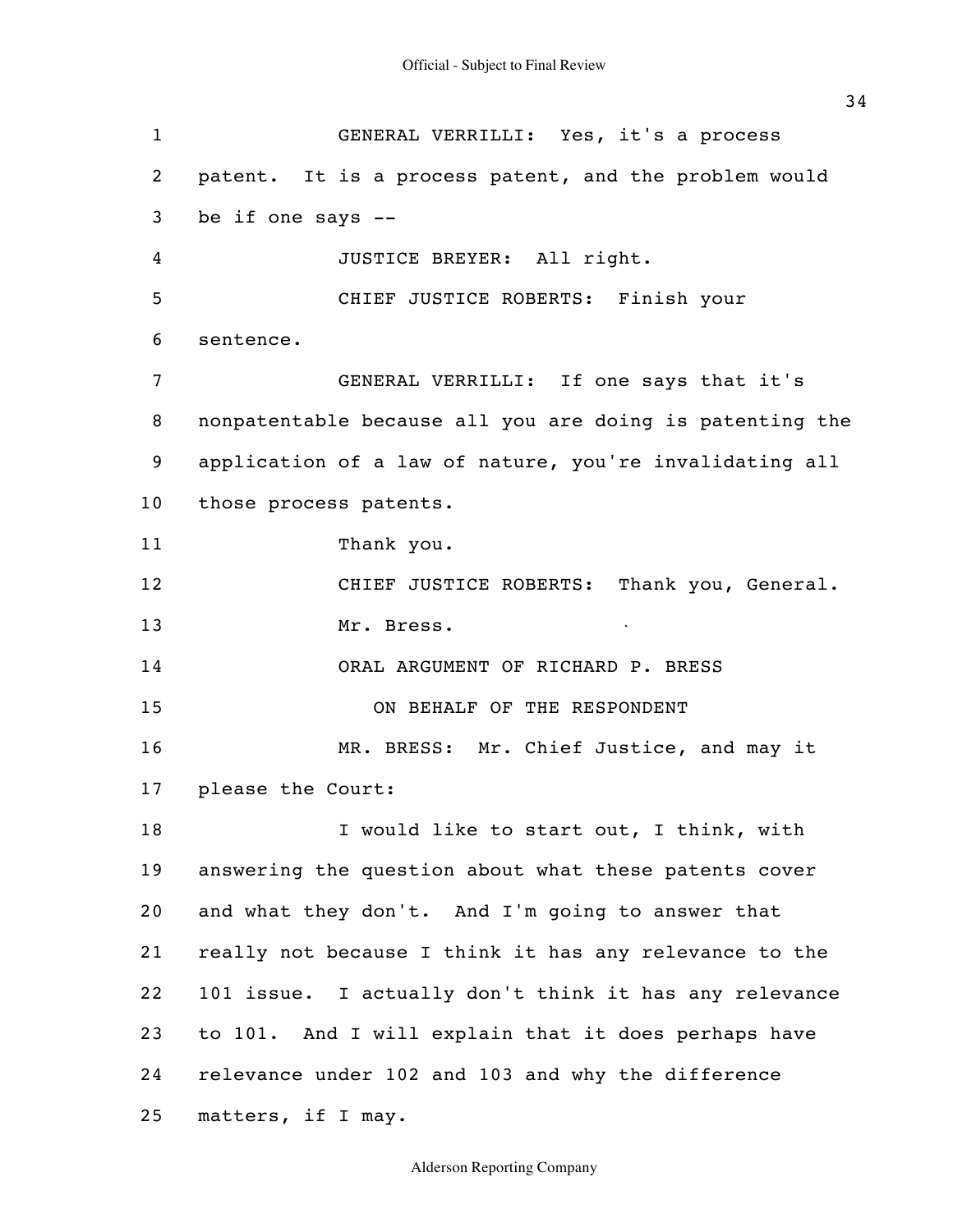| $\mathbf{1}$   | So the district -- my friend is correct that             |
|----------------|----------------------------------------------------------|
| $\overline{2}$ | in the district court at the initial infringement stage, |
| 3              | before the Court decided the validity of the patent, we  |
| 4              | arqued that the right way to look at our numbers was     |
| 5              | that we were claiming that if a doctor correlated or     |
| 6              | associated a number greater than 400 with toxicity,      |
| 7              | that's what we were claiming, that would be within our   |
| 8              | claim. And if the doctor correlated under 230 with not   |
| 9              | enough drug, well, we were claiming that as well.        |
| 10             | Now, the district court agreed with that and             |
| 11             | said that those were the ranges. But then it confused    |
| 12             | things a bit, and that's where we get to the 15 percent  |
| 13             | plus or minus point. The court also said -- and by the   |
| 14             | way, I think this is a correct reading -- that when we   |
| 15             | said about 400, that means plus or minus 15 percent of   |
| 16             | 400, and about 230 plus or minus 230.                    |
| 17             | And then the court held that there was                   |
| 18             | infringement, but it held it for two different reasons.  |
| 19             | It said that -- that the patent for Mayo -- or the --I'm |
| 20             | sorry, not patent, the product Mayo had, which by the    |
| 21             | way was awfully close -- it was 235 to 450 -- fell       |
| 22             | within the 15 percent on the top side. It didn't look    |
| 23             | at the bottom side for purposes of this decision. But    |
| 24             | 450 was within 15 percent of 400. And it also said it    |
| 25             | violated it because 450 is greater than 400.             |

Alderson Reporting Company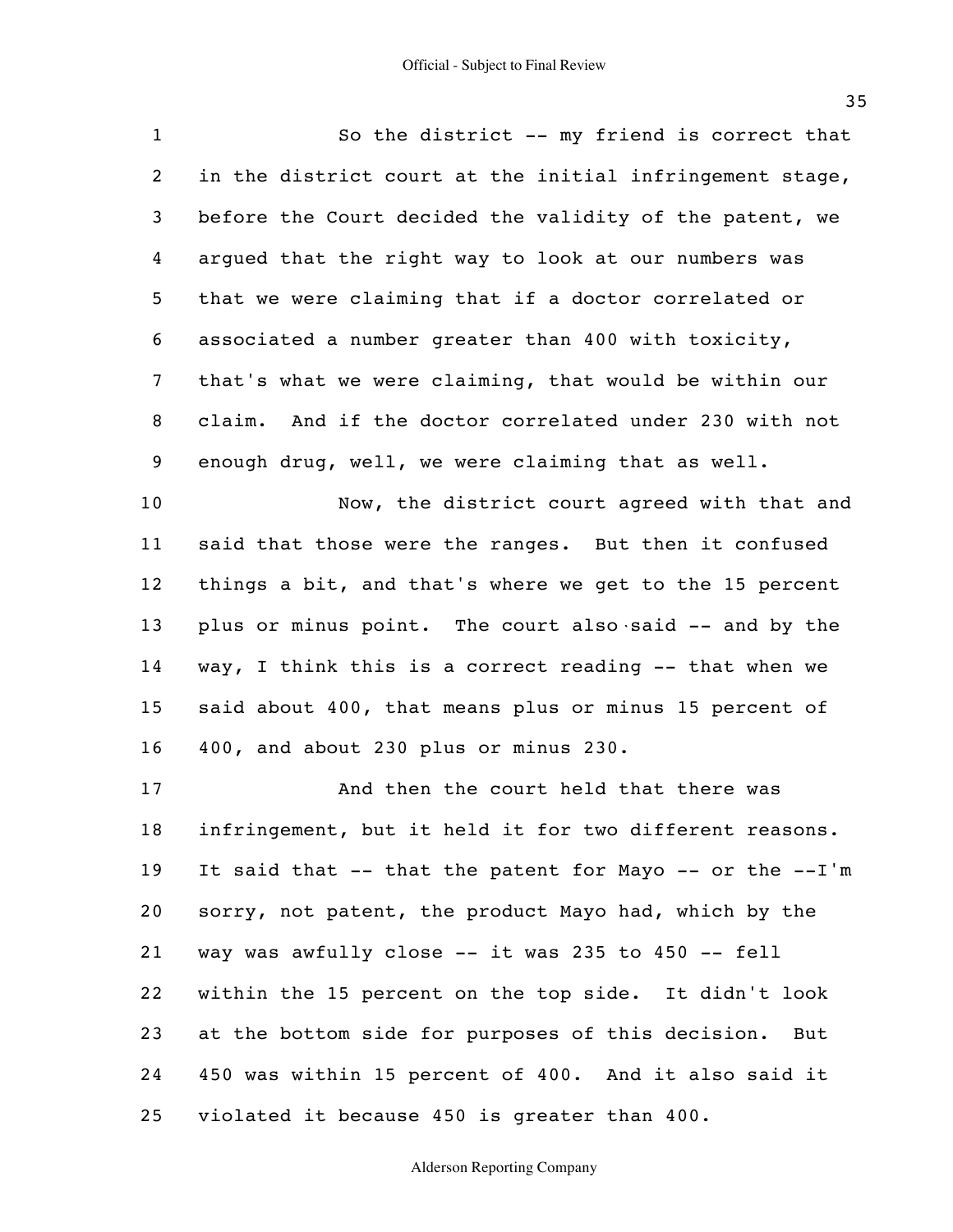1 2 3 4 5 6 7 At the court of appeals we argued that the right way to read the district court's opinion was that you had to actually do that comparison, that the ranges, the 15 percents, mattered and that the doctor, in order to infringe, would have to look at the result and say: Is this or isn't this greater than 400 and compare it to 400, or 230.

8 9 10 11 12 The court of appeals accepted that reading of it, and that reading wasn't disputed by Mayo, and on page 38 of the court of appeals opinion, the court of appeals says it has to be compared to a predetermined number.

13 14 15 16 17 18 19 20 21 22 23 24 25 I think you could go either way on this. I think, frankly, the Court could go back to the district court and look at that, perhaps. But the problem with that is that there was no objection at the court of appeals. And I think any objection to how the court of appeals understood it is probably waived at this point. Now for why it doesn't matter. If there is a problem with the broad ranges here, in other words if there is a problem with the fact that we're saying over 400 indicates toxicity, let's think about what is that problem. Suppose we are right. I mean, at this stage the Court certainly can't presume we are wrong in that. So let's suppose that we are right. If we are right,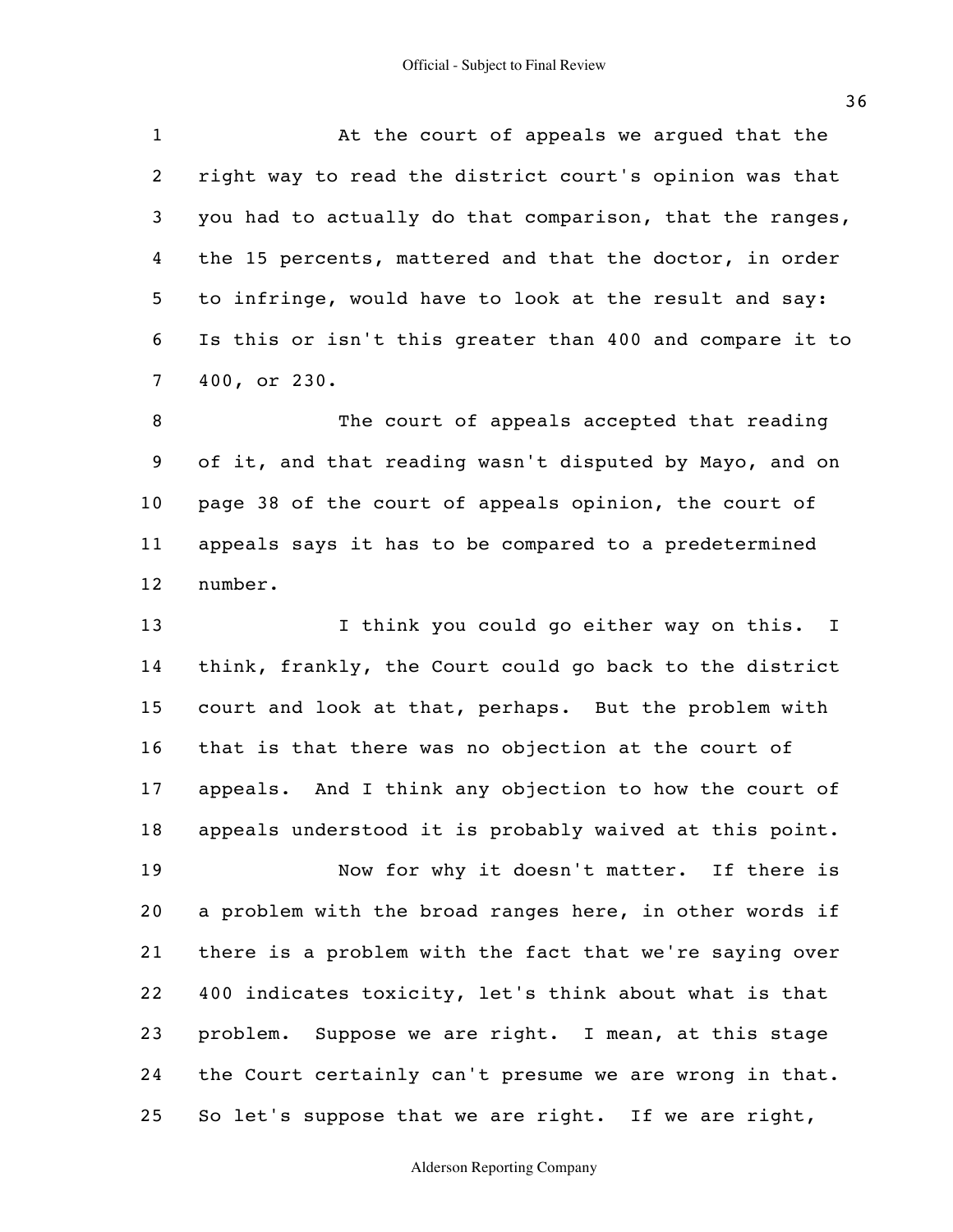Official - Subject to Final Review

1 2 3 4 5 6 7 8 9 10 11 12 13 14 15 16 17 18 19 20 21 22 23 24 25 then we are simply claiming the fact that we found, that after you administer the drug and determine the metabolite level, if it's over 400, it indicates toxicity. JUSTICE ALITO: And that's a natural phenomenon. MR. BRESS: It is a -- It's according to a law of nature, and I will agree with that, Your Honor. The term "natural phenomenon" as this Court has used it, for instance, in Chakrabarty or in J.E.M. has referred to the difference between things that exist in nature with the intervention of man and things that exist without the intervention of man. So, for example, photosynthesis would be a process that is a natural phenomenon. On the other hand, cross-breeding plants to create a new variety, that wasn't the natural phenomenon. JUSTICE ALITO: Yes, but if photosynthesis is induced by a lamp inside a building, then it's not a natural phenomenon? MR. BRESS: I think you could probably get a patent. I think you could get a patent, Your Honor, on the use of a lamp to induce photosynthesis, but you couldn't claim the underlying process, is all I'm saying, of photosynthesis.

Alderson Reporting Company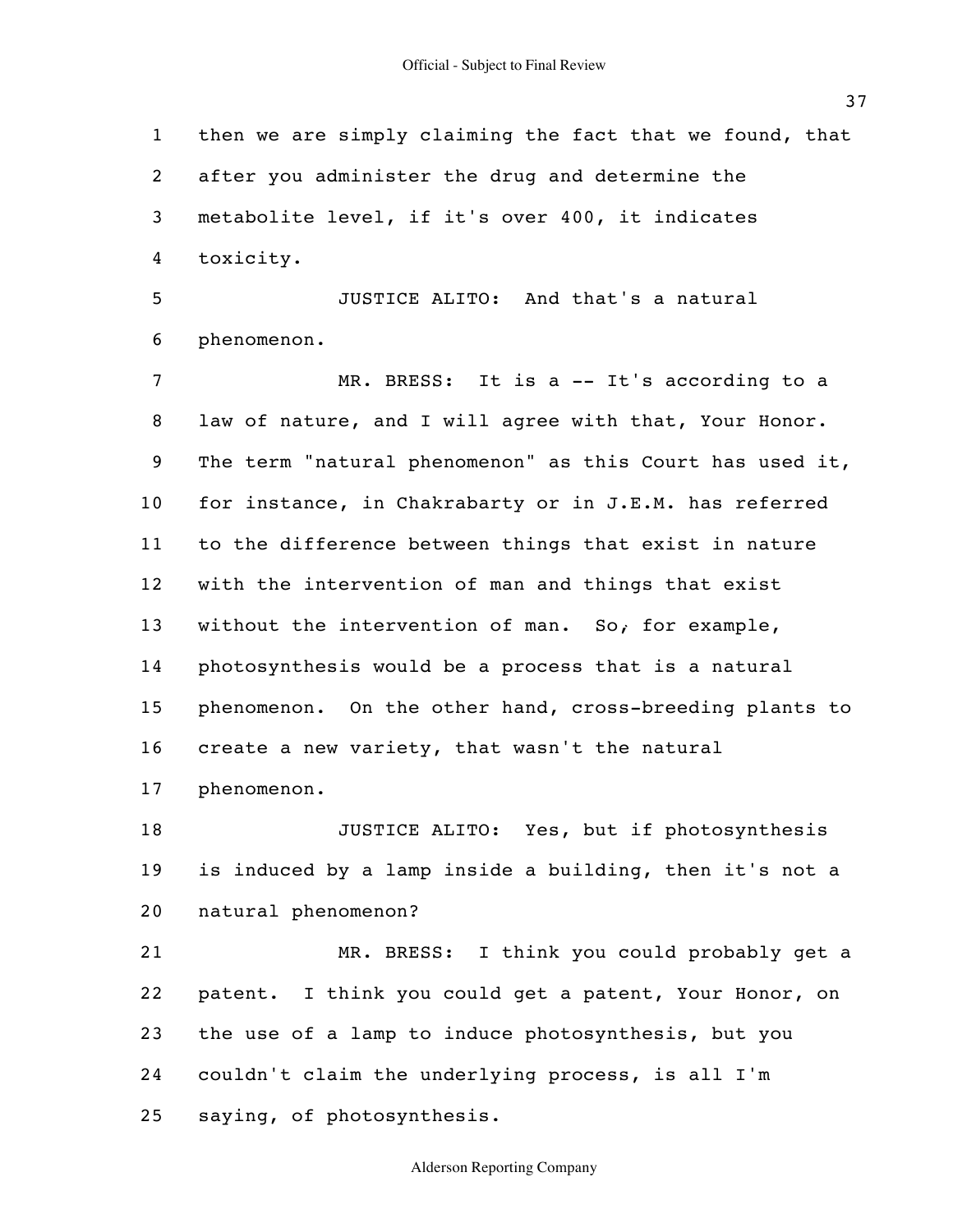1 2 3 4 5 6 7 8 9 10 11 12 13 14 15 16 17 18 19 20 21 22 23 24 JUSTICE BREYER: I thought of two examples that will try to get you to talk about the problem that's really bothering me here, anyway. MR. BRESS: I would love to, Your Honor. JUSTICE BREYER: Well. A patent for - we've discovered, at some extent, what counts as too little fertilizer and what counts as too much to make plants grow, a certain kind of fertilizer, very common. Less than an quarter of an inch, forget it; more than half an inch, you are going to burn the plant. Imagine that. Law of nature, absolutely, about the chemicals in the fertilizer. Patent: A method for determining when there is too little or too much fertilizer. Put some fertilizer in a field and measure how much there is, wherein less than a quarter of an inch is too little and wherein more than half an inch is too much. Second example. Einstein never lived, but at vast expense you invented E equals mc-squared, a method for measuring energy which is very useful that comes out of a cyclotron. Put some stuff in a cyclotron, measure the stuff in and measure how much comes out, and keep -- wherein, wherein, the missing part is -- think about -- wherein -- - it says: Wherein

Alderson Reporting Company

the missing part will be calculated as an amount of

25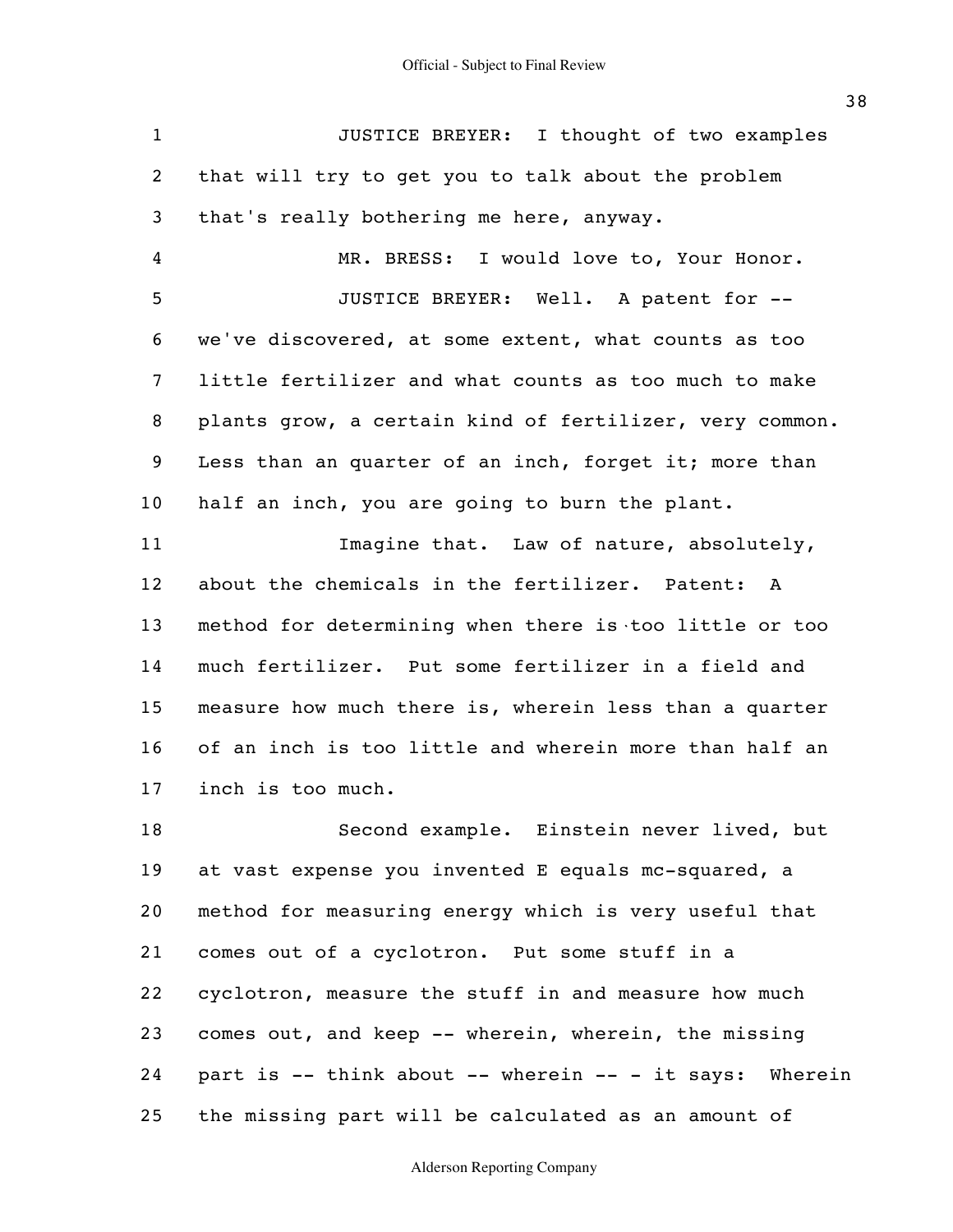1 2 3 4 5 6 7 8 9 10 11 12 13 14 15 16 17 18 19 20 21 22 23 energy according to a formula E equals mc-squared. If your patent is valid, why aren't the two I just mentioned? And if you -- if the two I just mentioned are valid, there is something wrong with this picture. MR. BRESS: Okay, You Honor. I will answer them in turn and then hopefully I'll get back to my range and explain what the 102 and 103 problems are with that for you all as well. The first patent you've discussed, which is how best to use fertilizer essentially for plants. Patent-eligible subject matter, but clearly novel and novel in a way that you could get rid of on summary judgment just as fast as you could get rid of it on 101. There is no advantage, in other words, to saying: I am going to label my summary judgment motion 101 and import lack of novelty into that versus saying I'm going to label -- JUSTICE BREYER: Where is lack of novelty? Nobody has these numbers before. They always thought it was a quarter, an eighth of an inch. It's huge novelty. MR. BRESS: Your Honor, the law, as you well know, recognizes that under section 103, if something

24 would have been obvious to someone with ordinary skill

25 in the art --

## Alderson Reporting Company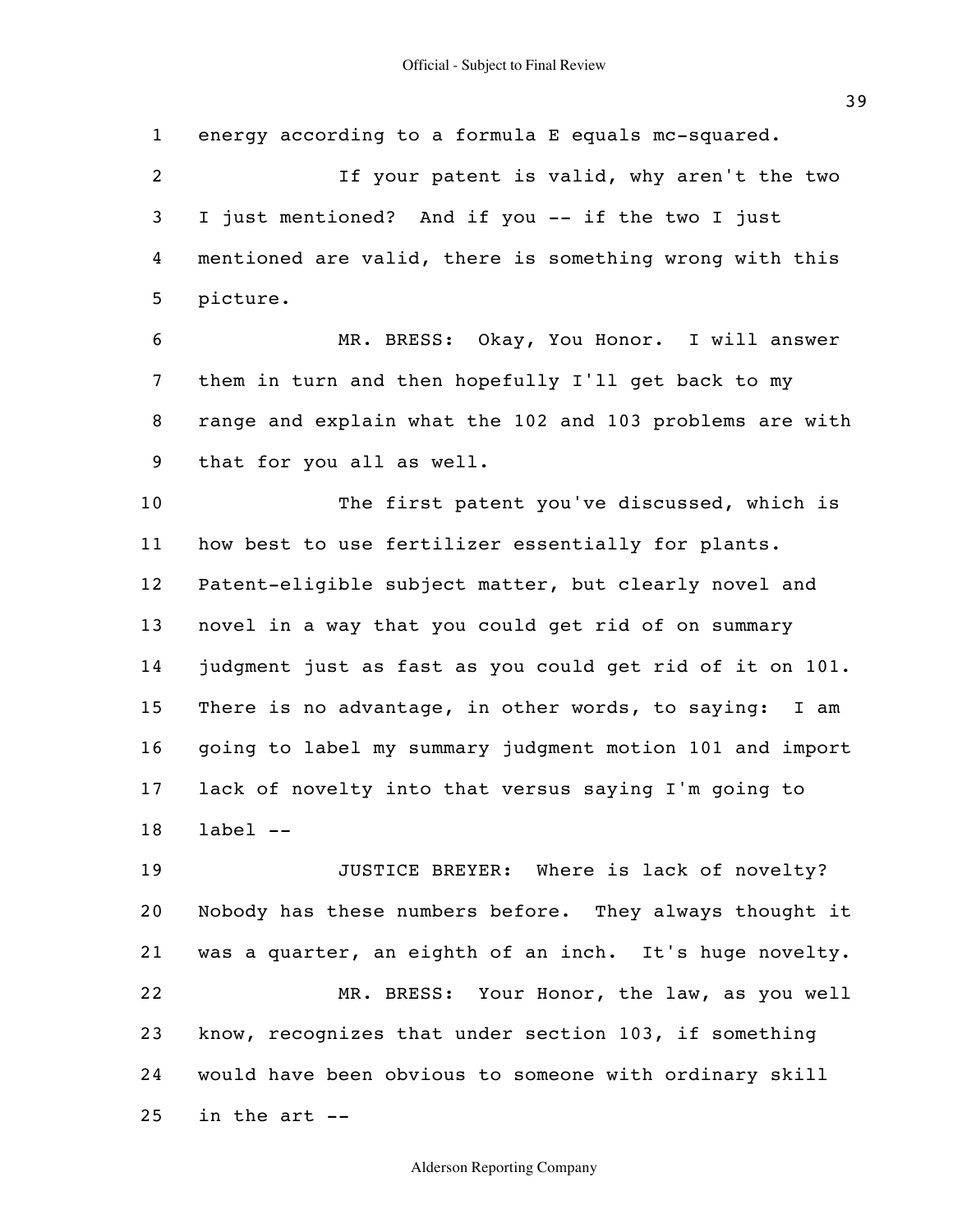1 2 3 4 5 6 7 8 9 10 11 12 13 14 15 16 17 18 19 20 21 22 23 24 25 JUSTICE BREYER: I mean, my point -- assume with me the eighth versus quarter of an inch which is the law of nature part is not obvious. MR. BRESS: Your Honor, the first person who came up 10,000 years ago with the best way to do -- to use fertilizer in a way that nobody had ever done before would presumably get it. If your question is at what level of sort of microns you can draw a line between obviousness and novelty, there are questions of fact embedded in that. JUSTICE BREYER: No, no. My question is, what has to be added to a law of nature to make it a patentable process? MR. BRESS: To make -- JUSTICE BREYER: And if you put too little in the answer to that question, I believe I can take things that like E equals mc-squared and make them patentable. And if you put too much in, you are going to wreck your own case. MR. BRESS: Your Honor, I will try very hard not to do either. Your Honor, this Court has looked at two different ways to try to limit what are laws of nature, abstract ideas, etcetera. One way it has looked at is to say we need something physical; it has to be in the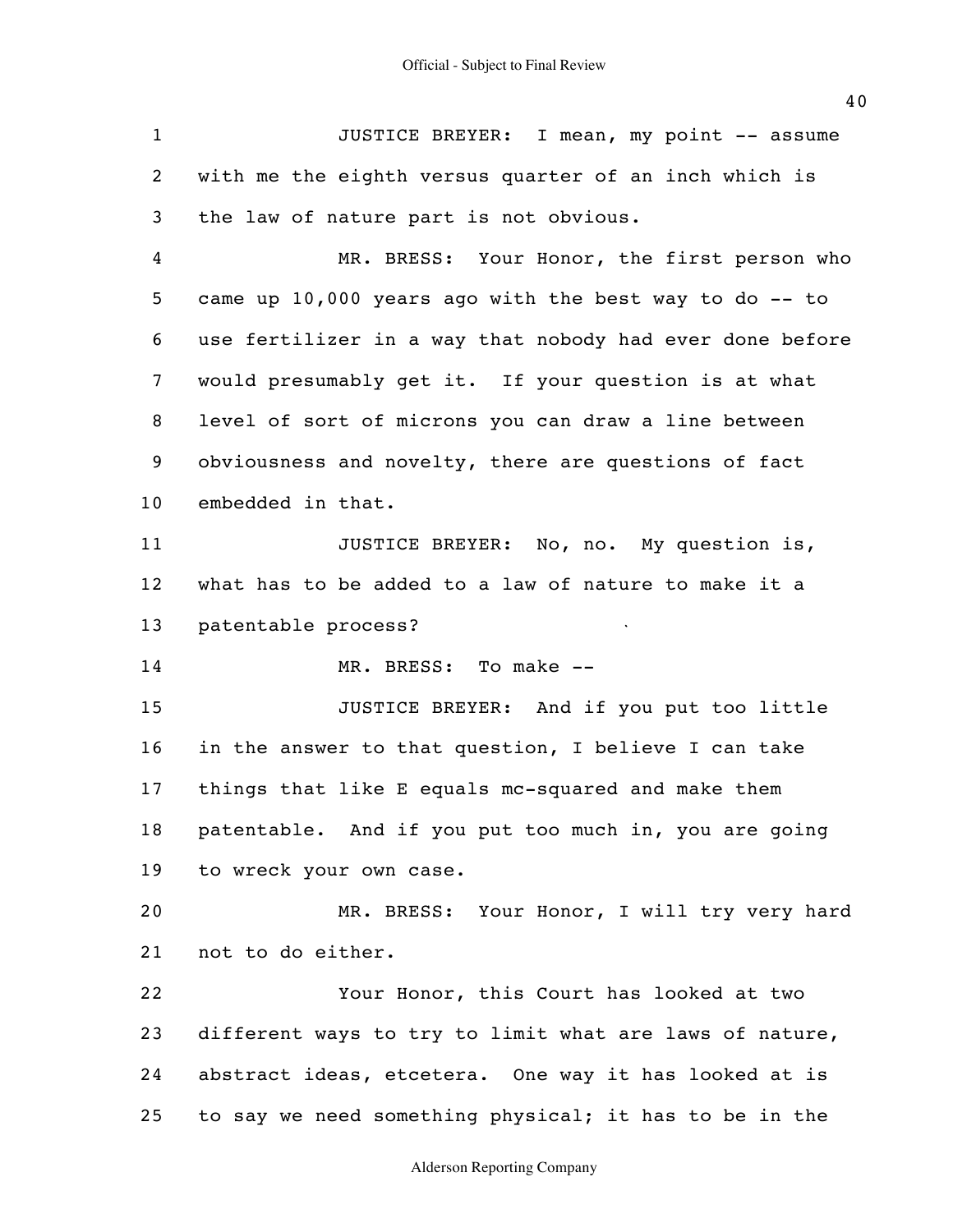1 2 3 4 5 world. In other words, you have to move things, you've got to transform them, you have to apply machinery to them, that sort of thing. So we just know off the bat you are not literally claiming just a principle in the air.

6 7 8 9 10 11 12 13 14 So in your example, if you used, you know, machines, implements, et cetera, to do it, at least we would know that much. I think the problem that Your Honor's raising is more in the second stage, which is, okay, it isn't just a mere principle. I get that. But are we as a practical matter preempting an abstract idea in such a way that we are going to too greatly suppress follow-on invention. And the classic example of that, Your Honor, is the Morse case, of course.

15 16 17 18 19 20 In Morse there were two different claims that were being discussed, actually eight different claims being discussed. But one of the claims had to do with the actual invention of how you can make a telegraph work. And Morse described a working telegraph system and he got a patent for that.

21 22 23 24 25 And the second one that he tried to claim was the use of electricity to write at a distance. And the reason he didn't get that one is that it was expressed at such a level -- high level of abstraction, that it would preempt many, many things that he had

Alderson Reporting Company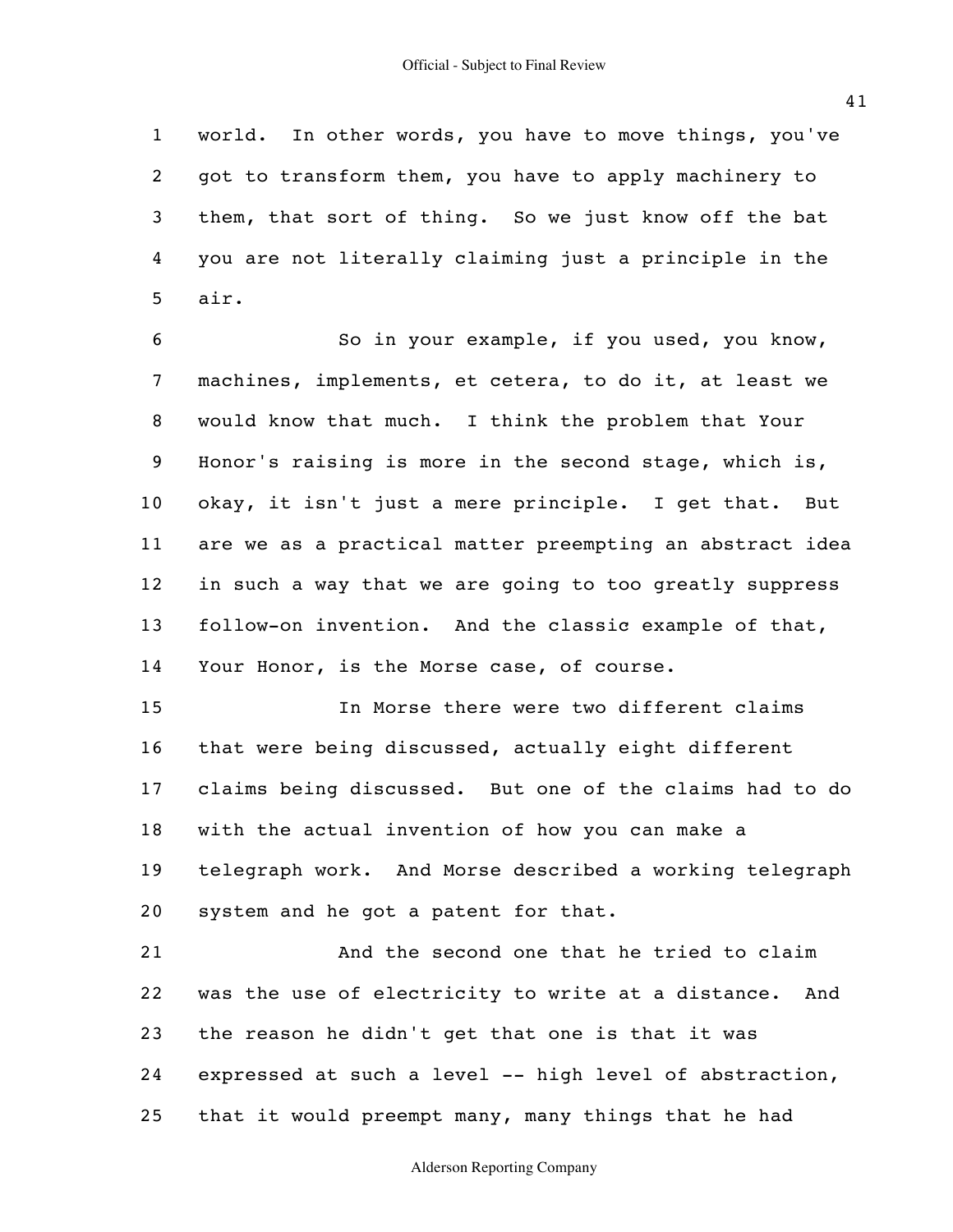| $\mathbf{1}$   | never invented and never thought of. In fact, the       |
|----------------|---------------------------------------------------------|
| 2              | Court's words were wonderful in that case:              |
| 3              | "For aught we now know," the Court said, somebody may   |
| 4              | come up with wonderful inventions in the future. And of |
| 5              | course now we have the fax machine, e-mail, et cetera.  |
| 6              | That's the right way to think about it, which is, is    |
| $\overline{7}$ | the -- for the second step, which is, is what's being   |
| 8              | claimed at such a high level of generality that it's    |
| 9              | going to inhibit future innovation.                     |
| 10             | JUSTICE KENNEDY: Why couldn't someone come              |
| 11             | up with the idea that at a level which is in the range  |
| 12             | that is within your patent, that if at a certain level  |
| 13             | for a certain -- a person of a certain age, you         |
| 14             | administer a new drug, you have a new result? Why isn't |
| 15             | that like the fax machine?                              |
| 16             | MR. BRESS: Your Honor, in that case they                |
| 17             | could get an improvement patent on it, first of all, no |
| 18             | question about it, that they could apply for an         |
| 19             | improvement patent.                                     |
| 20             | JUSTICE KENNEDY: But the --                             |
| 21             | MR. BRESS: They're building on it.                      |
| 22             | JUSTICE KENNEDY: -- Petitioner is saying                |
| 23             | that if you think about that, it's an infringement.     |
| 24             | MR. BRESS: Well, there's a -- let me                    |
| 25             | explain why I think there is not a problem with that,   |

Alderson Reporting Company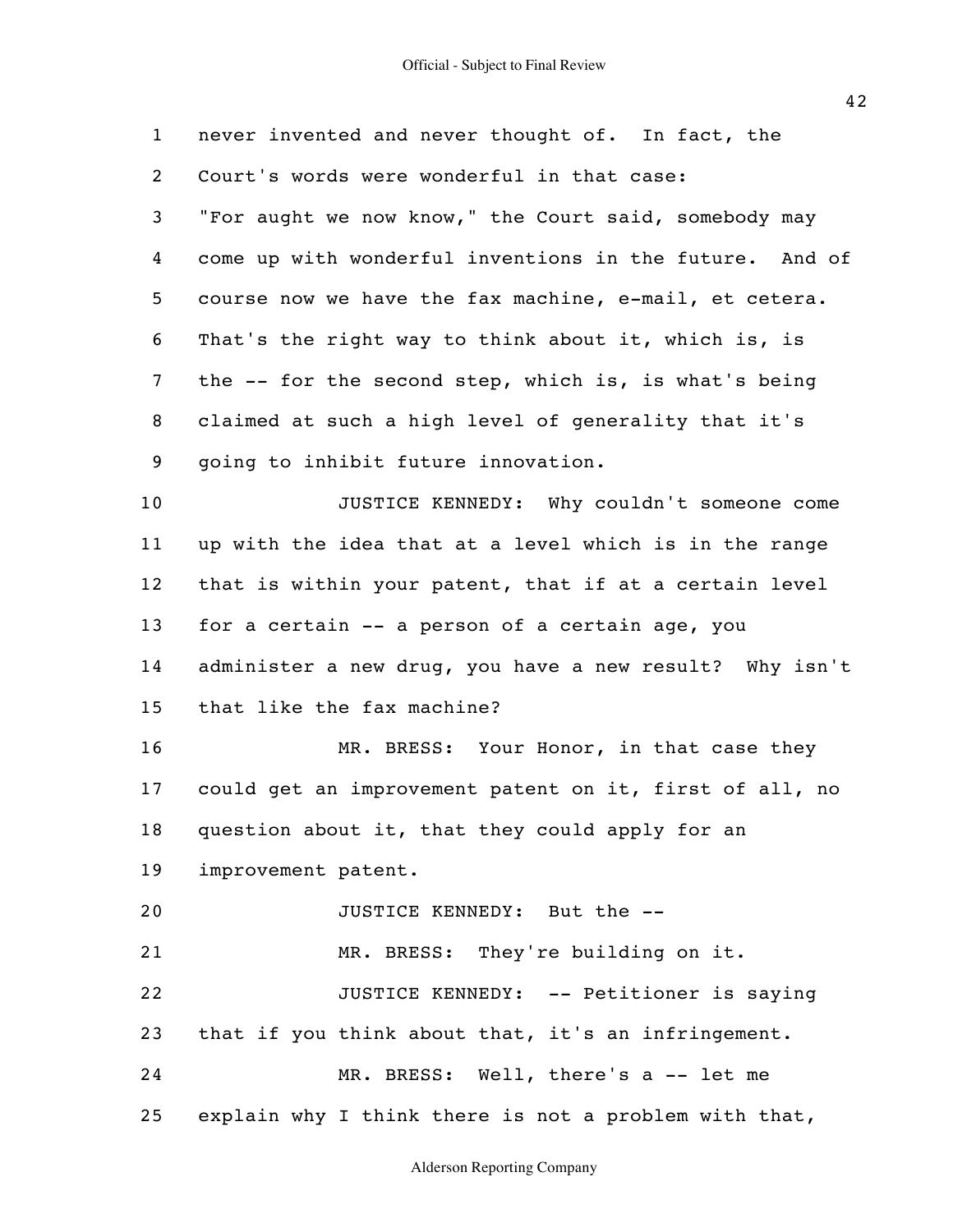1 2 3 4 5 6 7 8 9 10 11 12 13 14 15 16 Your Honor. If you looked at the process for vulcanizing rubber, which Firestone patented many, many years ago, that involved you heat India rubber to a high temperature, you add sulfur and mineral salts, and that way you cure rubber into a usable way of using it. Now, many years later in Diehr this Court looked at an improved process, if you will, for making rubber which involved continuous measurement and the use of the Arrhenius equation to know when the rubber was cured. Now, there is no doubt that if somebody came out with a second one 10 years after Firestone had gotten the patent on vulcanization, they would have had to pay patent royalties for 10 years before their second one would have been free of patent royalties, right, because they would have had to respect the patent that Firestone got.

17 18 19 20 21 22 23 24 So the simple fact, in other words, that there may be further improvements to what you've done isn't where the court has ever drawn the line. And I do think that in conceptualizing where to draw these lines, because at the edges they're indeterminant, they're elusive and they're going to be somewhat arbitrary. This is judge-made law. I think that what you've got to look to is what you've done before.

And if we take this case in the spectrum of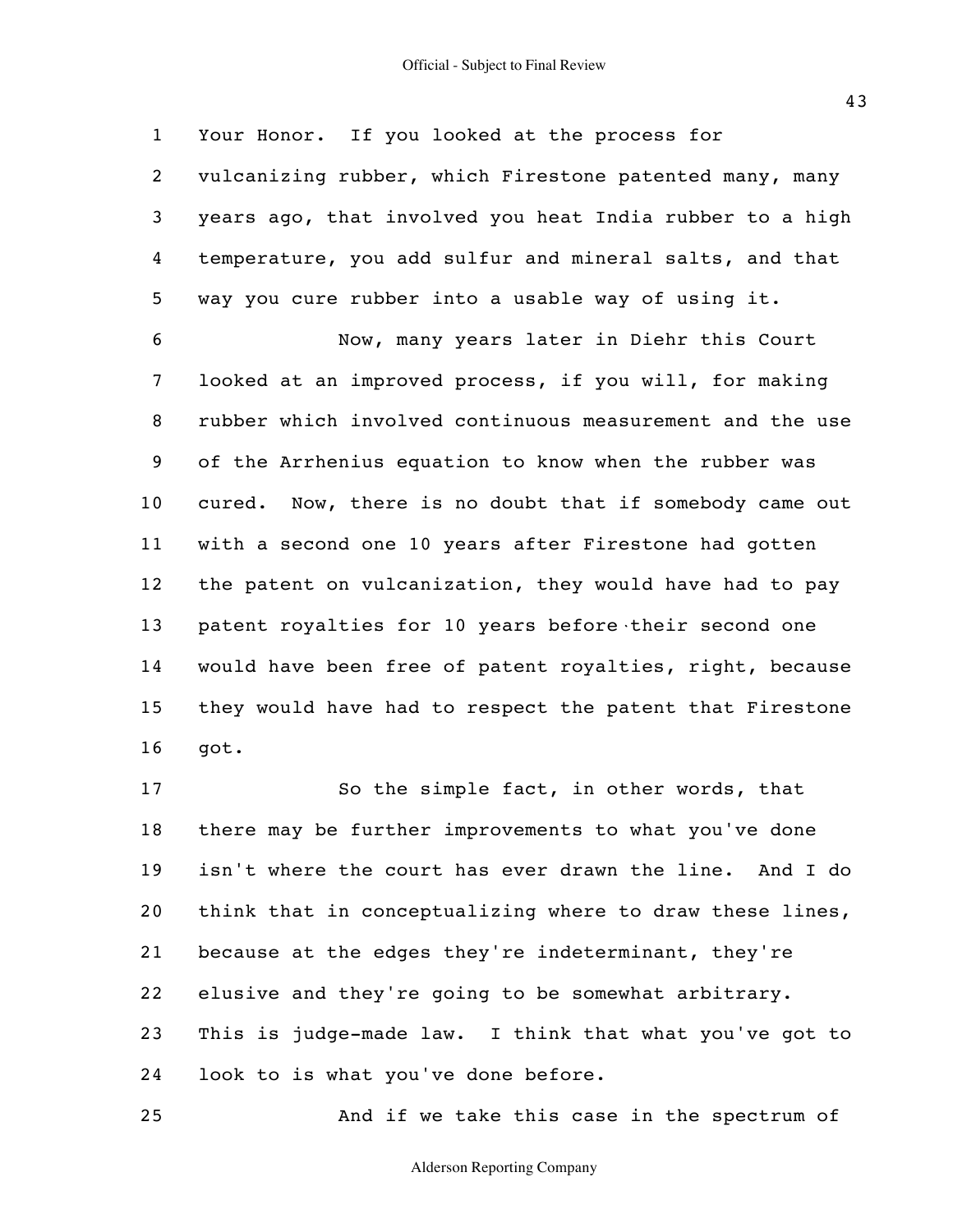1 2 3 4 5 6 7 8 9 10 11 12 13 14 15 16 what this Court has looked at, where you've got Morse on one side, on that same side you've got Benson, which was simply a formula for converting binary coded decimals to pure binary, which the court said you could use for an infinite number of uses. It was way too broad. If you look at Bilski, a general way of -- a general -- the concept of hedging. Now Bilski was limited, admittedly and this Court discussed it and said, well, they tried to limit it with the conventional step of having the inputs determined by random analysis techniques. I would like to focus on that for a second, because the Court said that was not significant extra solution activity. It wasn't enough to either render the process a physical one in the world or to narrow its scope. Well, why is that? Because random analysis techniques are

17 18 19 20 themselves just an abstract idea. So you were adding one abstract idea to another one and it's no wonder that the Court found that it didn't narrow it to a patentable scope.

21 22 23 24 25 Now on the other side of the line we have cases Tilghman. Now if you look at Tilghman, Tilghman was a patent on the fact that if you use water at a high heat and high pressure, you can separate out from fat bodies, the fatty acids on the one hand and the glycerin

Alderson Reporting Company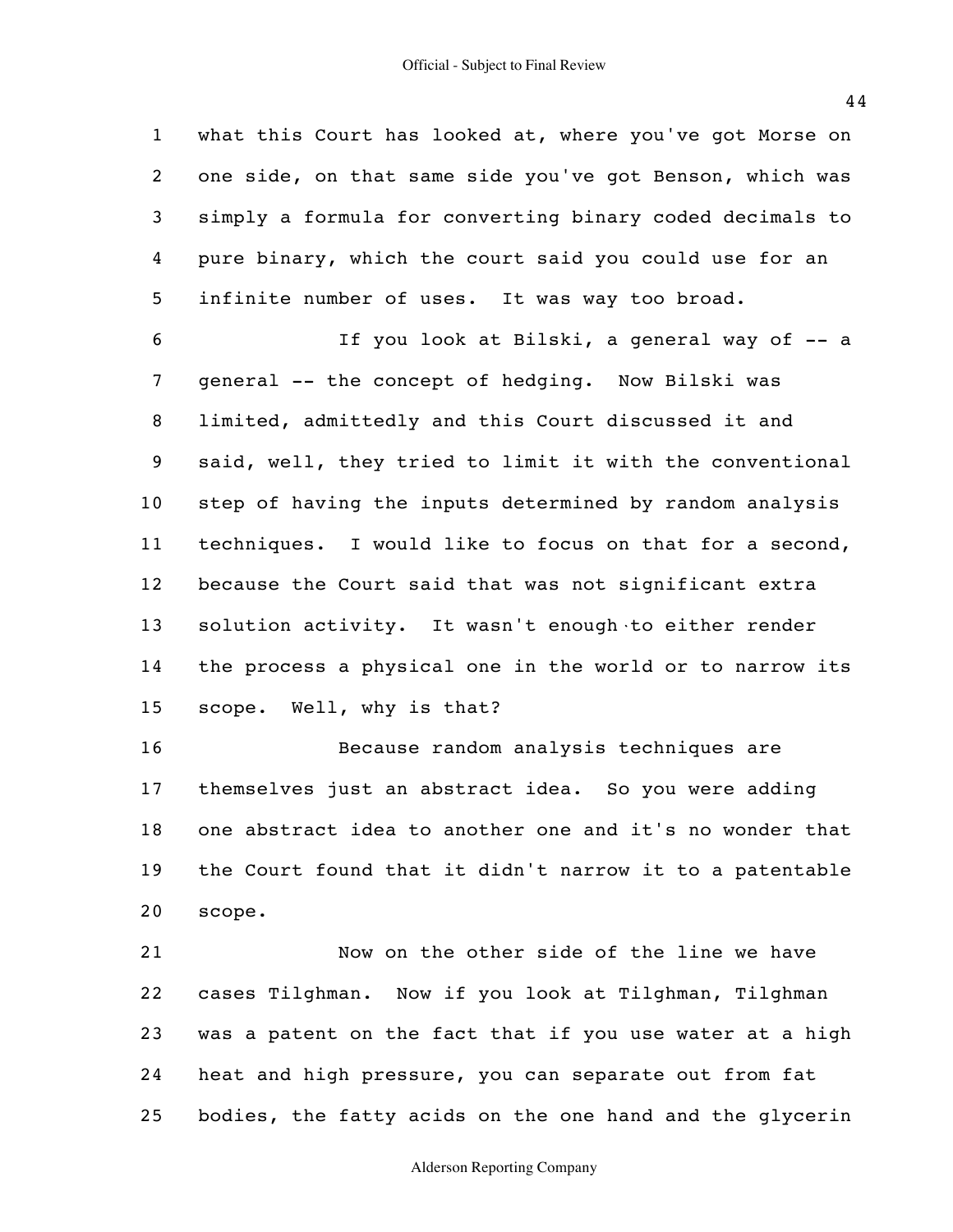1 2 3 4 5 6 7 8 9 10 11 12 13 14 15 16 17 18 19 20 21 22 on the other. And this Court approved a process -- a patent process on that. Now that's of course a natural law, Justice Alito, no question about it, in terms of is it a law of nature that makes you do that, yes. But the Court was comforted in that case by the fact that the patent wasn't trying to generally patent monopolize the idea that water at high pressure and temperature is going to in general break bonds of chemicals. And it wasn't trying to either monopolize the whole idea of how you can separate fat acids and glycerin from fat bodies. There are other ways, including the use of sulfuric acid. Let's place this case in the continuum. Now, we are not trying to pass the general broad idea that you can use metabolite readings after you administer the drug to determine what the likely, what the best level of the next administration might be. That would be kind of like the Morse patent, and that's not what we are doing. What we are talking about here is A, a very specific class of drugs, the thiopurines used for -- JUSTICE KAGAN: But, Mr. Bress, here's what

23 24 25 you have not done. What you haven't done is say at a certain number you should use a certain treatment, at another number you should use another treatment. I

Alderson Reporting Company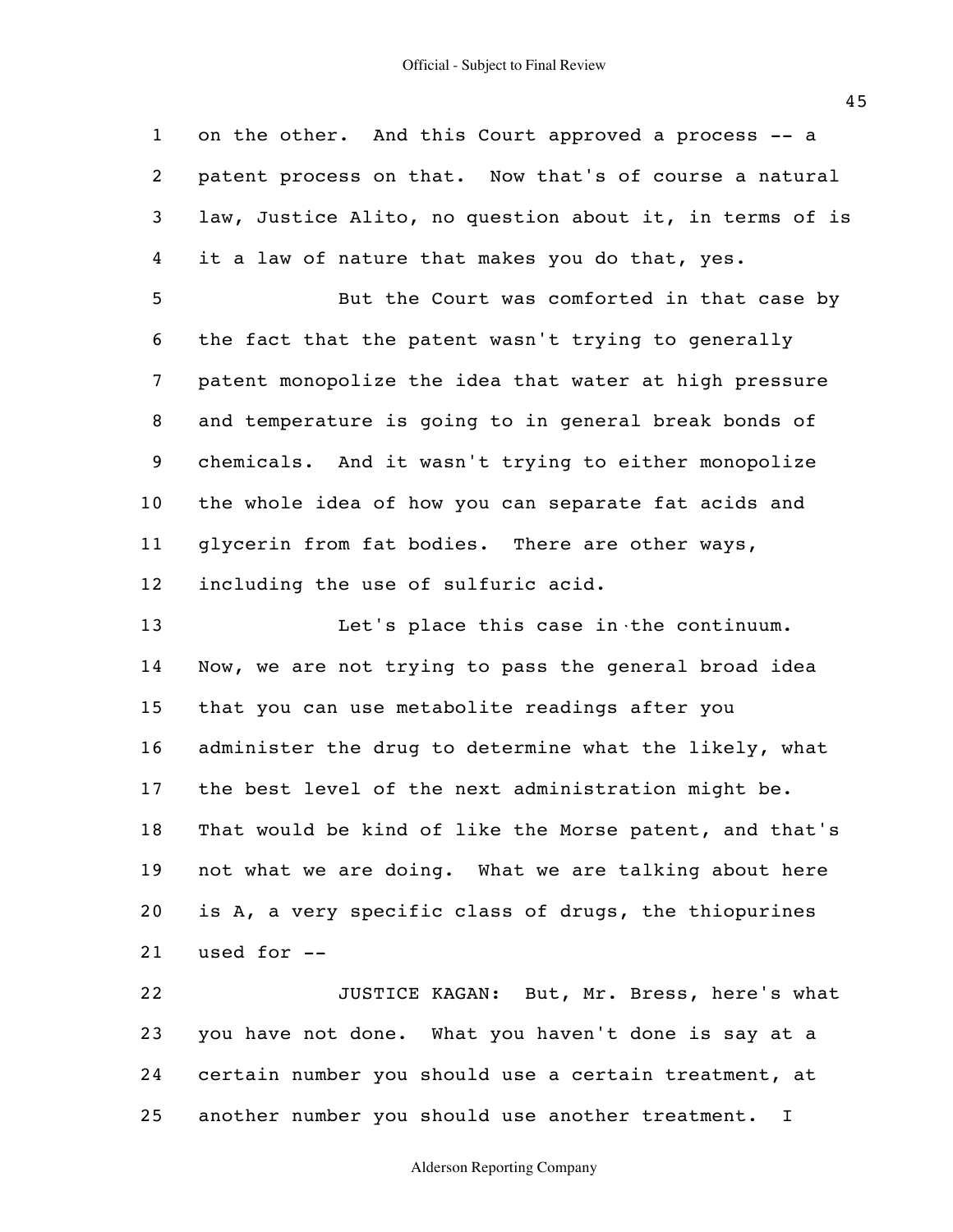1 2 3 4 5 6 7 8 9 10 11 12 13 14 15 16 17 18 19 20 21 22 23 24 25 guess the first question is why didn't you file a patent like that? Because that clearly would have been patentable. Everybody agrees with that. MR. BRESS: I agree it would, Your Honor. Two responses if I may. JUSTICE KAGAN: And I think that the difference that people are noting or some people are noting is that this is not a treatment protocol, it's not a treatment regimen, all you have done is pointed out a set of facts that exist in the world, that exist in the world, and are claiming protection for something that anybody can try to make use of in any way and you are saying you have to pay us. MR. BRESS: Right. Your Honor, I don't agree with that description, but let me explain -- JUSTICE KAGAN: I thought you might not. MR. BRESS: -- why. All right, Your Honor, first of all most of the claims here have three steps. So you have an administering step which clearly carries its own benefits with it. It's not novel, but it's certainly a process step that in and of itself could be a process. We couple that with determining -- you determine the amount of metabolites and the next step gives the doctor valuable information in order to decide what to do next.

## Alderson Reporting Company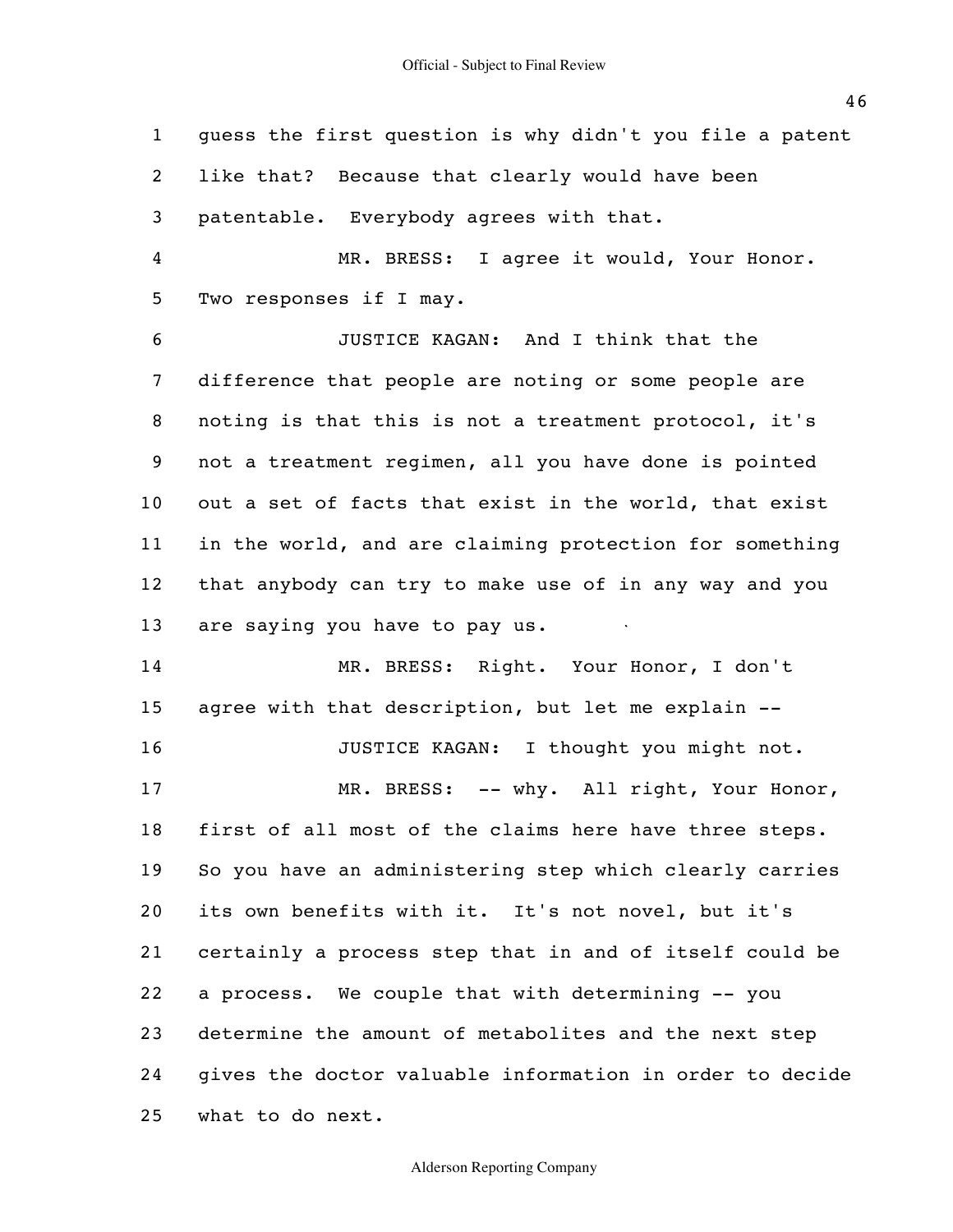1 2 3 4 5 6 7 8 9 10 Now why didn't we say, if it's over 400 you must decrease because that doesn't correspond with how doctors practice medicine, Your Honor. So for example, you've got a patient for whom you've got a particularly sharp outbreak of Crohn's disease. You may well be willing to go above the normal 400 level if your other tests, your liver toxicities and your white blood cell counts etc., tell you that for this patient at this time given that condition I am willing to risk some additional toxicity.

11 12 13 14 15 16 17 18 19 20 21 On the lower end of the scale you may have somebody under 230 who seems to be improving, they seem to be moving towards remission, why push it, why increase. And this is not unusual. And that's one of the things I think I've got to stress here is the notion of a patent only in the end producing information is old in this country. And by the way to produce the information you are always going to have a step at the end that is some kind of an algorithm. Like a very simple one. But it takes the data, the raw data and turns it into something useful.

22 23 24 25 So for example, in the 19th century there were patents on the use of electricity to locate veins of ore and valuable minerals in the ground. Now that patent didn't say after you found it, you have got to

Alderson Reporting Company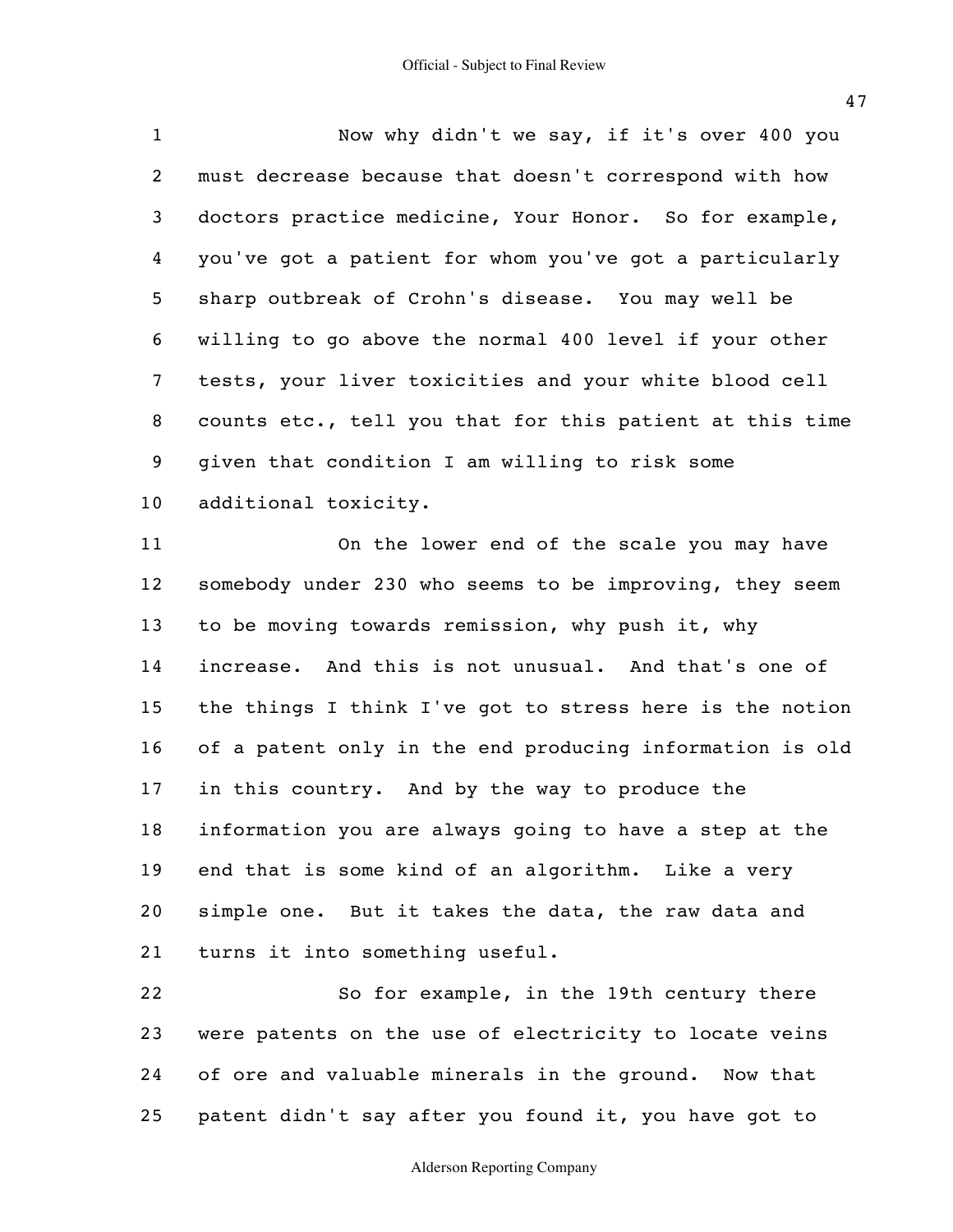1 2 3 4 5 6 7 8 9 10 11 12 13 14 15 16 17 18 19 20 21 22 23 24 25 dig it out. And according to Mayo, that would have to be the next step. But of course you might have reasons for digging it out or not digging it out depending on your finances, depending on how deep it is and depending on what kind of ore it is, etc. There were patents on how to navigate your boat in the fog, it was a primitive sonar based method. And it didn't tell you in the end you had must steer your boat to X and go there. It just told you a likely way to go. There was not -- JUSTICE BREYER: What about a process that all the steps are -- it's a process to -- to generate some useful information. MR. BRESS: Yes. JUSTICE BREYER: Fine. And the only new thing about it is the useful information. MR. BRESS: Yes. JUSTICE BREYER: Anything like that in history, any patent case that comes to mind that you say that was okay? Can you think of one? MR. BRESS: Actually, Your Honor, yes. JUSTICE BREYER: What? Good. That's what I would like to know. MR. BRESS: Certainly. For example, there was a patent on the -- and I can talk about modern ones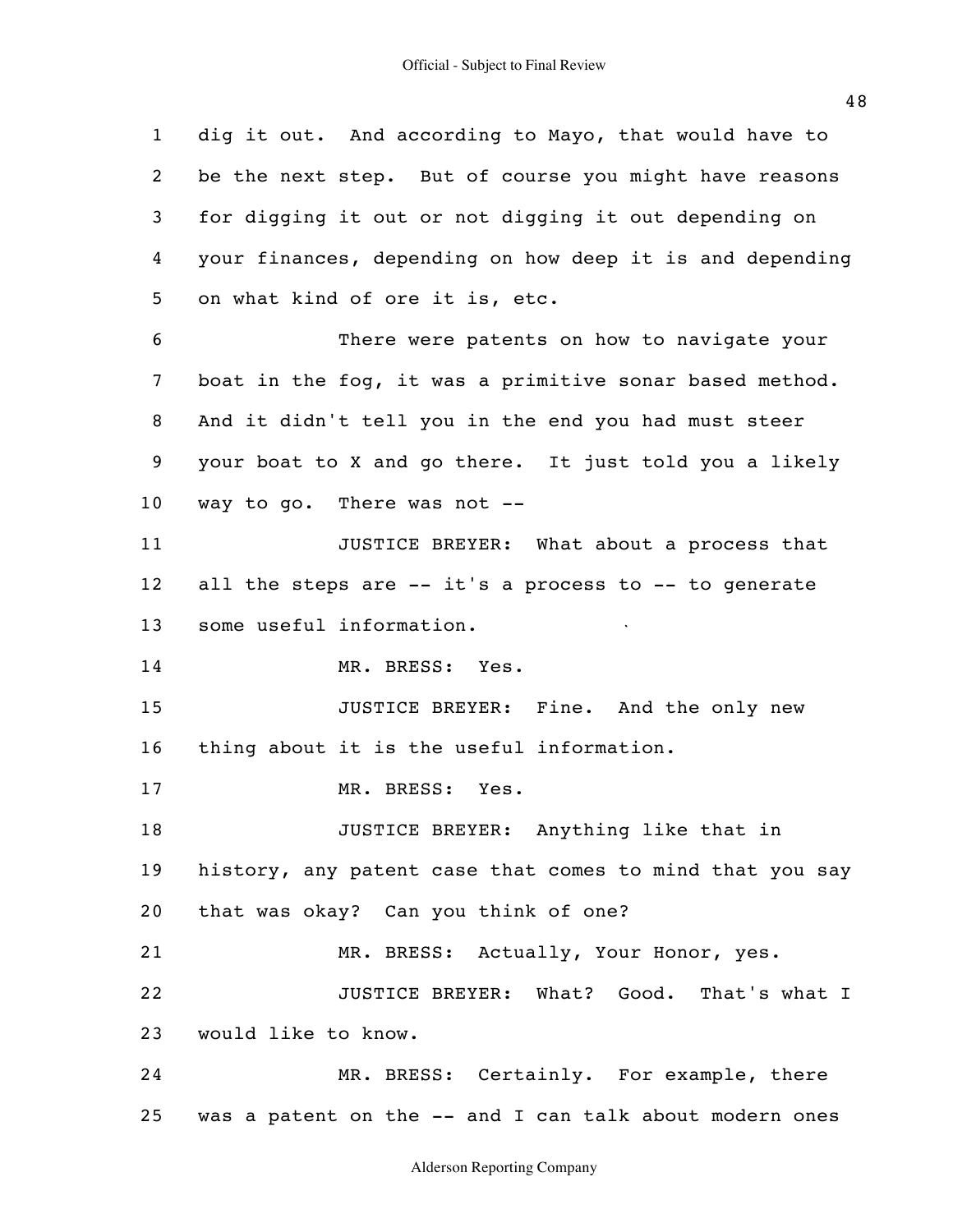1 2 3 too, of course, but a patent on how to find the -- where there is a leak in a water main and it was using vibration of --

4 5 6 7 8 9 10 11 12 13 JUSTICE BREYER: No, no. That's not what I'm thinking of. I'm thinking of a patent to find useful information that chickens can only eat so much chicken food. That nobody has ever known before, you know. Okay. Now there's something like that. But they tell you the useful information that's going to be found right in the patent. In other words, we have a patent to discover some useful information and here is the useful information. And now here's -- see, that's what they're complaint --

14 15 16 17 MR. BRESS: I'm not sure that I am understanding, Your Honor, because the patent that tells you where to find the ore is telling you what you're going to --

18 19 20 21 JUSTICE BREYER: But you don't know what you are going to find because you don't know how much ore you are going to find? Let's see, okay. Let me think about it.

22 23 24 25 MR. BRESS: Well, and if we talk about modern days because I think it's helpful now to move this forward, the court has never suggested that there is an extra statutory limitation that prevents patents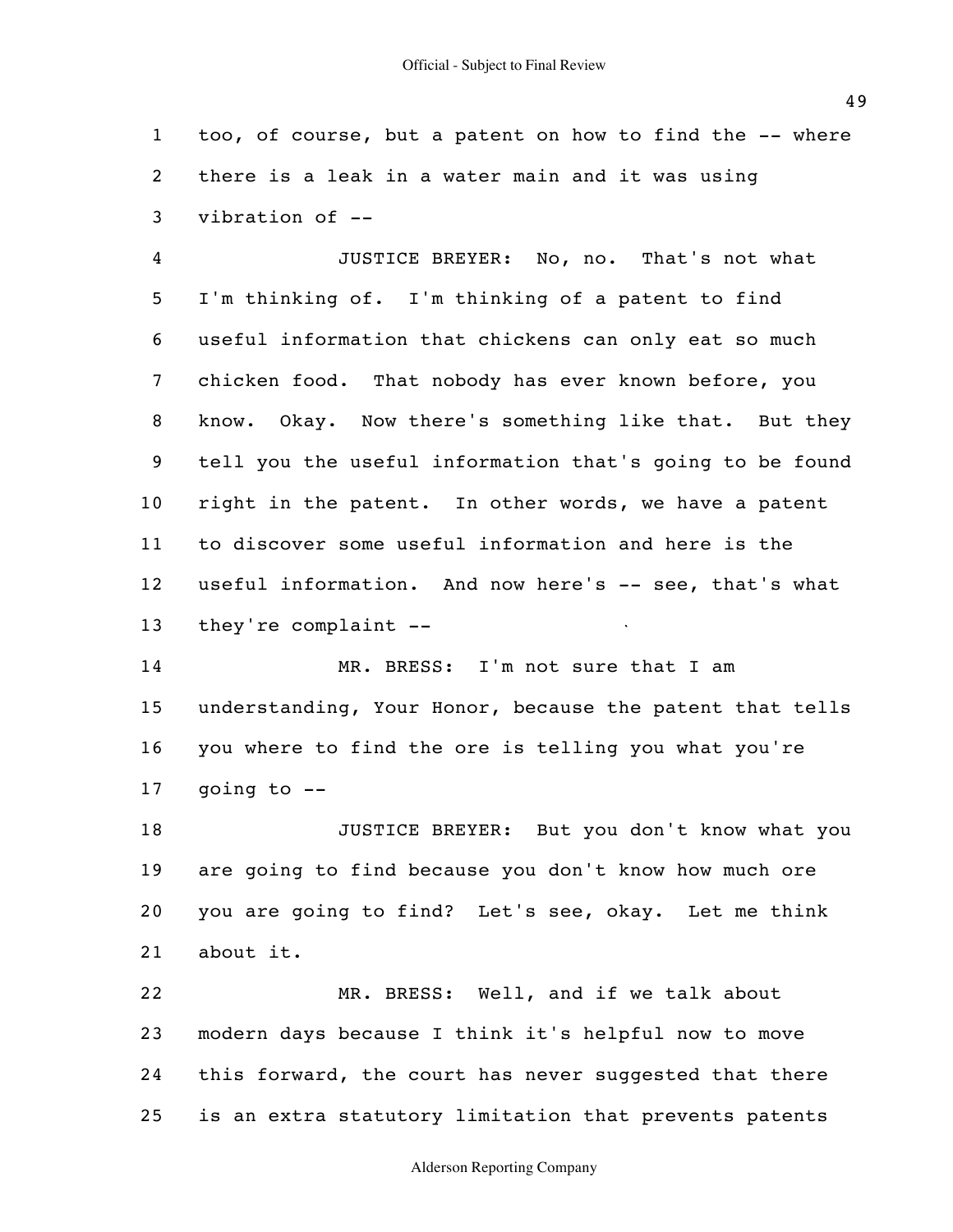1 2 3 4 5 6 7 8 9 10 11 12 13 14 15 16 17 18 19 20 21 22 23 24 25 on developing useful information, even if they have a mental step at the end. And what do we have today? We've got inventions out there that through identification of biomarkers or measuring the biomarkers allow us to know which of 10 particular cancer drugs is going to work for a particular patient. We have got patents on methods that allow us to identify the likely location and size of the next earthquake in the San Andreas fault. We have got patents that allow us to determine where there is a crack and what type of crack in a nuclear reactor core. Now, according to Mayo, because all of these patents end with a mental step that produces information, they're no good. Or perhaps if you look at them and say everything up to that algorithm at the end is old, you can't get a patent because you lack novelty. Now, it may be to -- it may be in fact, depending on the particular invention, that you should lose for lack of novelty on one or other of those, or that you should lose for lack -- for obviousness. But under 101, these are precisely -- JUSTICE BREYER: What's your view? What's your view? MR. BRESS: Okay, Your Honor, I'm happy to address that, too. The answer is no, and here's why.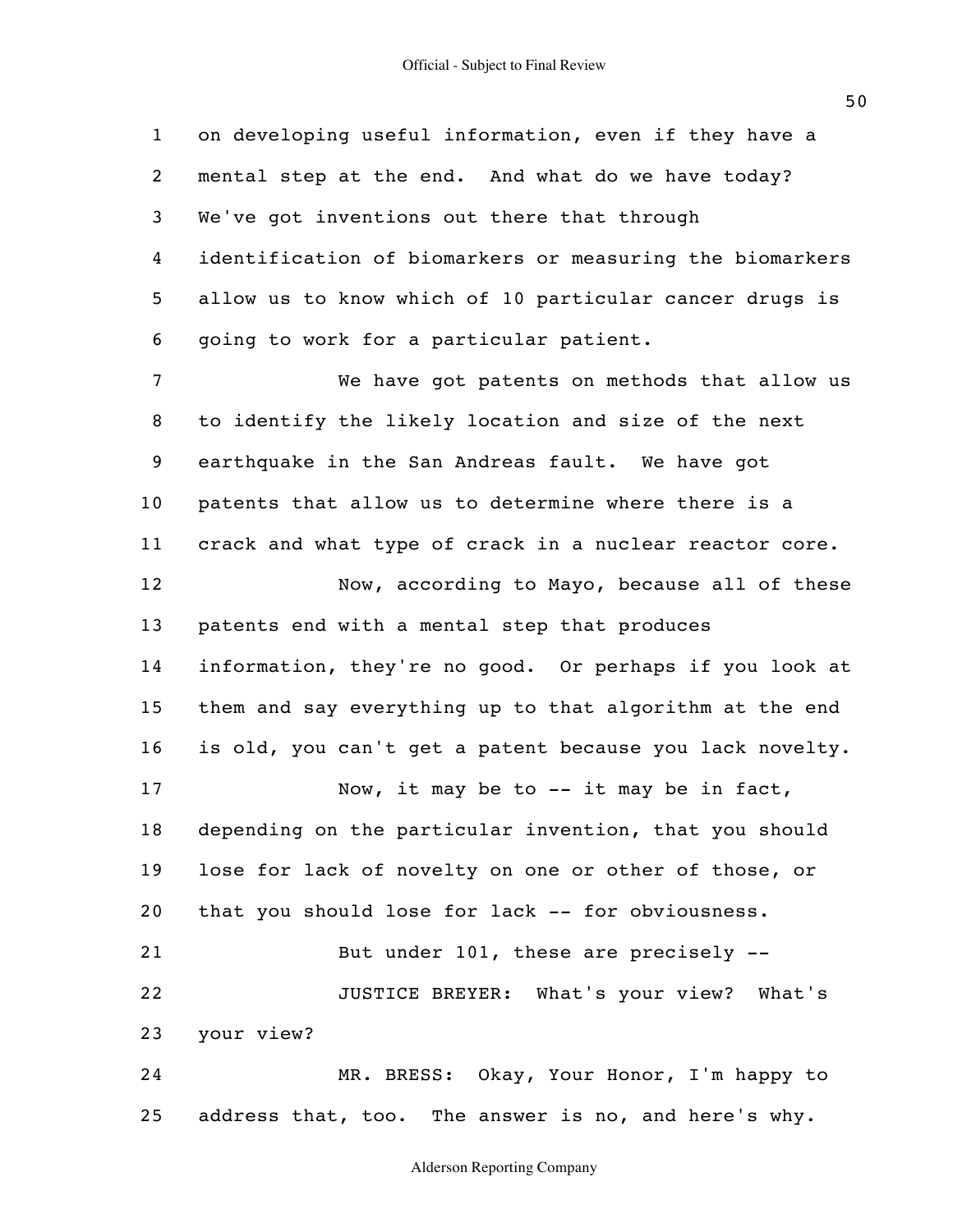1 2 3 4 5 6 7 8 9 10 11 12 13 14 15 16 17 18 19 JUSTICE BREYER: You should not lose it. MR. BRESS: You should not lose. And this is why -- and I'll use my case as a wonderful example. So in our case, what existed before in the prior art, so to speak, was people knew that you could administer thiopurines for these particular diseases, and by the way, they're not all diseases, just -- we do specifically exclude in these patents, for example, Host-versus-graft disease. We exclude leukemia, et cetera. They're not in the asserted patents in this case. But in any event, administration of thiopurines to address certain diseases: old in the art. Different methods for finding analytes in blood cells such as high pressure liquid chromatography? Old in the art, no doubt. They were used together before we did them, but why were they used? They were used by people who were trying to come up with what we came up with. They

20 21 22 23 24 weren't doing it for fun. They were administering. They were determining in order to try to find a new treatment method, a new way of calibrating the right dose for each individual patient based on their metabolism, and help seriously ill patients.

25

And the idea that we are not novel because

Alderson Reporting Company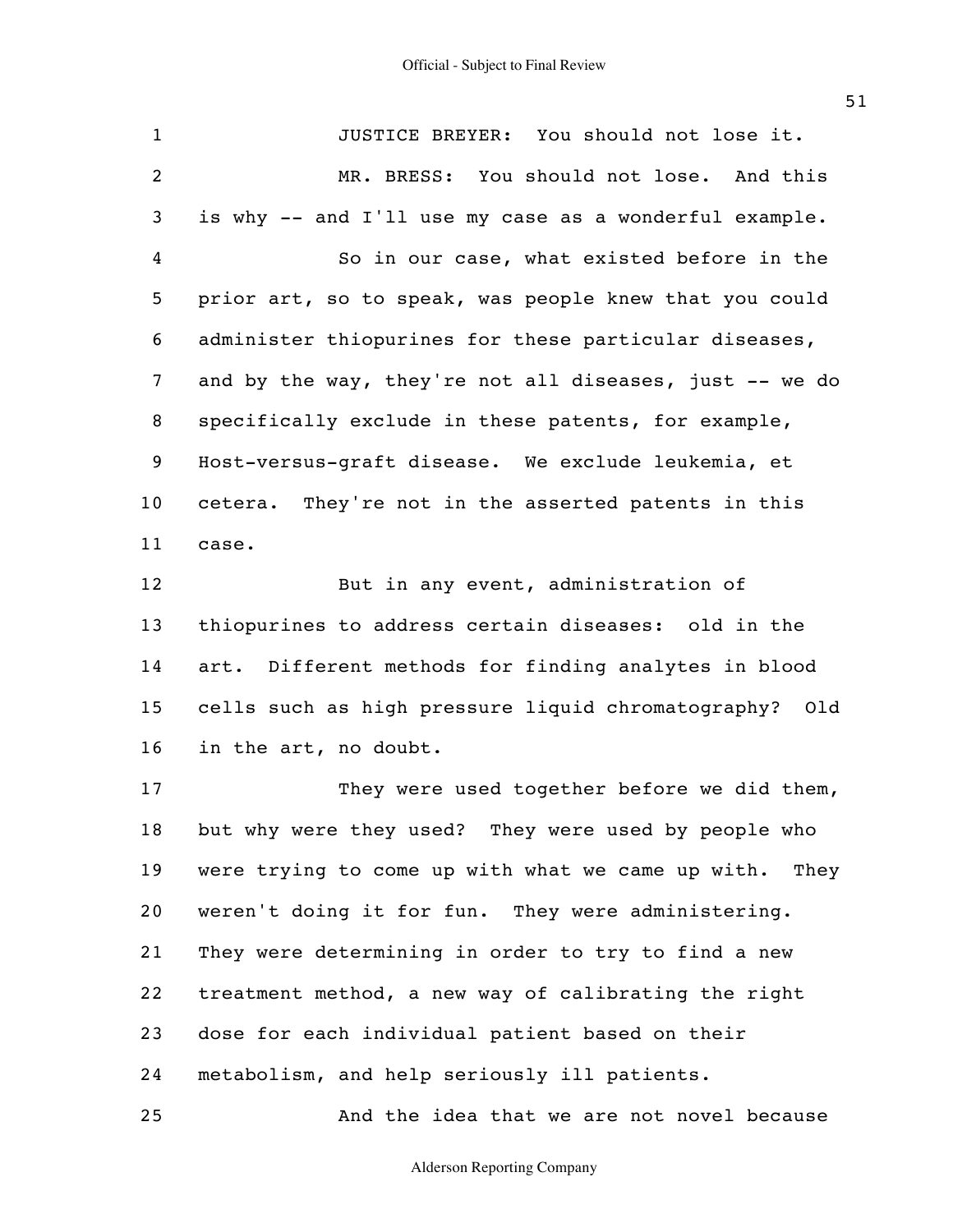1 2 3 4 5 6 people took some of the same steps along the way to invention that we actually succeeded in is wrong. And in fact, this Court said so in American Wood-Paper, where it said that "incomplete and unsuccessful attempts to invent will not render not novel the successful inventor."

7 8 9 10 11 12 13 14 And in Bell, the Court said the difference between those who -- those who did not get the patents in Bell was only the difference between failure and success, and didn't say that because many of them had used similar methods but had not understood that continuous electrical lines as opposed to intermittent or pulsing electrical lines was going to be the difference for a working telephone.

15 16 17 18 Similar here. I don't think we ought to lose on novelty to that ground. But let's put that to the side, because that's for remand, and it's something that hopefully --

19 20 21 22 23 24 JUSTICE SCALIA: Suppose somebody thinks you're wrong, that the numbers you've come up with are wrong. And they want to develop better numbers that will -- will help the medical profession. Your -- your patent occludes them from doing that. Am I right? MR. BRESS: No, Your Honor.

25 JUSTICE SCALIA: No?

Alderson Reporting Company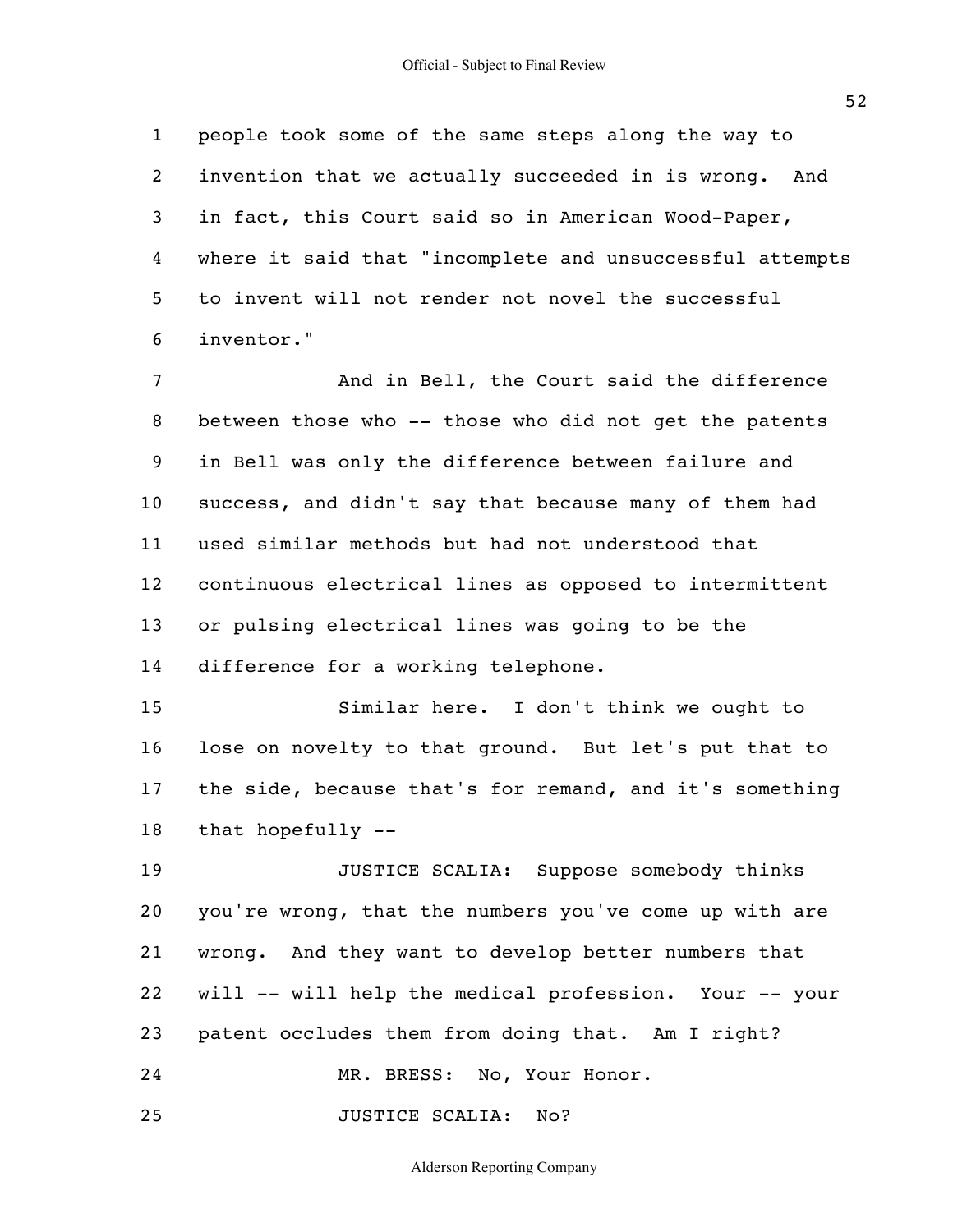| $\mathbf{1}$     | MR. BRESS: And let's explain why not. And                |
|------------------|----------------------------------------------------------|
| 2                | I will even take for purposes of this explanation my     |
| 3                | brother's example of over 400 and under 230, because I   |
| 4                | don't think it matters. So you've got Dr. el-Azhary,     |
| 5                | who believes that the right ceiling level is 300. Okay?  |
| 6                | So if she sees a patient and says, "I'm going to -- you  |
| $\overline{7}$   | know, I associate 290 with toxicity," that won't violate |
| 8                | our patent in the least.                                 |
| $\boldsymbol{9}$ | Our patent says if you associate over 400                |
| $10\,$           | with toxicity, that's within our range. If she           |
| 11               | associates 290 with toxicity, no violation.              |
| 12               | Now, getting more to the point, though, if               |
| 13               | we're totally wrong -- let's assume we're off base       |
| 14               | and -- and this doesn't work at all. There's another     |
| 15               | participant of section 101 that addresses that, and      |
| 16               | that's utility.                                          |
| 17               | And certainly Mayo would be able to come                 |
| 18               | into court and say that patent has no utility, it's      |
| 19               | completely wrong. In fact it's killing patients.<br>And  |
| 20               | try to invalidate us on that ground. Similarly, suppose  |
| 21               | at the very edges of the spectrums that we're claiming,  |
| 22               | the answer is obvious, the answer is not novel.<br>They  |
| 23               | can seek to try to invalidate our patents on that basis  |
| 24               | as well.                                                 |

This -- these aren't 101 problems.

Alderson Reporting Company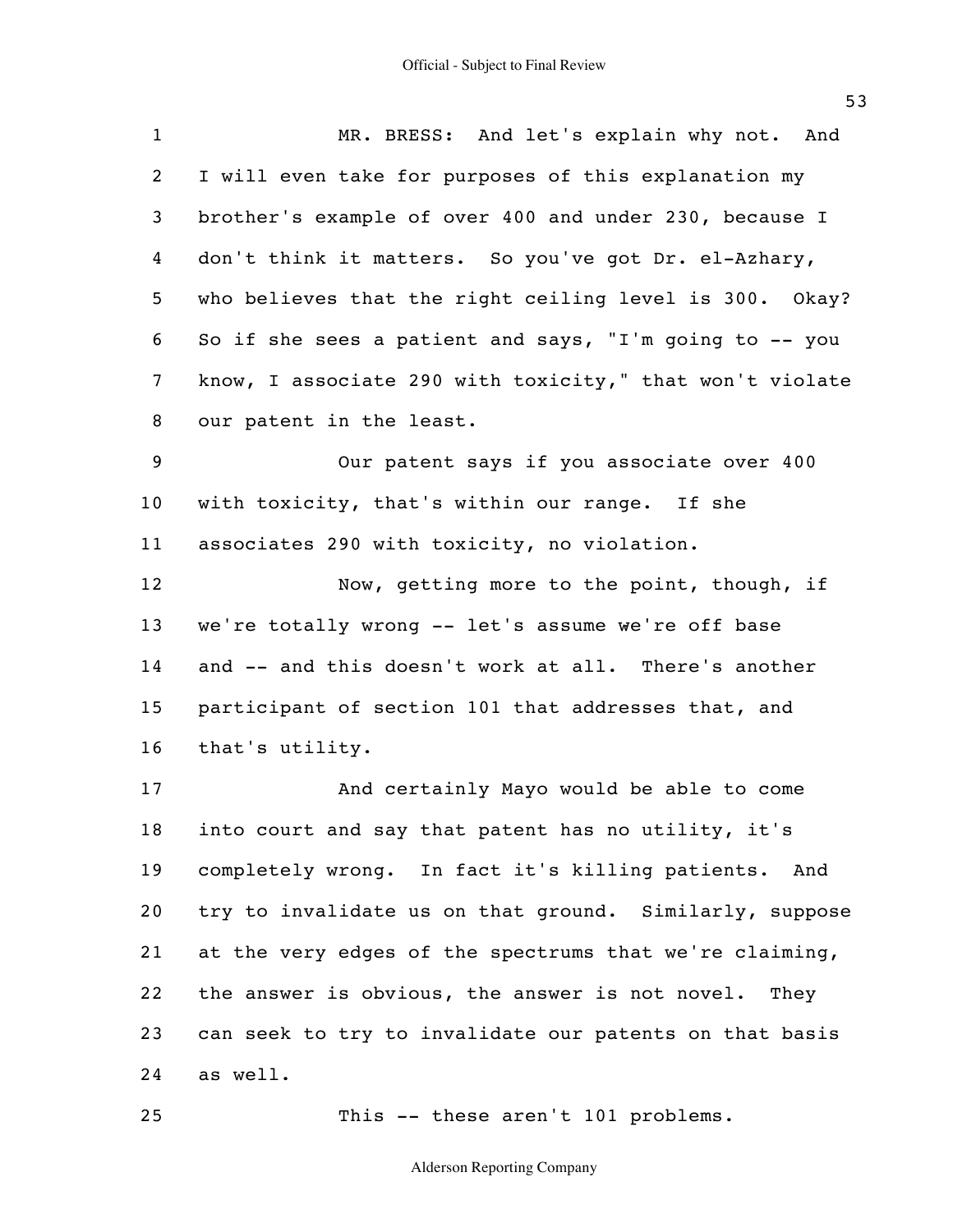1 2 3 4 5 6 7 CHIEF JUSTICE ROBERTS: Well, it seems to me that's your -- the problem with your whole approach is that every time you're pressed on 101, your answer is to fall back to 102 or 103 or the utility part of 101. And I'm just wondering why it's beneficial to essentially eliminate 101 and say oh, we'll catch everything later on.

8 9 MR. BRESS: Thank you, Mr. Chief Justice; I appreciate the question.

10 11 12 13 14 15 16 17 18 I -- I think that the answer is that when the problem is lack of novelty, when the problem is obviousness, the right place to go are the sections that actually have very clear rules on how to apply those, and that the problem with taking a short cut in that instance is, essentially, the Court would just imbue its own notions or pre-conceived notions of what should be patentable and pour it into it as opposed to following those rules.

19 20 21 22 23 And of course, if you're going to follow these rules, you might as well follow them under that section. Now, it doesn't completely leave 101 bereft. This Court has said 101's very broad, but it does have limitations.

24 25 And if you look at a case like Morse -- CHIEF JUSTICE ROBERTS: Well, just as -- I'm

Alderson Reporting Company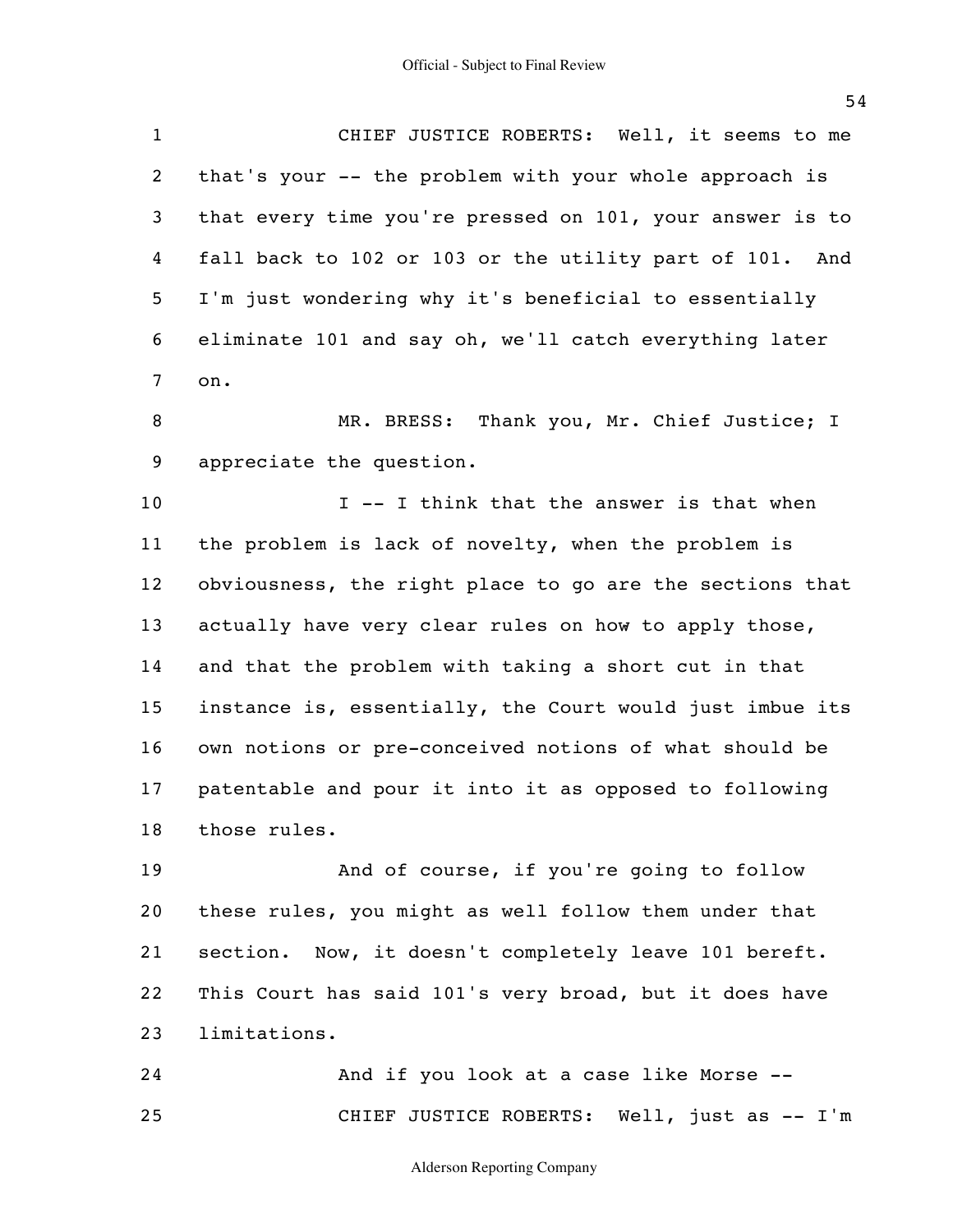1 2 3 4 5 6 7 8 sorry to interrupt. Your friend's point is that if you don't do this -- if you don't give 101 some more content, then the doctor is going to have to start worrying right from the get-go, and they say well, is there an exception that I might be able to rely on, as opposed to being able to say right away this  $- - I$  don't have to worry about this patient; I can treat the patient in this way.

9 10 11 12 13 14 15 MR. BRESS: Well, Your Honor, again, if -if it's very clear that we're not novel. For example, if -- if the government is correct here that facially, we lack novelty, it's no harder to proceed under 102 to achieve that goal than it is under 101. If you're going to proceed under 101, then we'll talk about principles that 101 speaks to.

16 17 18 19 20 21 22 23 So  $101$  -- I think the primary -- the two things explored: it has to be a process in the physical world, a hands-on process. And it can't be so broad that it preempts all follow-on innovation. Those are the two things -- you know, this Court speaks about statutory language, and it has to do some work. That's the work that -- JUSTICE SOTOMAYOR: So that's novel. What's

24 your answer about why this is novel?

25 MR. BRESS: Right. Your Honor, before

Alderson Reporting Company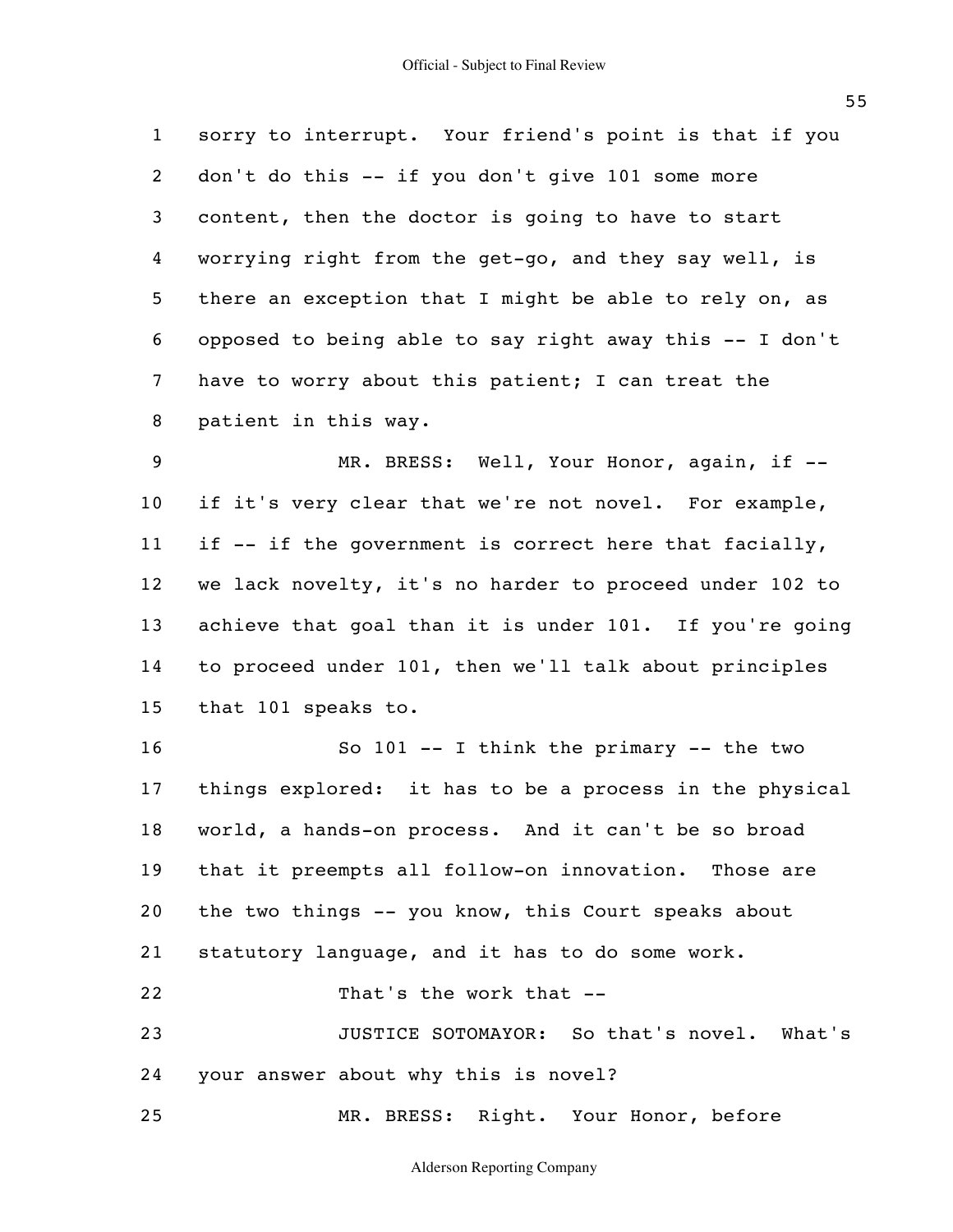1 2 3 4 5 6 7 8 9 10 11 12 13 14 15 16 17 18 19 20 21 22 23 24 25 Prometheus -- actually, the inventors in this case in Montreal came up with this method -- doctors had no way to tailor for each individual based on their metabolism the right dosage of these powerful but potentially toxic drugs. CHIEF JUSTICE ROBERTS: Thank you, counsel. Mr. Shapiro, you have 4 minutes remaining. REBUTTAL ARGUMENT OF STEPHEN M. SHAPIRO ON BEHALF OF THE PETITIONERS MR. SHAPIRO: Justice Scalia asked the critical question here: what if you think these numbers are wrong? What happens with patients around the country? Well, that's just what we concluded: these numbers were wrong. They say you go up to 400, and above 400, it's bad, it's harmful. We found that the right range was 450 up to 700 -- and sometimes above 700 -- to cure some of these very serious diseases. And that different opinion was blockaded by this treble damages lawsuit, and request for an injunction. So the -- the wrong information is -- JUSTICE SCALIA: He says the solution to that is that -- you're saying their patent is not useful. That would be your defense. MR. SHAPIRO: It's important that 101 be the

Alderson Reporting Company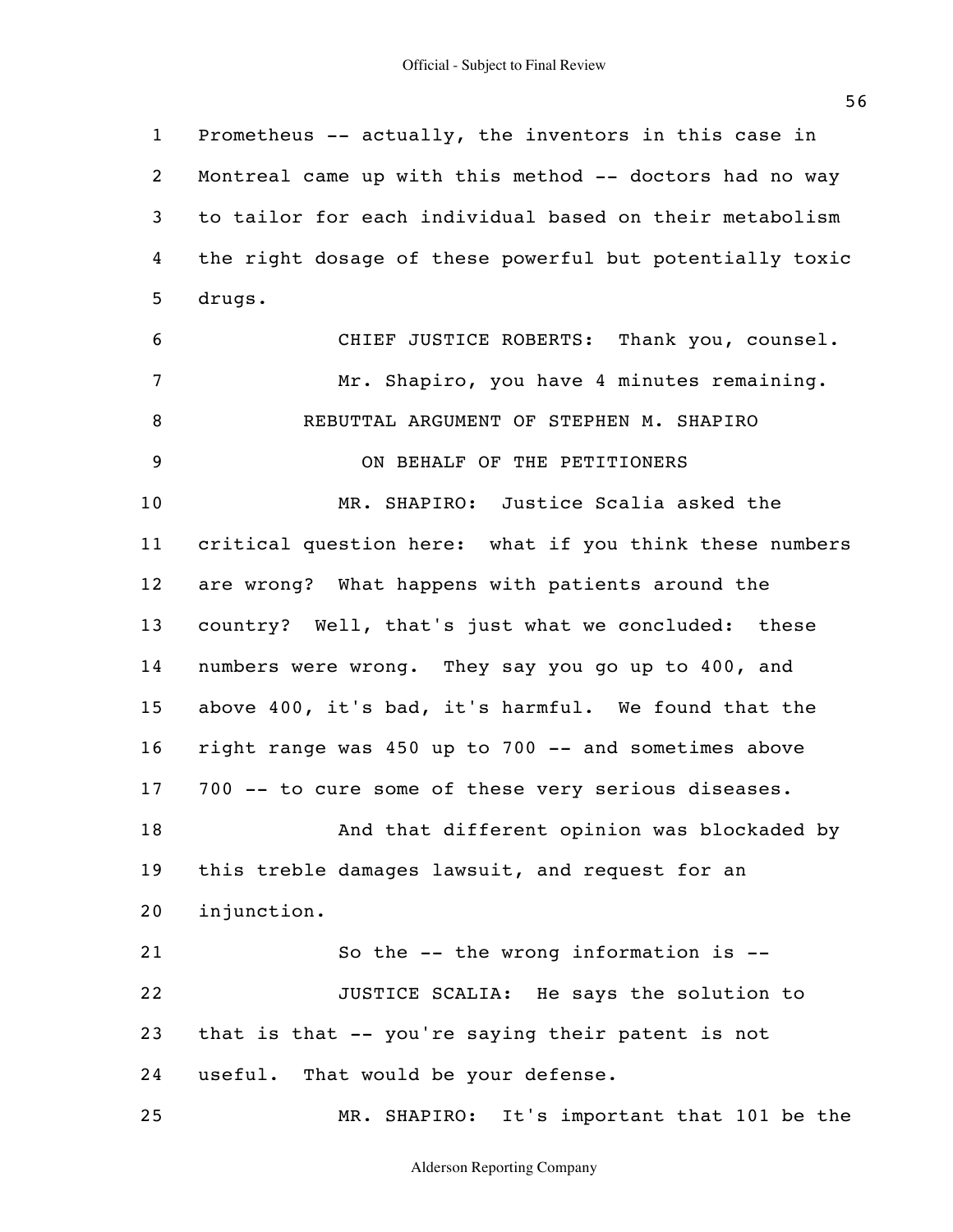1 2 3 4 5 6 7 8 9 robust test here. This is the only provision under which this Court has issued decision after decision for 150 years protecting the public domain. It's not some rough gauge; it's the critical test defining what's in the storehouse of information for medical researchers to use. And reduce it to a dead letter here would be just contrary to this Court's precedence, and very harmful to the medical community. This is very important to -- to doctors around the country.

10 11 12 13 14 15 16 17 18 19 20 Now, is this a natural process? The question was raised. Of course it's a natural process. These metabolites come from the liver. They don't come from a test tube. They don't come from a syringe. It's just like cholesterol. If I eat in a French restaurant, there's some human intervention there that gives me high cholesterol. And if I eat wild strawberries, there's no human intervention. But either way, the doctors get to look at my cholesterol and hypothesize ranges that they think are essential. It's the very same phenomenon. Entirely natural.

21 22 23 24 25 Now, this is a clean legal issue. Under section 101, it's always been a legal issue. They say section 102 and 103 are the most elusive questions in the field of patent law. This is a Federal lawsuit against a hospital; it's cost millions of dollars to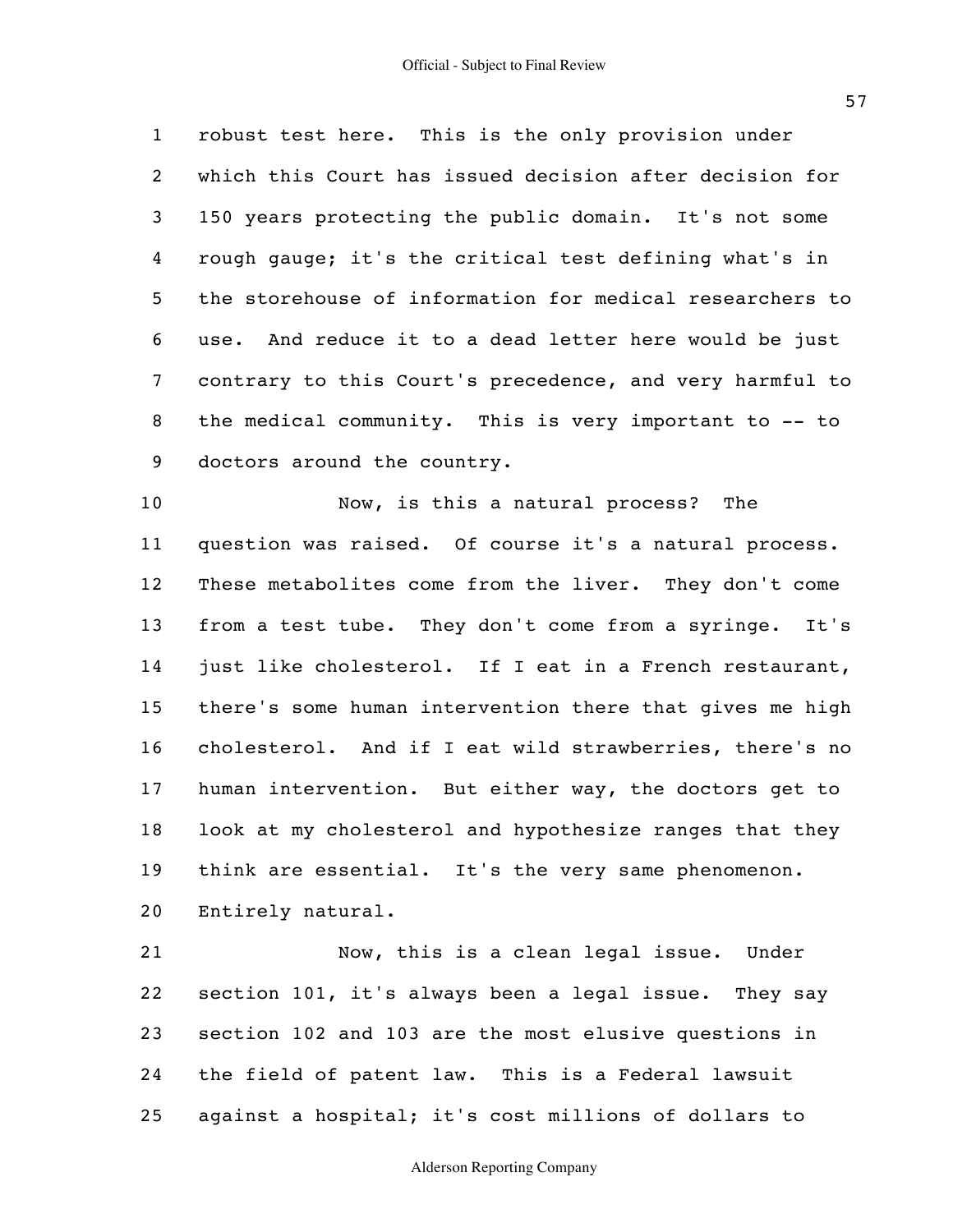1 2 3 4 5 6 7 8 9 10 11 12 13 14 15 16 17 18 19 20 21 22 23 24 25 defend. Two trips to this Court, two trips to the Federal circuit. We're still litigating this treble damages case. It should be terminated under this Court's precedence, as the district court did giving summary judgment. JUSTICE SOTOMAYOR: I guess my problem is, if we call this just simply a application of natural phenomenon or of a natural process, why are treatment patents at all -- MR. SHAPIRO: Well, because -- JUSTICE SOTOMAYOR: -- permissible, meaning if someone finds out that at level 300, it's bad, and tells doctors to stop, that's natural, too. MR. SHAPIRO: Yes. Well, I think that's right. That's -- that is a second issue. But the first issue is the breadth of the preemption, which precludes anyone else in the country, from similarly as Justice Scalia did -- those numbers are wrong. And patients can't use those numbers safely or they won't get cured of this disease. For 20 years, the public is stuck with the erroneous information. Now, counsel suggests that it's narrow preemption because it doesn't cover Host-versus-Graft or leukemia. Those are not autoimmune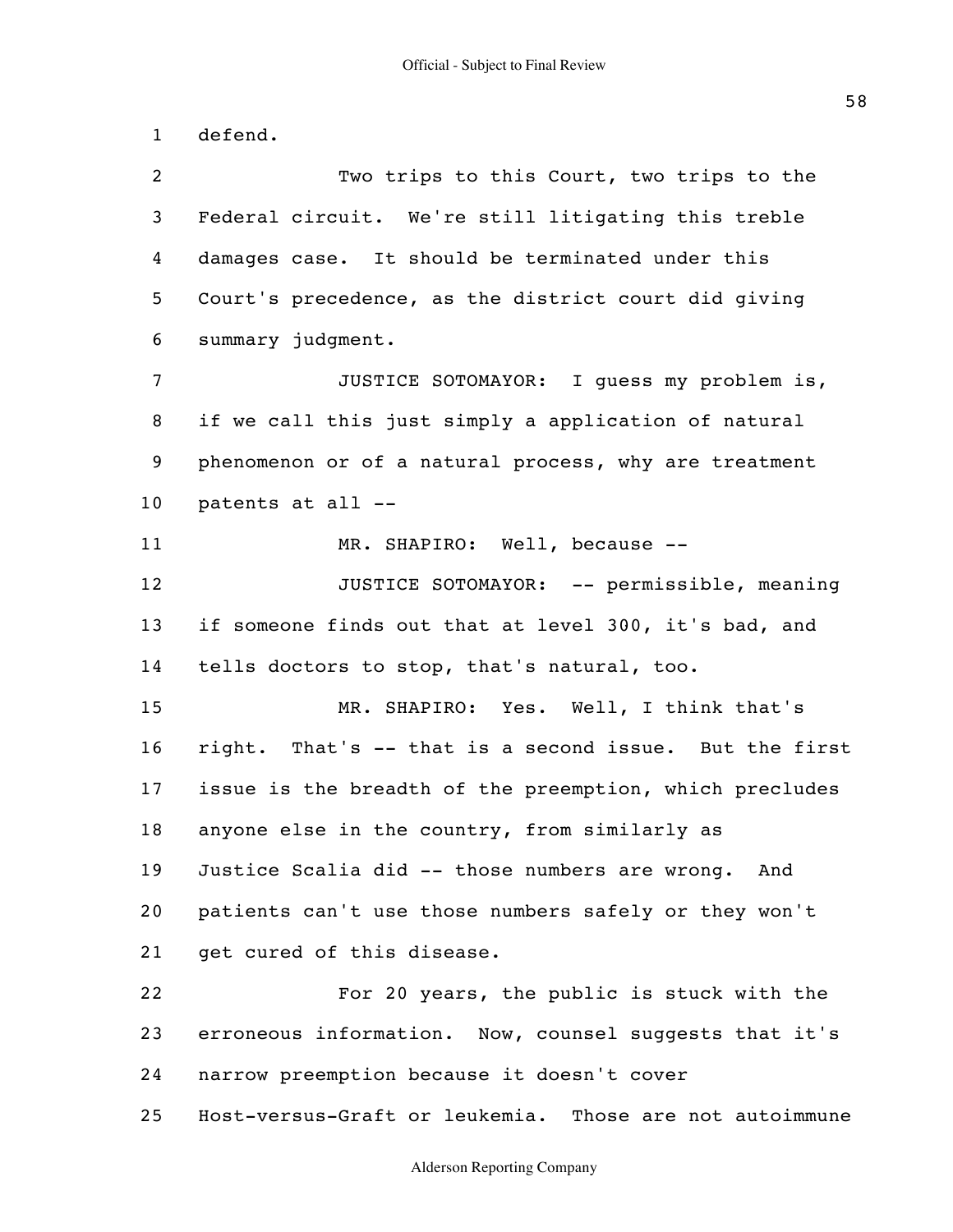1 2 3 4 5 6 7 8 9 10 11 12 13 14 15 diseases. Every autoimmune disease is swept in here. And there are dozens and dozens of them. They have different characteristics. You don't take a "one size fits all" approach to autoimmune disease. There are different numbers for different diseases. That's what Mayo is trying to do, to have some personalized medicine for skin disorders. And they said that -- that is an infringement and we're entitled to treble damages and an injunction. Now, is this like the Morse case? Yes, it is like the Morse case. Prometheus is trying to preempt diseases it never researched, and it's trying to preempt numbers that differ from its numbers fundamentally. They have the number 7000 in their patented number. We thought the number should be 5700. This is

17 number set in concrete for 20 years, that is a huge

a very dangerous toxic drug. If you get the wrong

18 problem for patients. And there are millions and

19 millions of patients suffering from autoimmune disease.

20 21 22 So we urge the Court to protect the research process here that's so fundamental to American health and to the economy and the healthcare industry.

23 We thank the Court.

16

24 25 CHIEF JUSTICE ROBERTS: Thank you, counsel. Counsel.

Alderson Reporting Company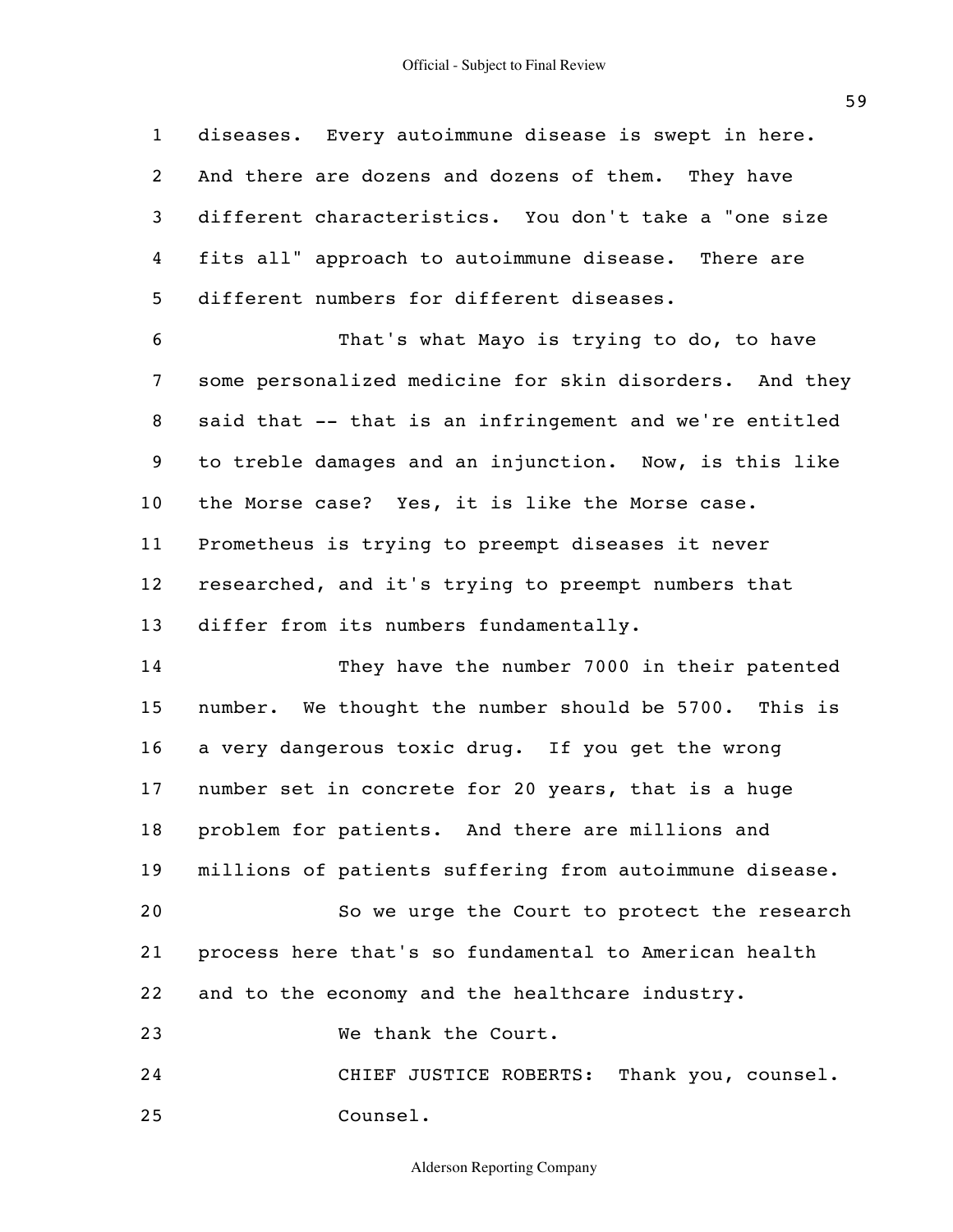| $\mathbf 1$      | The case is submitted.                     |
|------------------|--------------------------------------------|
| $\overline{c}$   | (Whereupon, at 11:06 a.m., the case in the |
| $\mathfrak{Z}$   | above-entitled matter was submitted.)      |
| $\overline{4}$   |                                            |
| $\overline{5}$   |                                            |
| $\bf 6$          |                                            |
| $\boldsymbol{7}$ |                                            |
| $\, 8$           |                                            |
| $9$              |                                            |
| $1\,0$           |                                            |
| 11               |                                            |
| $12\,$           |                                            |
| $13\,$           | $\hat{\mathbf{v}}$                         |
| $1\,4$           |                                            |
| 15               |                                            |
| $16\,$           |                                            |
| $17\,$           |                                            |
| 18               |                                            |
| 19               |                                            |
| 20               |                                            |
| 21               |                                            |
| 22               |                                            |
| 23               |                                            |
| 24               |                                            |
| 25               |                                            |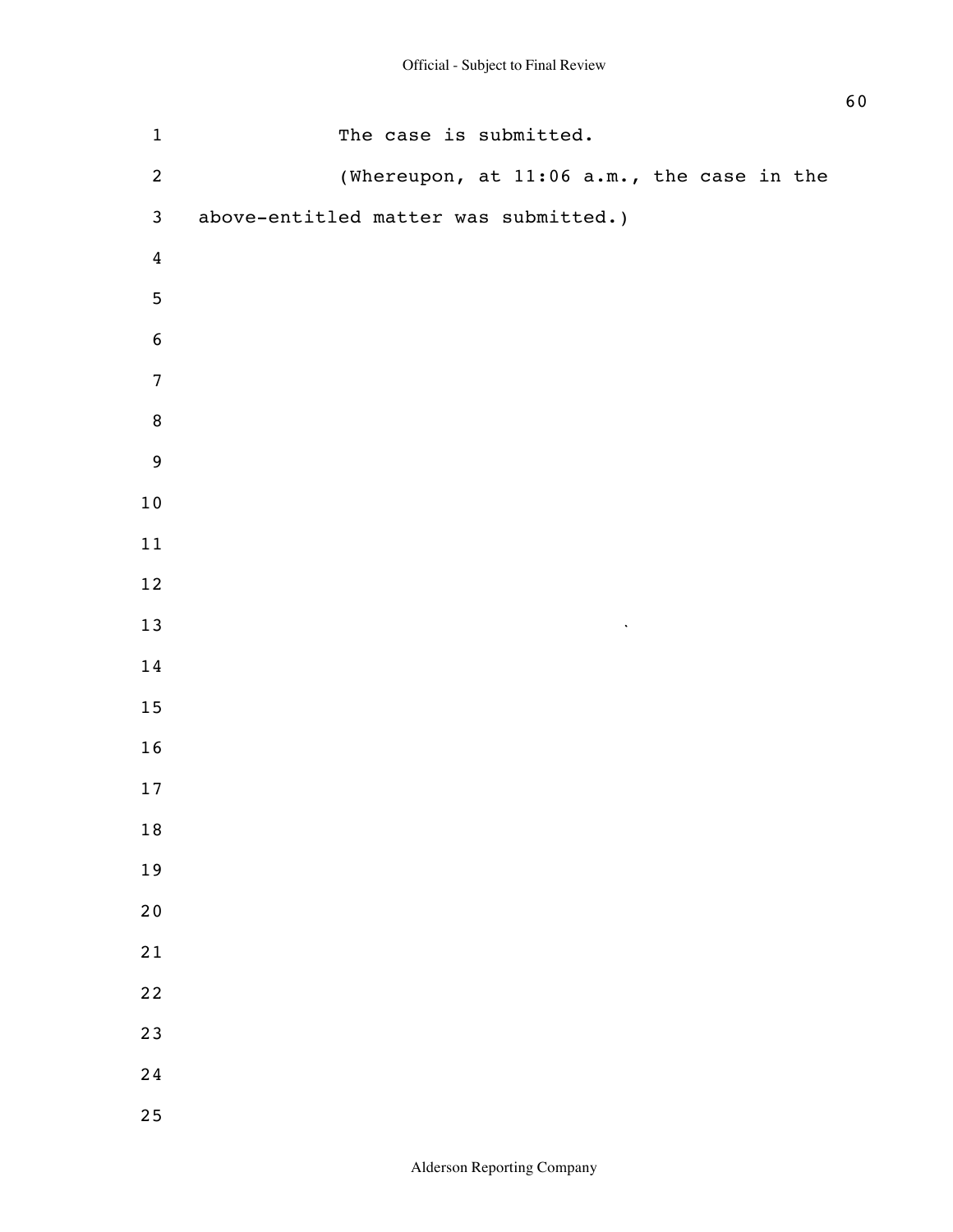| $\mathbf{A}$           | administer 12:2        | analysis 16:7       | 25:2 27:11 32:7        | <b>bad</b> 56:15 58:13     |
|------------------------|------------------------|---------------------|------------------------|----------------------------|
| able 6:6 11:12         | 12:5 33:3 37:2         | 29:5 44:10,16       | 34:14 56:8             | <b>balance</b> 7:1         |
| 24:19 53:17            | 42:14 45:16            | analytes 51:14      | arguments 10:7         | 24:24                      |
| 55:5.6                 | 51:6                   | <b>Andreas</b> 50:9 | 10:7 15:22             | <b>base</b> 53:13          |
| above-entitled         | administering          | answer7:8 9:20      | 27:12                  | based 25:14 48:7           |
| 1:1260:3               | 25:10 46:19            | 10:1 16:9 19:5      | <b>Arrhenius</b> 43:9  | 51:23 56:3                 |
| absolutely 18:21       | 51:20                  | 20:2 21:6 22:23     | art 14:2,3,3,19        | basis $53:23$              |
| 38:11                  | administration         | 25:17,20 30:12      | 14:19,19 15:4          | bat 41:3                   |
| abstract 40:24         | 26:5 32:21             | 34:20 39:6          | 24:14 25:19            | beginning 29:6             |
| 41:11 44:17,18         | 45:17 51:12            | 40:16 50:25         | 28:3 39:25 51:5        | <b>behalf</b> 1:17,21      |
| abstraction            | admission 6:25         | 53:22,22 54:3       | 51:14,16               | 2:4, 10, 13 3:8            |
| 41:24                  | admits 24:13           | 54:10 55:24         | arthritis 19:11        | 25:3 34:15 56:9            |
| accepted6:17           | admittedly 44:8        | answered 10:2       | 20:10                  | <b>believe</b> 4:14 8:22   |
| 36:8                   | adopted8:23            | answering 34:19     | asked 10:12            | 40:16                      |
| access $15:13$         | advantage 29:4         | answers 29:13       | 25:14 30:6             | <b>believes</b> 4:1 22:8   |
| accurate 3:17          | 39:15                  | anticipation 15:3   | 56:10                  | 53:5                       |
| 22:8                   | adversary 18:24        | anybody 5:4         | asking 19:24           | <b>Bell</b> 52:7,9         |
| accused21:14           | adverse 32:14          | 46:12               | 23:18 33:16            | beneficial 54:5            |
| achieve 26:13,18       | advocating 28:14       | anyway 38:3         | aspirin 12:18,19       | benefit 29:15              |
| 55:13                  | age 42:13              | appeals $36:1,8$    | 12:20,22               | benefits 46:20             |
| acid 45:12             | ago 40:5 43:3          | 36:10,11,17,18      | asserted 51:10         | <b>Benson 44:2</b>         |
| acids $44:25$          | agree 37:8 46:4        | <b>APPEARANC</b>    | associate 53:7,9       | <b>bereft</b> 54:21        |
| 45:10                  | 46:15                  | 1:15                | associated 35:6        | best 39:11 40:5            |
| Act 3:14 25:12         | agreed5:24             | appendix 19:8       | associates 53:11       | 45:17                      |
| $\arctan 21:10$        | 35:10                  | application 11:22   | assume 40:1            | better 3:17 21:7           |
| activity 44:13         | agrees 46:3            | 12:6 13:22 21:5     | 53:13                  | 52:21                      |
| acts 26:11,16          | Ah 13:14               | 29:13 34:9 58:8     | atmosphere             | bigger $8:4$               |
| actual 3:23 41:18      | air 32:14,17 41:5      | applied $3:13$      | 32:13                  | <b>Bilski</b> 7:18 8:23    |
| add 13:16 14:5         | <b>AL</b> 1:4          | apply 8:13,21       | attached 23:21         | 13:25 14:15                |
| 17:2,8,13,18           | algorithm 47:19        | 13:1 15:16 41:2     | attaches 22:15         | 15:23 16:7,8               |
| 17:20 19:18            | 50:15                  | 42:18 54:13         | 24:14                  | 20:4 26:1 44:6             |
| 27:23 43:4             | Alito 32:6 37:5        | applying $12:1,2$   | attempts 52:4          | 44:7                       |
| added 13:12,22         | 37:18 45:3             | 28:14               | aught $42:3$           | binary $44:3,4$            |
| 21:25 40:12            | allow 50:5,7,10        | appreciate 54:9     | autoimmune 4:3         | biomarkers 50:4            |
| adding 14:2,19         | allowed 31:6           | approach 54:2       | 4:15,188:3             | 50:4                       |
| 44:17                  | allows 28:19           | 59:4                | 19:13 20:7,12          | bit 27:24 35:12            |
| <b>Addison's 19:11</b> | amazing 12:20          | appropriate 15:3    | 58:25 59:1,4,19        | blockaded 56:18            |
| additional 15:24       | <b>American 52:3</b>   | approved 45:1       | aware 5:25 6:2,4       | <b>blood</b> 6:1,4 $12:16$ |
| 47:10                  | 59:21                  | arbitrary 43:22     | awfully 35:21          | 16:13 21:12                |
| address 50:25          | <b>Americans</b> 22:11 | area 21:9 33:14     | a.m 1:14 3:2 60:2      | 31:5 47:7 51:14            |
| 51:13                  | <b>amicus</b> 1:20 2:7 | 33:20               |                        | <b>boat</b> 48:7,9         |
| addresses 6:8          | 24:10 25:4             | $argued6:13\,35:4$  | B                      | <b>bodies</b> 44:25        |
| 53:15                  | amount 38:25           | 36:1                | <b>B</b> 1:18 2:6 25:2 | 45:11                      |
| adequacy 25:18         | 46:23                  | argument 1:13       | back 15:16 36:14       | body 26:5 28:19            |
| adjust $21:23$         | analogy 6:21           | 2:2,5,8,11 3:4,7    | 39:7 54:4              | 31:18 32:19,20             |
|                        |                        |                     |                        |                            |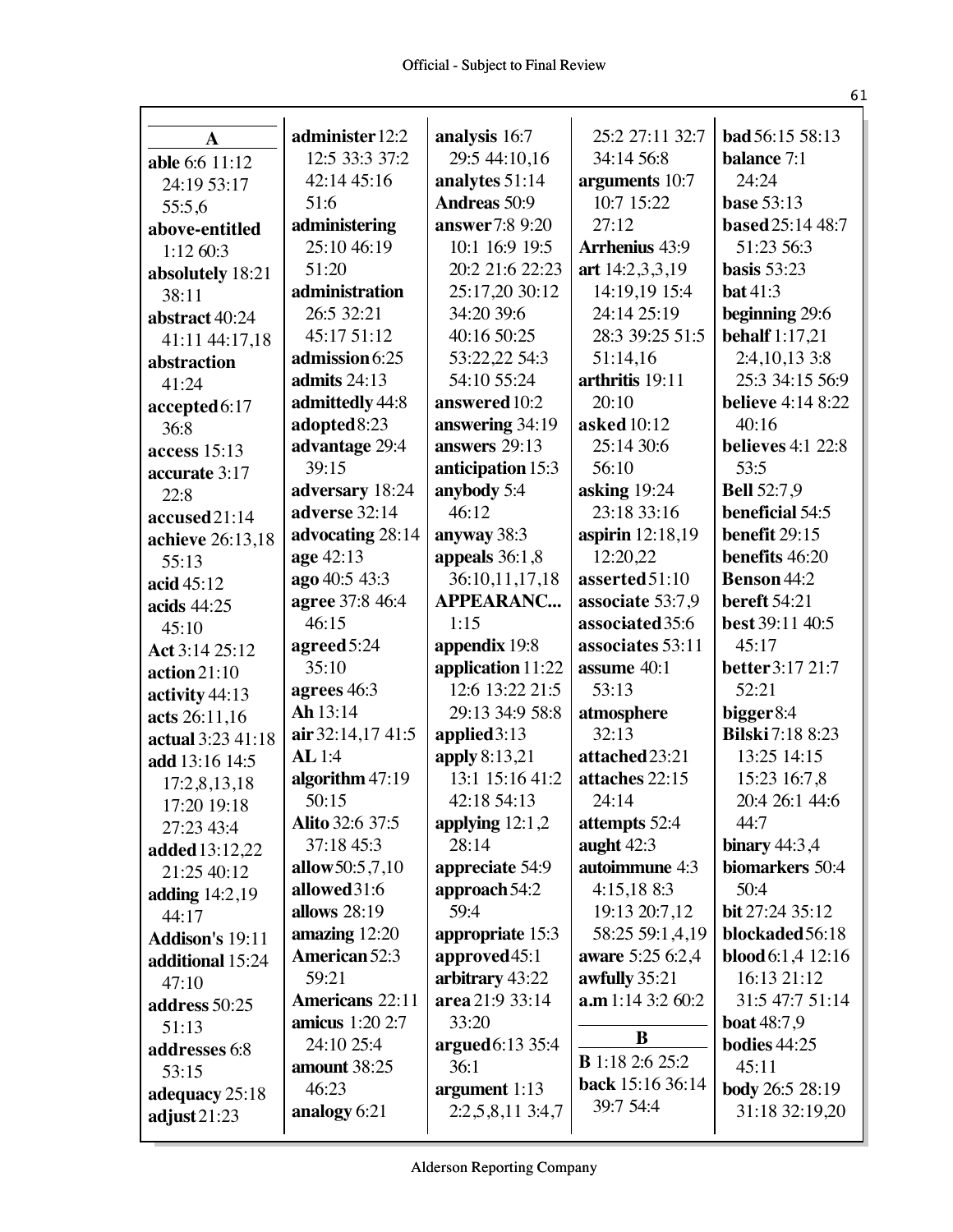| <b>body's</b> 24:19     | 44:5 45:14                      | certainly 21:21                  | 41:4 46:11             | complicated7:2                |
|-------------------------|---------------------------------|----------------------------------|------------------------|-------------------------------|
| bonds $45:8$            | 54:22 55:18                     | 36:24 46:21                      | 53:21                  | component 15:15               |
| <b>bothering 38:3</b>   | brother's 53:3                  | 48:24 53:17                      | claims 41:15,17        | 15:16                         |
| <b>bottom</b> 35:23     | building $37:19$                | cetera 41:7 42:5                 | 41:17 46:18            | composition 33:8              |
| breadth 21:9            | 42:21                           | 51:10                            | class 45:20            | 33:10,18,20                   |
| 58:17                   | <b>burn</b> 38:10               | <b>Chakrabarty</b>               | classic 26:11          | composition-of                |
| break 45:8              |                                 | 37:10                            | 41:13                  | 33:22                         |
| breakthrough            | $\mathbf C$                     | change 26:7                      | clean 57:21            | concept 44:7                  |
| 31:6,11                 | C2:13:1                         | 31:18                            | clear 17:15 23:20      | conceptualizing               |
| <b>Bress</b> 1:21 2:9   | calculated 38:25                | changed4:8                       | 54:13 55:10            | 43:20                         |
| 34:13,14,16             | calibrate 11:4                  | changes 26:5                     | clearly 39:12          | concluded 56:13               |
| 37:7,21 38:4            | calibrating 51:22               | characteristics                  | 46:2,19                | concrete 17:21                |
| 39:6,22 40:4,14         | calibration 12:14               | 59:3                             | <b>Clinic</b> 3:16 9:2 | 18:11 59:17                   |
| 40:20 42:16,21          | call 33:1 58:8                  | chemical 9:17                    | 22:7,12                | condition 47:9                |
| 42:24 45:22             | cancer 50:5                     | chemicals 38:12                  | close 35:21            | conditions 11:12              |
| 46:4,14,17              | capture 31:2                    | 45:9                             | closing $18:10$        | confined 18:8                 |
| 48:14,17,21,24          | <b>Caraco</b> 31:24             | chemistry 26:5                   | coded44:3              | conflict 17:6                 |
| 49:14,22 50:24          | cardiologists                   | 32:19                            | <b>Collaborative</b>   | confused 35:11                |
| 51:2 52:24 53:1         | 28:17                           | chemotherapy                     | 1:3 3:5                | Congress 10:18                |
| 54:8 55:9,25            | carries 46:19                   | 24:20                            | color 12:22,23         | constant 6:20                 |
| Breyer 10:21            | case 3:4 6:19                   | Chicago 1:16                     | combination 33:7       | constantly 6:23               |
| 11:14,21,24             | 11:25 16:20                     | chicken49:7                      | come 22:7 23:25        | content 55:3                  |
| 12:11,17 13:4,7         | 18:4,7 20:24                    | chickens 49:6                    | 42:4,10 51:19          | continued 23:8                |
| 13:9,14,18              | 22:2,5 24:3                     | Chief 3:3,9 24:25                | 52:20 53:17            | continuous 43:8               |
| 16:15,18,23             | 25:7 28:12,22                   | 25:5 26:9,22                     | 57:12,12,13            | 52:12                         |
| 17:1,10,12,22           | 30:3,7 31:24                    | 27:1,4,20 29:2                   | comes 38:21,23         | continuum $45:13$             |
| 18:1,5 19:23            | 40:19 41:14                     | 29:3,11,16                       | 48:19                  | contrary 57:7                 |
| 20:22 21:4 27:6         | 42:2,16 43:25                   | 31:16 34:5,12                    | comfortable 7:24       | conventional                  |
| 27:8, 15, 23 28:8       | 45:5,13 48:19                   | 34:16 54:1,8,25                  | comforted45:5          | 14:1,16 15:24                 |
| 33:5,9,12,24            | 51:3,4,11 54:24                 | 56:6 59:24                       | coming $13:10$         | 16:2,3,19 25:9                |
| 34:4 38:1,5             | 56:1 58:4 59:10<br>59:10 60:1,2 | choices 7:5                      | common 14:18           | 44:9                          |
| 39:19 40:1,11           | cases 13:19 17:6                | cholesterol                      | 15:12 38:8             | conversion 32:19              |
| 40:15 48:11,15          | 44:22                           | 57:14,16,18                      | community 15:6         | converting 44:3               |
| 48:18,22 49:4           | catch 30:16,20                  | chromatography                   | 57:8                   | core 50:11                    |
| 49:18 50:22             | 54:6                            | 51:15                            | compare 36:6           | correct 4:14 9:21             |
| 51:1                    | caused 31:18                    | chronic 3:21                     | compared 36:11         | 10:10 11:9 25:8               |
| Breyer's 19:6           | ceiling 53:5                    | circuit 58:3                     | comparison 36:3        | 35:1,14 55:11                 |
| 20:19                   | cell 47:7                       | circumstances                    | competing 6:6          | correlated 35:5,8             |
| brief 6:11 20:25        | cells 51:15                     | 28:15 32:4                       | 8:24 9:18              | correlation 20:19             |
| 25:14 26:10             | century $27:18$                 | claim 11:25 35:8                 | complaint 49:13        | 21:2,16 23:25                 |
| briefs $18:25$          | 47:22                           | 37:24 41:21<br>claimed 42:8      | completely 21:16       | correlations 32:7             |
| 24:11<br>broad 3:15 4:5 | certain 9:8 38:8                |                                  | 22:1,5 53:19<br>54:21  | correspond 47:2<br>cost 57:25 |
| 4:12 7:19,25            | 42:12,13,13                     | claiming 9:22<br>18:23 19:2 35:5 | complex 30:11          | counsel 24:25                 |
| 20:4,5 36:20            | 45:24,24 51:13                  | 35:7,9 37:1                      | complexity 29:22       | 56:6 58:23                    |
|                         |                                 |                                  |                        |                               |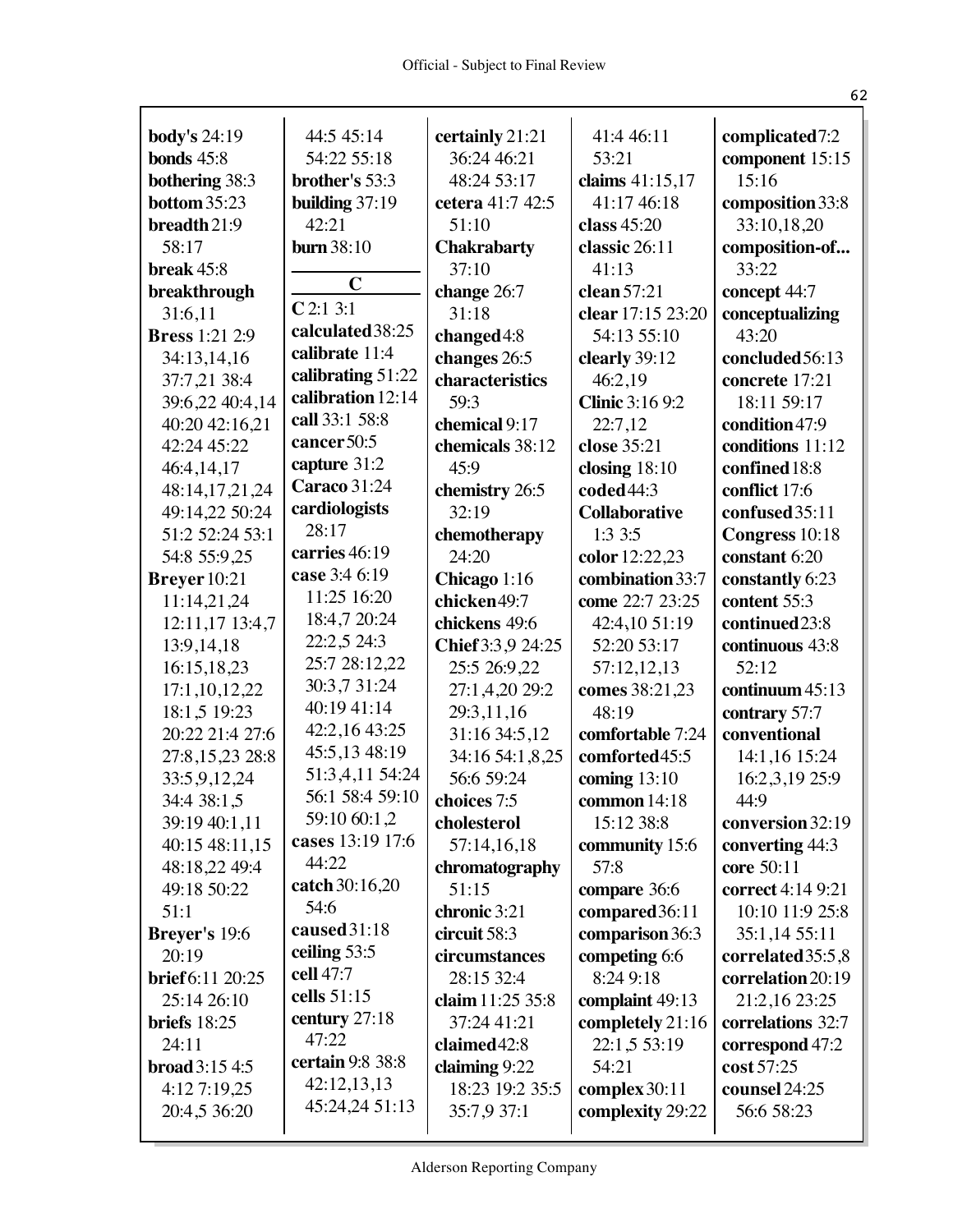$\mathbf{r}$ 

| 59:24,25            | critical 29:5               | defense 56:24                               | 35:18 40:23              | doctor 5:12,20                 |
|---------------------|-----------------------------|---------------------------------------------|--------------------------|--------------------------------|
| country 7:16        | 56:11 57:4                  | deficiency 20:18                            | 41:15,16 51:14           | 5:21 6:3 21:11                 |
| 47:17 56:13         | Crohn's 47:5                | defining 57:4                               | 56:18 59:3,5,5           | 21:11,13 35:5,8                |
| 57:9 58:18          | cross-breeding              | <b>Department</b> 1:19                      | difficult 30:11          | 36:4 46:24 55:3                |
| counts 38:6,7       | 37:15                       | depending 48:3,4                            | 32:10                    | doctors 8:14 11:2              |
| 47:8                | crystal-clear               | 48:4 50:18                                  | $dig$ 48:1               | 11:3 24:18                     |
| couple 24:9,15      | 6:11                        | depends 7:24                                | digging $48:3,3$         | 30:17 47:3 56:2                |
| 46:22               | cure 4:15 43:5              | describe 6:9                                | direction 27:25          | 57:9,17 58:14                  |
| course 7:19 31:8    | 56:17                       | described41:19                              | 28:4                     | doctrine 10:17                 |
| 41:14 42:5 45:2     | cured 18:11                 | description                                 | disagree 19:3            | 11:16                          |
| 48:2 49:1 54:19     | 43:10 58:21                 | 46:15                                       | disagreed 10:18          | doing 30:10 34:8               |
| 57:11               | curiae 1:20 2:7             | destabilizing                               | discipline 15:19         | 45:19 51:20                    |
| court 1:1,13 3:10   | 25:4                        | 26:1 32:24                                  | discover 12:18           | 52:23                          |
| 3:11 4:21 5:24      | cut 27:15,20                | determine 12:2,5                            | 12:19 32:2               | dollars 57:25                  |
| 6:13,167:18         | 54:14                       | 26:6 37:2 45:16                             | 49:11                    | domain $14:18$                 |
| 10:18 14:15,15      | cutting 29:6                | 46:23 50:10                                 | discovered 12:24         | 15:12 57:3                     |
| 14:17 20:3          | cyclotron 38:21             | determined                                  | 32:7 38:6                | <b>DONALD</b> 1:18             |
| 24:23 25:6          | 38:22                       | 44:10                                       | discovering              | 2:6 25:2                       |
| 27:11 31:23         |                             | determining                                 | 16:20                    | doors 18:9                     |
| 34:17 35:2,3,10     | D                           | 38:13 46:22                                 | discovers 32:12          | dosage 5:12                    |
| 35:13,17 36:1,8     | $D$ 3:1                     | 51:21                                       | discovery 31:17          | 21:23 33:4 56:4                |
| 36:10,10,14,15      | damages 21:14               | develop 3:24                                | 31:20                    | dose 51:23                     |
| 36:16,17,24         | 56:19 58:4 59:9             | 52:21                                       | discussed 39:10          | doubt $43:10$                  |
| 37:9 40:22 42:3     | dangerous 59:16             | developing 50:1                             | 41:16,17 44:8            | 51:16                          |
| 43:6,19 44:1,4      | dangerously                 | diabetes 19:11                              | disease 3:21             | dozens $4:4,4,18$              |
| 44:8,12,19 45:1     | 11:8                        | Diehr 6:19 13:19                            | 19:10,10,11,14           | 4:19 19:14,14                  |
| 45:5 49:24 52:3     | data 47:20,20<br>days 49:23 | 17:25 18:4,7                                | 33:4 47:5 51:9           | 20:6,6 59:2,2                  |
| 52:7 53:18          | <b>DBA</b> 1:3              | 43:6                                        | 58:21 59:1,4,19          | Dr 53:4                        |
| 54:15,22 55:20      | dead 57:6                   | differ $59:13$                              | diseases 4:3,15          | $draw40:8$ 43:20               |
| 57:2 58:2,5         | deal 18:6 32:3              | difference 9:15                             | 4:18 5:7 7:21            | drawing 6:1                    |
| 59:20,23            | December 1:10               | 9:22 23:19,20                               | 8:3 18:17,20             | drawn 31:1 43:19               |
| court's 3:12,13     | decide 17:5                 | 29:12 32:18                                 | 19:19,20 20:7            | draws $6:4$ 21:12              |
| 4:10 13:18 16:6     | 46:24                       | 34:24 37:11                                 | 20:12 22:10              | drug $6:239:6,6$               |
| 36:2 42:2 57:7      | decided 35:3                | 46:7 52:7,9,14<br><b>different</b> 4:3 5:14 | 51:6,7,13 56:17          | 9:13,16 10:23                  |
| 58:5<br>cover 34:19 | decimals 44:3               |                                             | 59:1,5,11                | 11:1 12:2,5<br>26:5 30:19      |
| 58:24               | decision 3:12               | 5:227:1,5,15<br>7:159:3,14                  | disorders 11:8<br>59:7   |                                |
| covered 3:23        | 14:4 16:8 24:16             | $10:1$ 11:5,6                               | disputed 36:9            | 31:11,12,12,12<br>31:18 33:4,5 |
| 7:22                | 24:17 29:14                 | 12:23 18:16,20                              | dissent 20:24            | 35:9 37:2 42:14                |
| covers 19:9,9,12    | 35:23 57:2,2                | 19:16 21:16                                 | 21:6                     | 45:16 59:16                    |
| 19:12,13,20         | decisions 22:16             | 22:2,5,6,8,19                               | distance 41:22           | drugs 3:19 7:1                 |
| 20:6                | 23:20                       | 23:12,14,25                                 | <b>district</b> 3:12 4:9 | 9:18,18,19                     |
| crack 50:11,11      | decrease 47:2               | 24:1,1,3,11,21                              | $4:21\,6:13,16$          | 25:10 32:21                    |
| create 37:16        | deep48:4                    | 24:21 28:7,14                               | 35:1,2,10 36:2           | 45:20 50:5 56:5                |
| criteria 17:15      | defend 58:1                 | 32:2 33:19                                  | 36:14 58:5               | dye 28:19                      |
|                     |                             |                                             |                          |                                |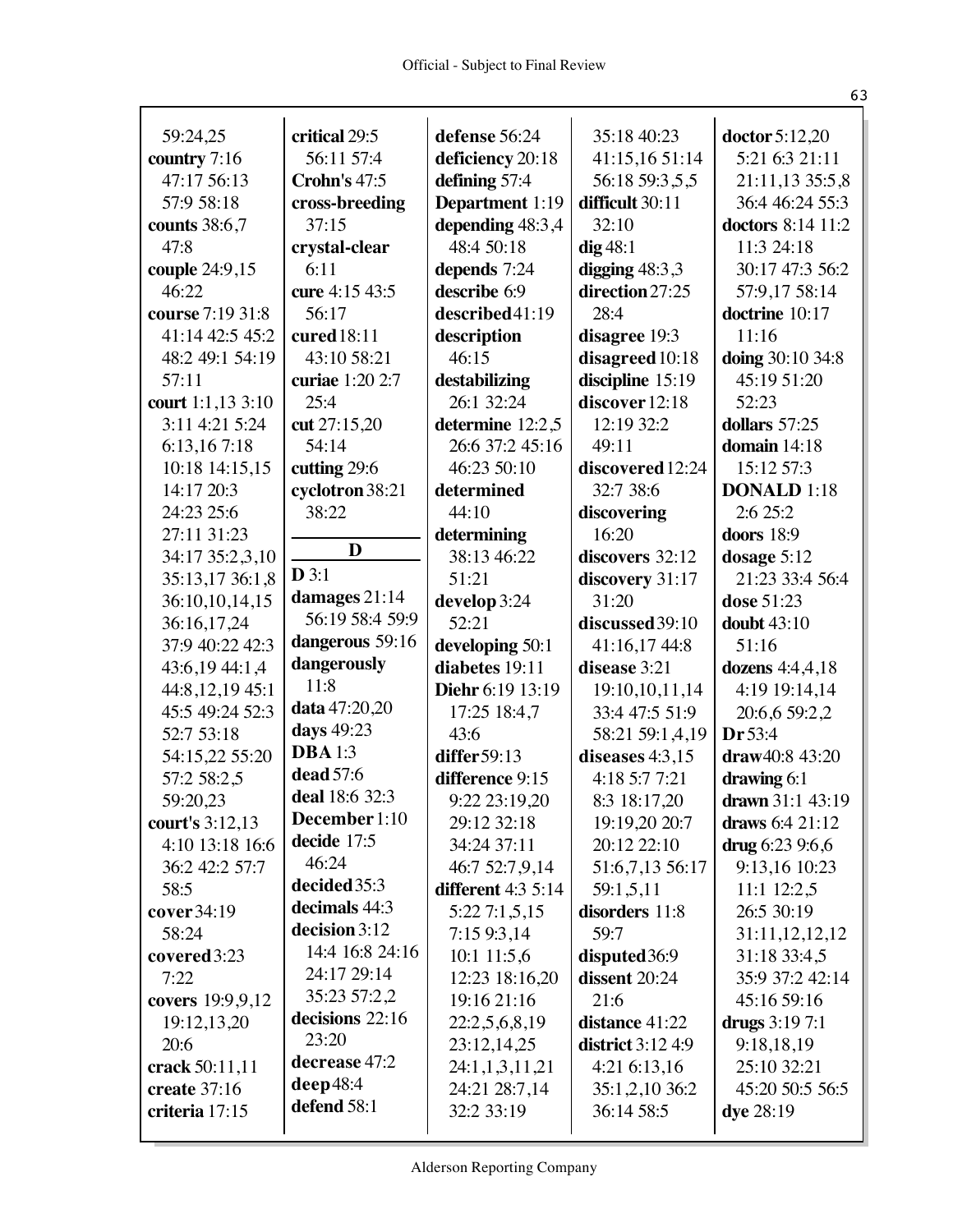|                       |                               | extends 12:15            |                             | frozen9:1              |
|-----------------------|-------------------------------|--------------------------|-----------------------------|------------------------|
| D.C 1:9,19,21         | erroneous 58:23               |                          | 49:1,5,16,19<br>49:20 51:21 |                        |
| E                     | ESQ 1:16,18,21                | extent 23:19             |                             | fun $51:20$            |
| E 2:1 3:1,1 15:8      | 2:3,6,9,12<br>essential 57:19 | 26:6 38:6<br>extra 44:12 | finding $4:10$<br>51:14     | fundamental<br>59:21   |
| 38:19 39:1            |                               | 49:25                    | finds $58:13$               |                        |
| 40:17                 | essentially 39:11             | e-mail 42:5              | <b>Fine 48:15</b>           | fundamentally<br>59:13 |
| earthquake 50:9       | 54:5,15<br>estate 27:9        |                          |                             |                        |
| easier 29:17 30:2     |                               | $\mathbf{F}$             | <b>finger</b> 12:21 13:2    | further 29:18          |
| easy 18:1 30:2        | et 1:4 41:7 42:5              | facially 55:11           | 13:13 15:1                  | 43:18                  |
| eat 49:6 57:14,16     | 51:9                          | fact 9:12 30:21          | Finish 34:5                 | <b>future</b> 42:4,9   |
| economy 59:22         | etcetera 40:24                | 32:2 33:2 36:21          | <b>Firestone 43:2</b>       | G                      |
| edges 43:21           | event 51:12                   | 37:1 40:9 42:1           | 43:11,15                    | $G$ 3:1                |
| 53:21                 | <b>Everybody</b> 46:3         | 43:17 44:23              | first $3:4$ 15:22           | gauge 57:4             |
| effect 31:10          | exactly 16:8                  | 45:6 50:17 52:3          | 22:23 39:10                 | general 1:18           |
| 32:14,17              | 25:22 30:25                   | 53:19                    | 40:4 42:17 46:1             | 25:1,5,20 26:20        |
| effective 30:19       | examiner29:12                 | facts 28:13 46:10        | 46:18 58:16                 | 26:24 27:3,7,14        |
| 33:3                  | example 14:25                 | failure 52:9             | fit 11:5                    | 27:22 28:6,10          |
| effects 25:11         | 28:16 31:22                   | faithfully 3:13          | fits $59:4$                 | 29:10,20 30:3          |
| eight 23:14 41:16     | 37:13 38:18                   | <b>fall</b> 54:4         | Flook 8:23 13:19            | 30:13,24 31:21         |
| eighth 39:21 40:2     | 41:6,13 47:3,22               |                          | 14:1,4,17 15:22             | 32:16 33:9,21          |
| Einstein 38:18        | 48:24 51:3,8                  | fancy 17:24<br>far 28:4  | 16:7 20:4                   |                        |
| either 36:13          | 53:3 55:10                    | fast 39:14               | focus $44:11$               | 34:1,7,12 44:6         |
|                       | examples 38:1                 |                          | fog 48:7                    | 44:7 45:8,14           |
| 40:21 44:13           | exception 55:5                | fat 44:24 45:10          | follow54:19,20              | generality 42:8        |
| 45:9 57:17            | exclude 51:8,9                | 45:11                    | following 54:17             | generally 45:6         |
| electrical 52:12      | excluding 31:10               | fatal 3:20               | follow-on 31:24             | generate 48:12         |
| 52:13                 | excuse 14:7                   | <b>fatty</b> 44:25       | 41:13 55:19                 | getting 16:15          |
| electricity 41:22     | exist 37:11,12                | fault 50:9               | food 49:7                   | 33:19 53:12            |
| 47:23                 | 46:10,10                      | favor 24:17,17           | forget 17:16 38:9           | get-go 55:4            |
| elevated 28:18        | existed 10:17                 | fax $42:5,15$            | formula 9:17                | Ginsburg 14:21         |
| eligibility 26:2      | 51:4                          | Federal 57:24            | 39:1 44:3                   | 25:13,21               |
| eligible 27:2         | existence 32:16               | 58:3                     | formulas 10:20              | give 17:16 55:2        |
| eliminate 54:6        | exists 11:16 31:1             | <b>fell</b> 35:21        | forward 49:24               | given 12:14 47:9       |
| elusive 43:22         | expense 38:19                 | fertilizer 38:7,8        | <b>found</b> 6:16 11:7      | gives $46:24$          |
| 57:23                 | expensive 16:21               | 38:12,14,14              | 12:7 32:10 37:1             | 57:15                  |
| el-Azhary 53:4        | explain 34:23                 | 39:11 40:6               | 44:19 47:25                 | giving $58:5$          |
| embedded40:10         | 39:8 42:25                    | field $4:57:19,20$       | 49:9 56:15                  | glycerin 44:25         |
| energy $38:20$        | 46:15 53:1                    | 8:3,4,24 20:5            | frankly $20:23$             | 45:11                  |
| 39:1                  | explained 14:17               | 23:11,15 38:14           | 36:14                       | go 15:16 23:5          |
| entire 23:11 32:3     | 20:19                         | 57:24                    | free 3:24 43:14             | 36:13,14 47:6          |
| <b>Entirely 57:20</b> | explanation 21:1              | figure 30:9              | freedom $8:15$              | 48:9,10 54:12          |
| entitled 59:8         | 53:2                          | $figured30:18$           | <b>French 57:14</b>         | 56:14                  |
| equals 14:3 15:8      | exploration                   | figuring 30:7            | <b>friend</b> 29:7 30:6     | goal 55:13             |
| 38:19 39:1            | 18:23                         | <b>file</b> 46:1         | 35:1                        | goes 20:6 28:4,5       |
| 40:17                 | explored 55:17                | finances 48:4            | friend's 55:1               | going 17:2,22,23       |
| equation 43:9         | expressed41:24                | find $21:6,731:19$       | front $25:15$               | 26:1 29:3,15           |
|                       |                               |                          |                             |                        |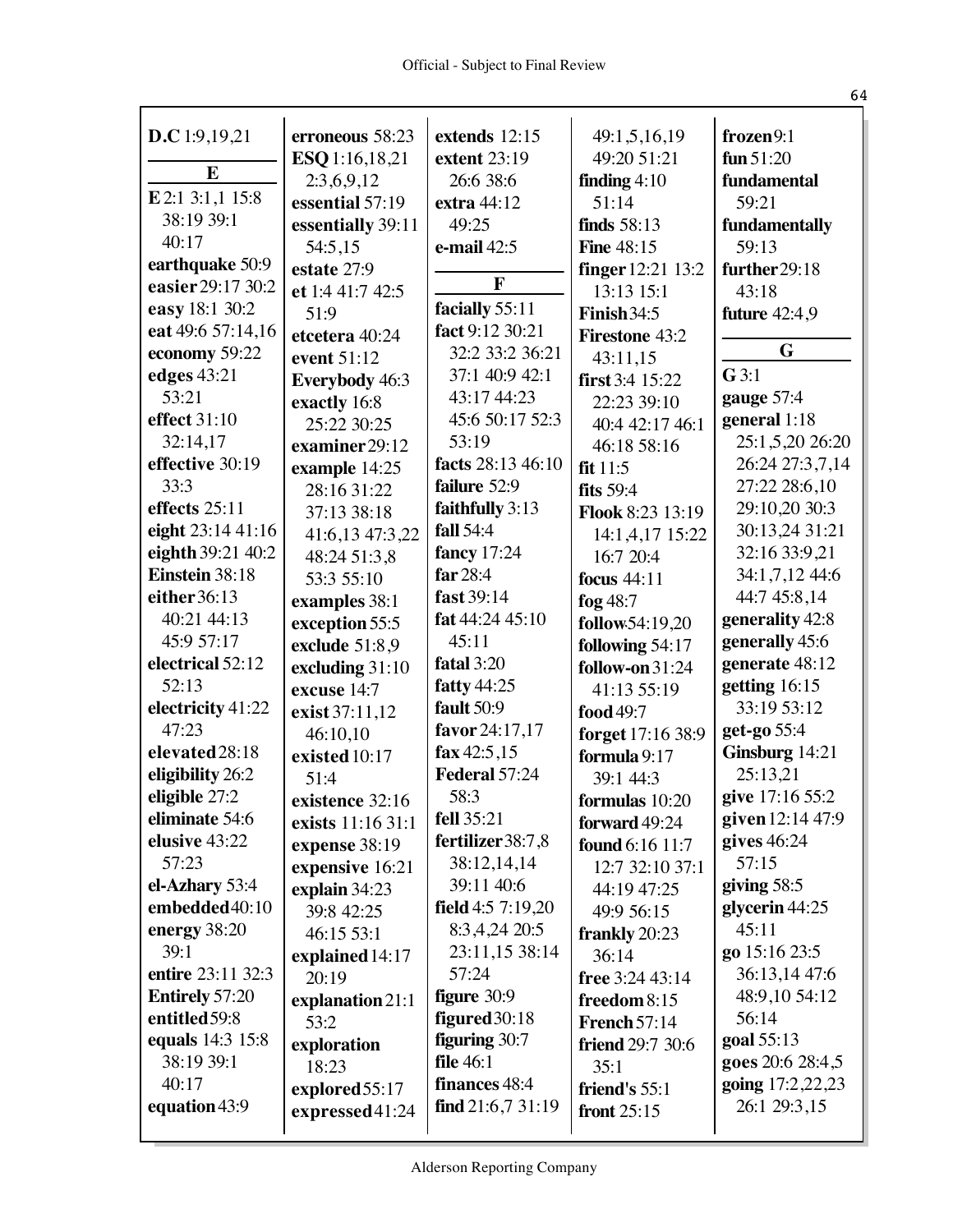| 30:15,20 33:1                   | headache 12:20           | 57:15,17                    | 45:12                              | instance 37:10          |
|---------------------------------|--------------------------|-----------------------------|------------------------------------|-------------------------|
| 34:20 38:10                     | health $24:22$           | hypothesize                 | incomplete 52:4                    | 54:15                   |
| 39:16,17 40:18                  | 32:15 59:21              | 57:18                       | increase 47:14                     | interested 28:9         |
| 41:12 42:9                      | healthcare 59:22         | hypothetical                | indeterminant                      | intermittent            |
| 43:22 45:8                      | hear $3:3$               | 23:6                        | 43:21                              | 52:12                   |
| 47:18 49:9,17                   | <b>heart</b> 19:12       | hypotheticals 7:8           | India $43:3$                       | interrupt 55:1          |
| 49:19,20 50:6                   | 28:18,20                 | 17:24                       | indicates 36:22                    | intervention            |
| 52:13 53:6                      | heat 26:15,18            |                             | 37:3                               | 37:12,13 57:15          |
| 54:19 55:3,13                   | 43:3 44:24               | I                           | individual 51:23                   | 57:17                   |
| good 13:4,8 30:4                | hedging 44:7             | idea 22:21 26:14            | 56:3                               | invalid 24:13           |
| 48:22 50:14                     | held 35:17,18            | 41:11 42:11                 | <b>induce</b> 37:23                | invalidate 53:20        |
| gotten43:11                     | help 51:24 52:22         | 44:17,18 45:7               | induced37:19                       | 53:23                   |
| government                      | helpful 22:9             | 45:10,14 51:25              | industry 59:22                     | invalidating 34:9       |
| 14:23 15:2                      | 49:23                    | <b>ideas</b> 40:24          | inference 31:1                     | <b>invent</b> 9:6,16,17 |
| 24:13 55:11                     | hepatitis 19:10          | identification              | infinite 44:5                      | 52:5                    |
| granted27:18                    | high 11:8 41:24          | 50:4                        | infinity $4:1,18$                  | invented31:9            |
| grate $26:15$                   | 42:8 43:3 44:23          | identified31:11             | 5:2 8:2 12:15                      | 38:19 42:1              |
| <b>Graves</b> 19:10             | 44:24 45:7               | identify 50:8               | 18:3 20:6                          | invention 18:9          |
| $gr$ eat 26:14                  | 51:15 57:15              | ill 51:24                   | information 11:3                   | 18:11 41:13,18          |
| 27:10 29:4                      | history 48:19            | Illinois $1:16$             | 11:13 15:12                        | 50:18 52:2              |
| greater 20:2 35:6               | $\mathrm{lnmm}$ 28:1     | illustration 30:4           | 24:18 46:24                        | inventions 42:4         |
| 35:25 36:6                      | <b>Hmmm</b> 16:19        | image 28:20                 | 47:16,18 48:13                     | 50:3                    |
| greatly $41:12$                 | <b>Honor</b> 4:14,24     | Imagine 38:11               | 48:16 49:6,9,11                    | inventor 52:6           |
| ground47:24                     | 28:10 37:8,22            | imbue $54:15$               | 49:12 50:1,14                      | inventors 56:1          |
| 52:16 53:20                     | 38:4 39:6,22             | implements 41:7             | 56:21 57:5                         | investment              |
| grow 38:8                       | 40:4,20,22               | import 25:24                | 58:23                              | 16:24                   |
| guess 23:17                     | 41:14 42:16              | 39:16                       | informed21:11                      | involve 19:24           |
| 30:16 46:1 58:7                 | 43:1 46:4,14,17          | important 11:6              | infringe 36:5                      | involved 31:5,6         |
| H                               | 47:3 48:21               | 11:11 15:5,11               | infringement 6:1                   | 32:8 43:3,8             |
|                                 | 49:15 50:24              | 25:16 29:7 31:3             | 21:13,14 31:14                     | involves 20:1           |
| half 38:10,16<br>half-hour 6:23 | 52:24 55:9,25            | 56:25 57:8                  | 35:2,18 42:23                      | involving 6:19          |
| hand 37:15 44:25                | <b>Honor's 41:9</b>      | importing 25:23             | 59:8                               | <b>issue</b> 5:22 6:8   |
| hands-on 55:18                  | hopefully 39:7           | improved43:7<br>improvement | infringing $4:11$                  | 18:24 20:2              |
| happen $5:20$                   | 52:18                    | 42:17,19                    | ingenuity 32:10                    | 25:11 27:5              |
| happens $56:12$                 | hornbook 11:18           | improvements                | inhibit 42:9                       | 32:25 34:22             |
| happy $50:24$                   | 11:21                    | 43:18                       | initial 35:2                       | 57:21,22 58:16          |
| hard 7:7 15:14                  | hospital $21:15$         | improves 28:21              | injections 24:20                   | 58:17                   |
| 40:20                           | 57:25                    | improving $47:12$           | injunction $21:15$                 | issued 57:2             |
| harder31:22                     | hospitals 24:21          | inch 38:9,10,16             | 56:20 59:9                         | J                       |
| 55:12                           | Host-versus-g            | 38:17 39:21                 | innovation 42:9                    | joint 19:7              |
| harmful 56:15                   | 51:9 58:25               | 40:2                        | 55:19                              | <b>JR</b> 1:18 25:2     |
| 57:7                            | huge 3:18 39:21<br>59:17 | incidental 16:12            | inputs $44:10$                     | judge-made              |
| Hashimoto's                     | human 9:7 31:20          | 28:22                       | inquiries 29:21<br>inquiry $25:25$ | 43:23                   |
| 19:10                           | 32:9,13,14               | including $31:13$           | inside $37:19$                     | judgment 29:25          |
|                                 |                          |                             |                                    |                         |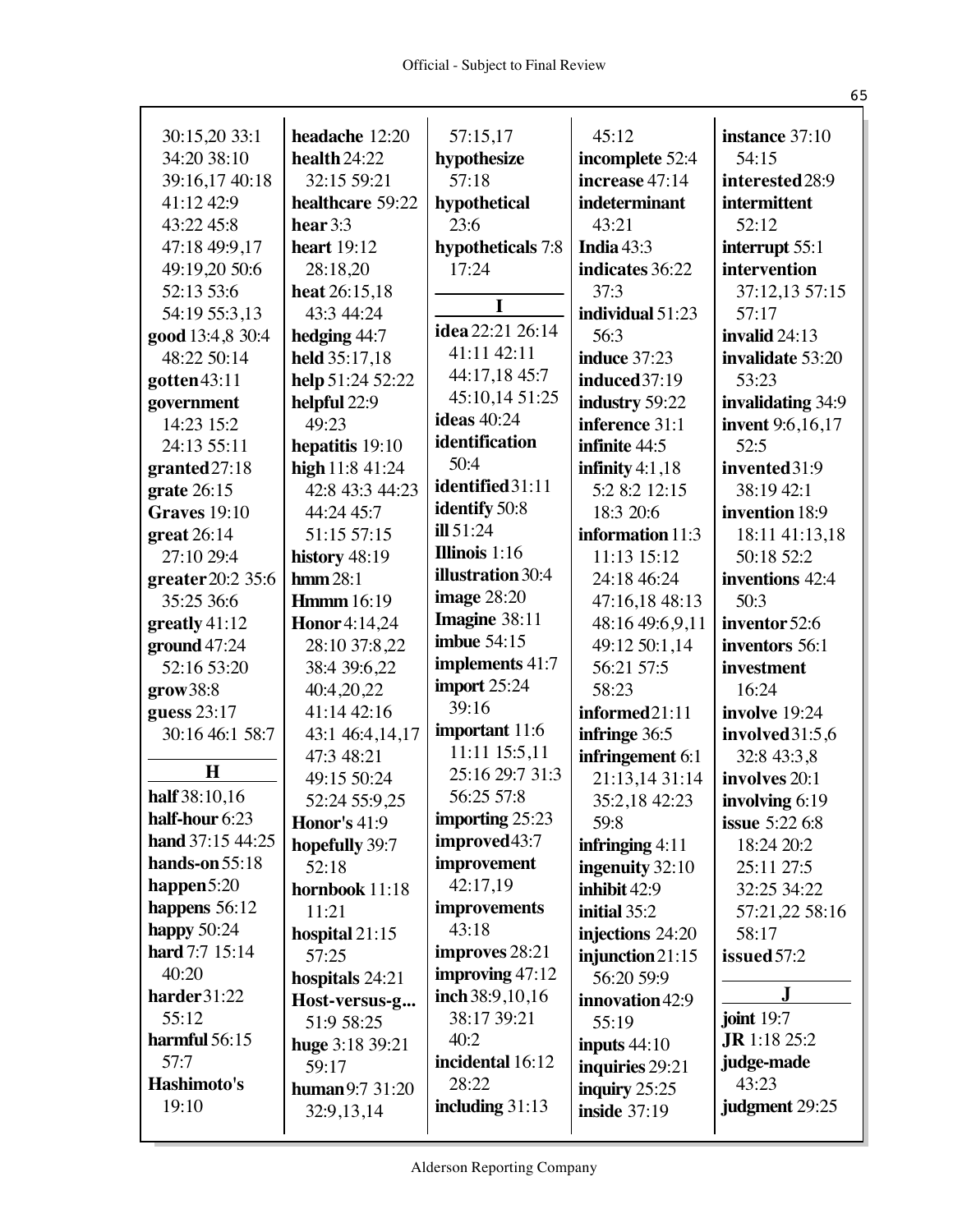| 30:1 39:14,16<br>58:6                     | 56:6, 10, 22 58:7<br>58:12,19 59:24 | lack 39:17,19<br>50:16,19,20 | 42:12 45:17<br>47:6 53:5 58:13 | 43:24 44:6,22<br>50:14 54:24 |
|-------------------------------------------|-------------------------------------|------------------------------|--------------------------------|------------------------------|
|                                           | <b>J.E.M</b> 37:10                  | 54:11 55:12                  | levels 31:7                    | 57:18                        |
| judgments 8:15<br><b>Justice</b> 1:19 3:3 |                                     |                              | life-threatening               | looked6:19                   |
|                                           | K                                   | lacked 20:23,24              | 5:6 11:12 22:10                |                              |
| 3:9,22 4:6,20                             | Kagan 21:18,25                      | 20:25                        |                                | 15:23 40:22,24               |
| 5:8,11,16,19                              | 22:4, 13, 21 23: 2                  | lamp 37:19,23                | light 26:15 28:2               | 43:1,7 44:1                  |
| 6:7, 13, 18 7:7                           | 23:17 30:13,25                      | language 55:21               | limit 5:2 6:15                 | looking $31:23$              |
| 7:11,23 8:5,8                             | 45:22 46:6,16                       | latest 16:8                  | 18:13 19:1                     | lose 50:19,20                |
| 8:10,12,17,20                             | keep 15:11 18:13                    | Laughter 16:17               | 33:16 40:23                    | 51:1,2 52:16                 |
| 9:4, 10, 14, 20                           | 38:23                               | 27:13                        | 44:9                           | lot 28:5                     |
| 9:21,25 10:6,11                           |                                     | law 10:16 11:16              | limitation 17:23               | lots $16:23$ 33:1,1          |
| 10:14,21,22,25                            | Kennedy 6:7,13                      | 11:18,19,21,22               | 20:2 49:25                     | <b>love</b> 38:4             |
| 11:14,21,24                               | 6:18 7:7,11                         | 12:1,6,24 13:1               | limitations 54:23              | <b>lower</b> 4:10 47:11      |
| 12:11,17 13:4,7                           | 9:20,25 10:22                       | 13:12,22 14:2                | <b>limited</b> 18:8,23         | lowers $5:1$                 |
| 13:9, 14, 18 14: 7                        | 10:25 15:14,19                      | 14:16,17 15:10               | 33:14 44:8                     | <b>lupus</b> 19:10           |
| 14:11,21,22                               | 22:22 23:1,5                        | 17:4,8,13,15                 | limitless 19:3                 | M                            |
| 15:14,19 16:1,5                           | 25:23 29:24                         | 21:5 28:1 34:9               | limits $17:20$                 |                              |
| 16:15,18,23                               | 30:4 42:10,20                       | 37:8 38:11                   | line 29:19 40:8                | $M$ 1:16 2:3,12              |
| 17:1,10,12,22                             | 42:22                               | 39:22 40:3,12                | 43:19 44:21                    | 3:7 56:8                     |
| 18:1,5,12,15                              | key 7:10,17                         | 43:23 45:3,4                 | lines 43:20 52:12              | machine 3:23,24              |
| 18:19,22 19:5,6                           | 19:17                               | 57:24                        | 52:13                          | 18:9 28:20 42:5              |
| 19:15, 18, 23, 23                         | kidney 19:12                        | laws 16:20 28:5              | lingering 3:21                 | 42:15                        |
| 20:1,8,14,19                              | killing $53:19$                     | 40:23                        | liquid $51:15$                 | machinery 41:2               |
| 20:22 21:4,18                             | kind 8:13 38:8                      | lawsuit 56:19                | literally 41:4                 | machines 27:17               |
| 21:25 22:4,13                             | 45:18 47:19                         | 57:24                        | litigating 58:3                | 41:7                         |
| 22:21,22 23:1,2                           | 48:5                                | lawyers $27:10$              | litigation 29:17               | main 49:2                    |
| 23:5,17 24:6,25                           | knew51:5                            | lead 29:15                   | <b>little</b> 3:20 12:21       | making $27:10$               |
| 25:5, 13, 21, 23                          | know4:23 7:8                        | <b>leak</b> 49:2             | 12:23,24 13:2                  | 31:4 43:7                    |
| 26:9,22 27:1,4                            | 12:12,20 14:23                      | leave 3:20,21                | 13:13 27:23                    | malady 20:17                 |
| 27:6,8,15,23                              | 18:2,12 25:15                       | 54:21                        | 28:6 32:10 38:7                | man 37:12,13                 |
| 28:8 29:2,3,11                            | 27:11 28:5 33:7                     | leaves 7:14 22:7             | 38:13,16 40:15                 | man's 13:13                  |
| 29:16,24 30:4,6                           | 39:23 41:3,6,8                      | <b>left</b> 24:2             | lived 38:18                    | <b>matter</b> 1:12 5:3       |
| 30:13,25 31:15                            | 42:3 43:9 48:23                     | legal 57:21,22               | liver 19:13 47:7               | 25:16 29:10                  |
| 31:16,16,17                               | 49:8, 18, 19 50: 5                  | legion 4:3                   | 57:12                          | 30:20 33:8,10                |
| 32:6 33:5,9,12                            | 53:7 55:20                          | letter 57:6                  | <b>locate</b> 47:23            | 33:18,20 36:19               |
| 33:24 34:4,5,12                           | knowledge 24:16                     | let's 6:21,21                | location 50:8                  | 39:12 41:11                  |
| 34:16 37:5,18                             | known 28:2 49:7                     | 36:22,25 45:13               | long 29:9                      | 60:3                         |
| 38:1,5 39:19                              | L                                   | 49:20 52:16                  | look 7:21 11:4                 | mattered 36:4                |
| 40:1,11,15                                |                                     | 53:1,13                      | 12:21 13:2,18                  | matters 34:25                |
| 42:10,20,22                               | LabCorp 20:17                       | leukemia 51:9                | 16:18 17:4,4,14                | 53:4                         |
| 45:3,22 46:6,16                           | 24:9                                | 58:25                        | 17:17 21:5                     | Mayo 1:3,4 3:4               |
| 48:11,15,18,22                            | LabCorp's 21:6                      | <b>level</b> 12:3,6          | 22:20 23:23                    | 3:16,23 9:2                  |
| 49:4,18 50:22                             | label 39:16,18                      | 29:18 32:12                  | 24:19 25:24                    | 22:7,12 25:8                 |
| 51:1 52:19,25                             | <b>Laboratories</b> 1:4             | 37:3 40:8 41:24              | 27:4,8,9,25                    | 28:13 35:19,20               |
| 54:1,8,25 55:23                           | 1:73:5                              | 41:24 42:8,11                | 35:4,22 36:5,15                | 36:9 48:1 50:12              |
|                                           |                                     |                              |                                |                              |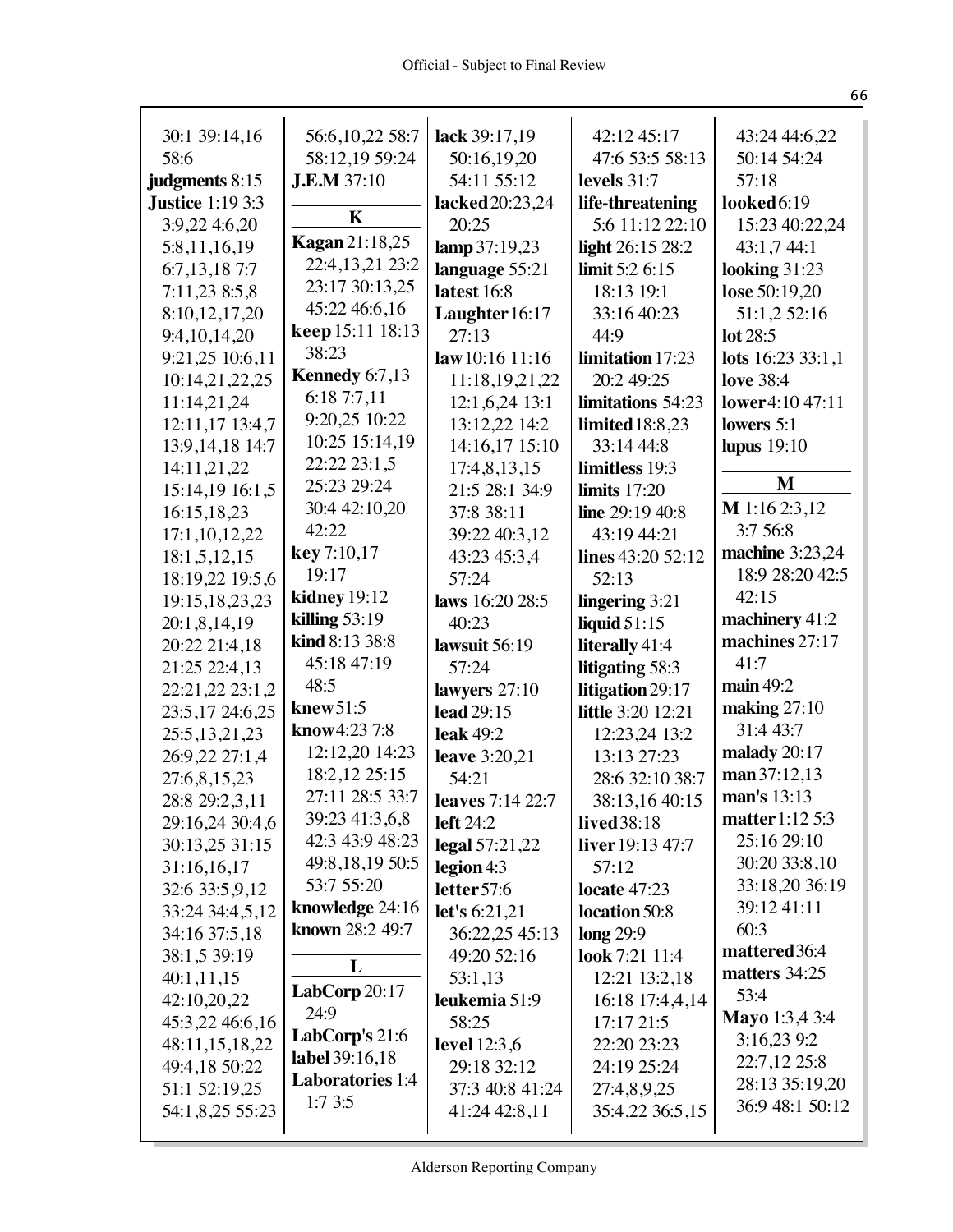| 53:17 59:6             | 51:14 52:11                  | narrower4:7          | nonpatentable       | $\mathbf 0$                      |
|------------------------|------------------------------|----------------------|---------------------|----------------------------------|
| Mayo's 28:25           | microns 40:8                 | natural 4:5 8:15     | 14:8,9 34:8         |                                  |
| mc-squared 15:8        | million 7:8                  | 9:5,7,8 16:11        | normal 47:6         | <b>O</b> 2:1 3:1                 |
| 38:19 39:1             | millions $12:25$             | 16:13,14,20          | <b>notice</b> 12:22 | objection 36:16                  |
| 40:17                  | 57:25 59:18,19               | 17:20 18:7           | noticed 27:20       | 36:17                            |
| mean 7:24 9:6          | mid 48:19                    | 20:18,20 23:16       | notified 5:25       | observation                      |
| 10:1 32:24             | mineral 43:4                 | 23:24 24:3 32:8      | noting 46:7,8       | 13:13                            |
| 36:23 40:1             | minerals 47:24               | 32:15,18,19,23       | notion $47:15$      | observe 16:12                    |
| meaning 58:12          | minus 28:1 35:13             | 37:5,9,14,16         | notions 54:16,16    | 21:2,9                           |
| means 5:5 12:4         | 35:15,16                     | 37:20 45:2           | Novartis 20:24      | obvious $15:1,15$<br>26:21 27:14 |
| 35:15                  | minutes 56:7                 | 57:10,11,20          | novel 14:8 16:2,5   | 28:2 39:24 40:3                  |
| measure 5:17           | $missing$ 24:4               | 58:8,9,14            | 17:5,7 26:20        | 53:22                            |
| 31:7 38:15,22          | 38:23,25                     | nature 10:8,9,15     | 39:12,13 46:20      |                                  |
| 38:22                  | modern 48:25                 | 10:17,19,21,22       | 51:25 52:5          | obviously 10:2<br>obviousness    |
| measurement            | 49:23                        | 10:25 11:16,19       | 53:22 55:10,23      | 15:4 25:19                       |
| 9:23,25 23:7           | molding $6:20$               | 11:22 12:1,6,24      | 55:24               | 29:21 40:9                       |
| 43:8                   | Monday 31:24                 | 13:1, 12, 23 14: 2   | novelty 14:12       | 50:20 54:12                      |
| measurements           | monitor 6:23                 | 14:16,18 15:10       | 15:3 25:25          | occludes 52:23                   |
| 6:22                   | monitored 18:10              | 15:24 16:2 17:4      | 29:21 30:17         | <b>odd</b> 12:8                  |
| measuring 38:20        | monitoring 6:20              | 17:8,14 21:5         | 39:17,19,21         | oddity 12:13                     |
| 50:4                   | monopolize 45:7              | 28:1,5 33:7          | 40:9 50:16,19       | offer 5:4,8,11 6:6               |
| <b>medical</b> 1:4 9:5 | 45:9                         | 34:9 37:8,11         | 52:16 54:11         | offering 3:16                    |
| 9:18 15:6,13           | monopolized                  | 38:11 40:3,12        | 55:12               | oh 9:9 16:22,25                  |
| 33:2 52:22 57:5        | 10:19                        | 40:23 45:4           | nuclear 28:16       | 54:6                             |
| 57:8                   | <b>Montreal 56:2</b>         | navigate 48:6        | 50:11               | okay 8:6 13:4                    |
| medicine 3:19          | morning 3:4                  | necessary 4:15       | number4:1,2,10      | 16:3 17:1 20:14                  |
| 47:3 59:7              | <b>Morse 41:14,15</b>        | need 12:22,23        | 4:14 5:1,21,21      | 39:6 41:10                       |
| meets 17:14            | 41:19 44:1                   | 15:6,13 16:12        | 6:2,14 11:9,9       | 48:20 49:8,20                    |
| mental 24:14           | 45:18 54:24                  | 23:22 24:18          | 20:10,10,11         | 50:24 53:5                       |
| 25:9 50:2,13           | 59:10,10                     | 25:15 40:25          | 21:22,23 22:14      | old 31:5,18 47:16                |
| mentioned 39:3         | <b>motion</b> 39:16          | <b>Neither</b> 10:19 | 35:6 36:12 44:5     | 50:16 51:13,15                   |
| 39:4                   | move 29:18 41:1              | never 10:18 31:8     | 45:24,25 59:14      | <b>once</b> 16:1                 |
| mere 41:10             | 49:23                        | 38:18 42:1,1         | 59:15,15,17         | ones 15:3 27:10                  |
| met 21:20              | moved 29:23                  | 49:24 59:11          | numbers 3:17        | 27:10 48:25                      |
| metabolism             | moves 29:20                  | new 3:24 9:6,6       | 7:15 8:2,25 9:3     | opening 18:9                     |
| 51:24 56:3             | moving $47:13$               | 15:8 30:10,18        | 11:7 19:17          | opinion 4:24 5:5                 |
| metabolite 3:17        | multiplying                  | 30:18,22,22,24       | 21:17 22:8          | 5:9 9:2 20:19                    |
| 5:4 31:7 37:3          | 30:10                        | 31:1,6,18 33:13      | 23:12,14 24:1       | 20:22 22:11,12                   |
| 45:15                  | $\mathbf N$                  | 33:17 37:16          | 35:4 39:20          | 36:2,10 56:18                    |
| metabolites            |                              | 42:14,14 48:15       | 52:20,21 56:11      | opinions $11:5,7$                |
| 32:20 46:23            | $N$ 2:1,1 3:1<br>narrow 14:6 | 51:21,22             | 56:14 58:19,20      | 24:21                            |
| 57:12                  |                              | nonobvious 15:9      | 59:5,12,13          | opposed 52:12                    |
| method 38:13,20        | 16:10 44:14,19               | 15:16                | numerical 12:14     | 54:17 55:6                       |
| 48:7 51:22 56:2        | 58:24<br>narrowed4:21        | nonobviousness       | numerically 20:5    | opposite 25:22                   |
| methods 50:7           |                              | 25:25                |                     | oral 1:12 2:2,5,8                |
|                        |                              |                      |                     |                                  |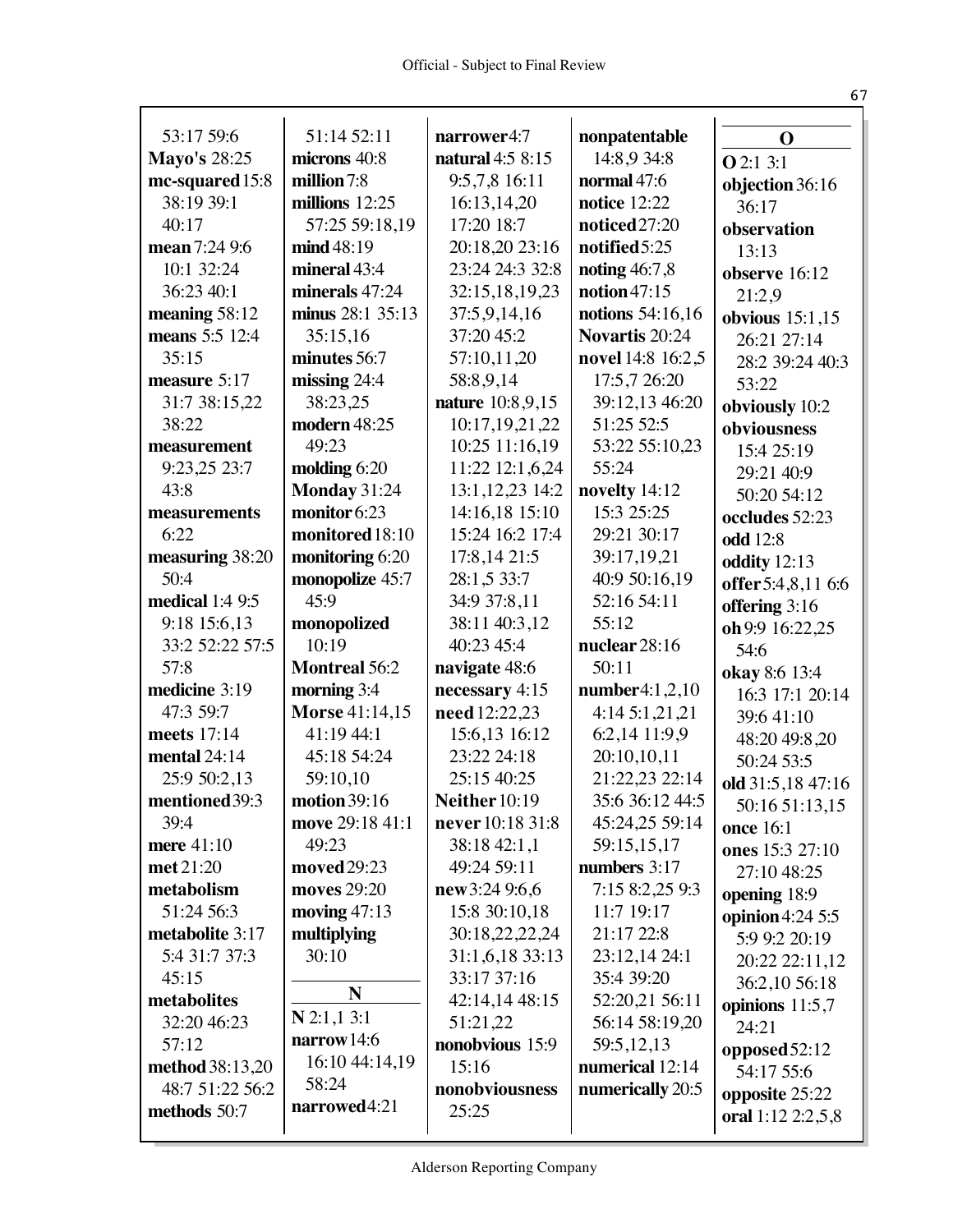| 3:7 25:2 34:14                          | 29:12 30:15              | 51:24 53:19            | 58:9                | precisely 50:21          |
|-----------------------------------------|--------------------------|------------------------|---------------------|--------------------------|
| order 33:4 36:4                         | 31:5,9,25 32:1           | 56:12 58:20            | photosynthesis      | precluded9:11            |
| 46:24 51:21                             | 33:3, 22, 22, 25         | 59:18,19               | 37:14,18,23,25      | precludes 12:15          |
| ordinary 39:24                          | 34:2,2 35:3,19           | pause 29:8             | physical 3:15       | 58:17                    |
| ore 47:24 48:5                          | 35:20 37:22,22           | pay 43:12 46:13        | 26:12,16 31:18      | predetermined            |
| 49:16,19                                | 38:5,12 39:2,10          | peek 15:15 16:9        | 40:25 44:14         | 36:11                    |
| organ $19:12$                           | 41:20 42:12,17           | 16:10                  | 55:17               | <b>preempt</b> 4:5 7:19  |
| originally 31:25                        | 42:19 43:12,13           | peeked 15:23           | physiognomy 9:8     | 8:2 23:15 41:25          |
| ought 52:15                             | 43:14,15 44:23           | people 24:22           | pick 19:20 30:5     | 59:11,12                 |
| outbreak 47:5                           | 45:2,6,7,18              | 25:15 29:8 46:7        | picture 39:5        | preempted6:9             |
|                                         | 46:1 47:16,25            | 46:7 51:5,18           | <b>Pieces</b> 10:19 | 6:19 20:5                |
| $\mathbf{P}$                            | 48:19,25 49:1,5          | 52:1                   | pills 24:20         | preempting 6:5           |
| P 1:21 2:9 3:1                          | 49:10,10,15              | <b>percent</b> 4:22,25 | place 45:13         | 41:11                    |
| 34:14                                   | 50:16 52:23              | 21:23 35:12,15         | 54:12               | preemption 3:15          |
| page 2:2 26:10                          | 53:8,9,18 56:23          | 35:22,24               | <b>plant</b> 38:10  | 5:15 14:6 16:11          |
| 36:10                                   | 57:24                    | percentage             | plants 37:15 38:8   | 24:2 30:8,9              |
| pages 19:8                              | patentability            | 19:20                  | 39:11               | 58:17,24                 |
| pardon 5:10                             | 9:11 14:25               | percents 36:4          | please 3:10 9:21    | preemptive               |
| 10:24 23:7                              | patentable 7:4,6         | performed26:12         | 25:6 34:17          | 20:20                    |
| part 10:5 11:3                          | 14:4 22:24 23:4          | 26:16                  | plus 14:3,16        | preempts 4:17            |
| 14:18,18 16:9                           | 25:16 28:24,25           | period 31:13           | 35:13,15,16         | 7:4 55:19                |
| 30:14 31:19                             | 31:12,20 32:5            | permissible            | point 7:3 15:22     | prepared 27:16           |
| 38:24,25 40:3                           | 33:6 40:13,18            | 58:12                  | 19:1, 2, 17 25:8    | 27:21                    |
| 54:4                                    | 44:19 46:3               | person 9:1 31:8        | 27:4 28:23          | present 32:13            |
| participant 53:15                       | 54:17                    | 40:4 42:13             | 35:13 36:18         | pressed 54:3             |
| particular 9:17                         | patented9:13,19          | personalized           | 40:1 53:12 55:1     | pressure 44:24           |
| 24:13 50:5,6,18                         | 11:19,22 31:13           | 59:7                   | pointed 46:9        | 45:7 51:15               |
| 51:6                                    | 43:2 59:14               | person's 12:21         | points 20:24 31:4   | presumably               |
| particularly 47:4                       | patenting 34:8           | perspective            | pollutant 32:13     | 18:19 40:7               |
| parts 28:9                              | patents 23:14            | 25:21                  | 32:17               | presume 36:24            |
| party 25:7                              | 24:6,11 31:24            | Petitioner42:22        | position $4:16,21$  | <b>pretty</b> 17:15 18:1 |
| pass 27:16,21                           | 33:2,10,11               | <b>Petitioners</b> 1:5 | 5:15 6:17 14:23     | 27:14 30:4               |
| 45:14                                   | 34:10,19 47:23           | 1:17 2:4,13 3:8        | 28:6                | prevents 3:16            |
| <b>patent</b> 3:14,15<br>3:23 4:16 7:20 | 48:6 49:25 50:7          | 56:9                   | possibly 8:21       | 49:25                    |
| 8:21 9:5,23,24                          | 50:10,13 51:8            | pharmaceutical         | potential 19:19     | pre-conceived            |
| 10:8,9,15 12:25                         | 51:10 52:8               | 31:25                  | potentially 56:4    | 54:16                    |
| 13:5,8 15:8,9                           | 53:23 58:10              | phenomena 8:16         | pour 54:17          | primary 55:16            |
| 17:15 18:22                             | patent-eligible          | phenomenon             | powerful 56:4       | primitive 48:7           |
| 19:9 20:9,10,10                         | 26:11 39:12              | 3:15 4:5 16:11         | practical 3:18 5:3  | principle 41:4,10        |
| 20:11,18 21:1                           | patient 3:21             | 16:13,14 17:21         | 6:5 23:23 29:10     | principles 28:13         |
| 21:10,19,24                             | 28:17 47:4,8             | 18:8 20:21             | 41:11               | 55:14                    |
| 24:13 25:8,12                           | 50:6 51:23 53:6          | 23:16 24:3 32:8        | practice 47:3       | prior $14:2,3,3,18$      |
| 26:19,24 27:1                           | 55:7,8                   | 32:15,18,23            | precedence 57:7     | 14:19,19 15:4            |
| 27:12,18 28:3                           | <b>patients</b> 3:18 5:5 | 37:6,9,15,17           | 58:5                | 17:6 24:14               |
|                                         | 11:11 22:9               | 37:20 57:19            | precedents 3:13     | 25:18,18 28:3            |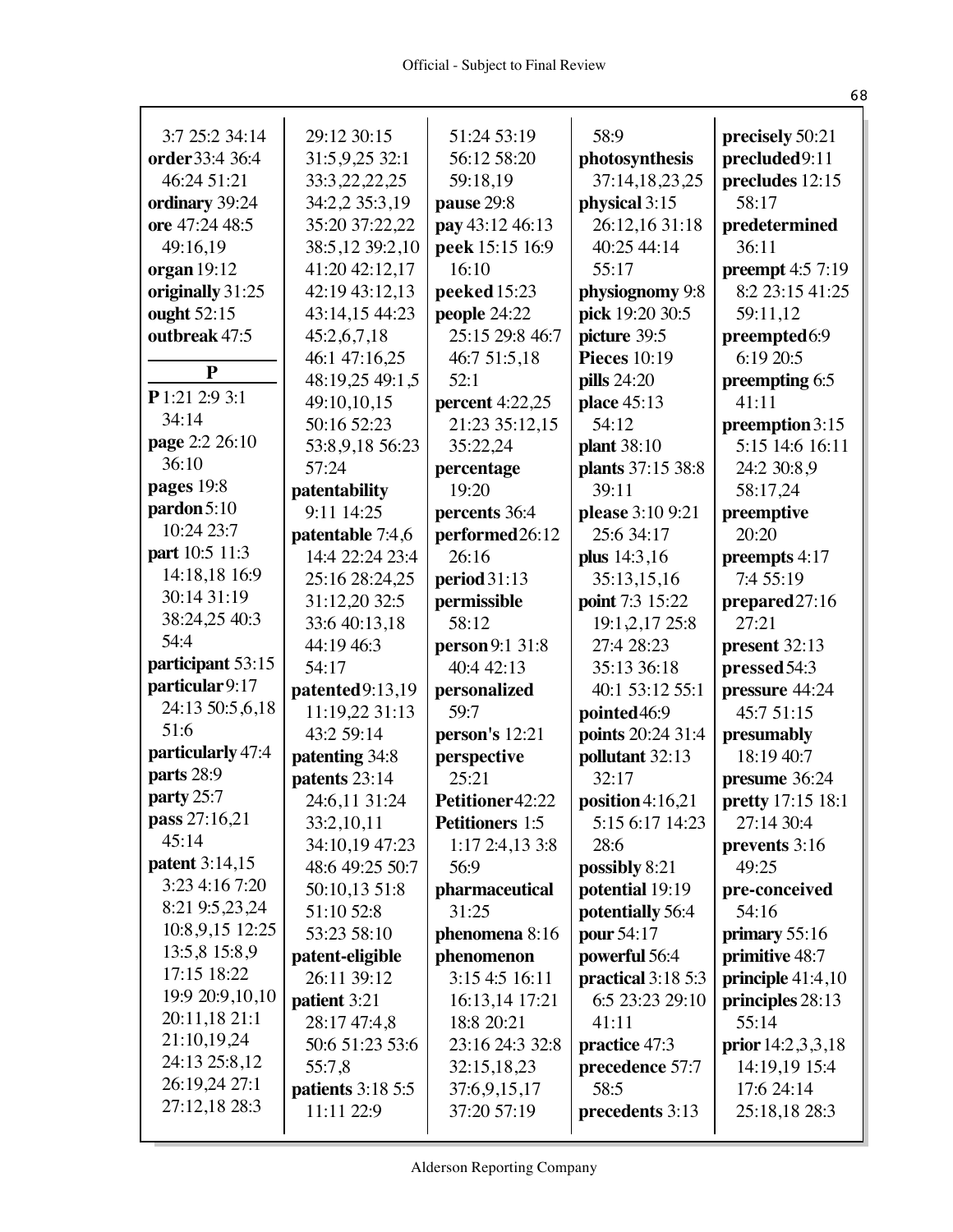| 51:5                    | 22:11 56:1                    | 40:9 57:23              | 48:2                   | 9:23 23:6,7             |
|-------------------------|-------------------------------|-------------------------|------------------------|-------------------------|
| probably 32:17          | 59:11                         |                         | <b>REBUTTAL</b>        | 26:13,18 36:5           |
| 36:18 37:21             | proposing 4:10                | $\mathbf R$             | 2:11 56:8              | 42:14                   |
| problem3:14,18          | protect 24:17                 | $\mathbf{R} 3:1$        | recites 26:11,16       | retained6:24            |
| 13:15,15 18:2           | 59:20                         | radiation 24:20         | recognizes 39:23       | reverse 24:23           |
| 23:2 27:19              | protected 16:24               | radioactive             | recommend 5:12         | <b>RICHARD 1:21</b>     |
| 30:21 34:2              | protecting 57:3               | 28:19                   | reduce 57:6            | 2:9 34:14               |
| 36:15,20,21,23          | protection 46:11              | raise 15:1              | referred 24:10         | $rid$ 39:13,14          |
| 38:2 41:8 42:25         | protocol 6:25                 | raised 14:22            | 37:10                  | right 6:1 7:1 10:3      |
| 54:2,11,11,14           | 22:1,19 46:8                  | 57:11                   | regimen46:9            | 10:11 11:14,23          |
| 58:7 59:18              | protocols 24:12               | raising 41:9            | regulatory 32:3        | 11:24 12:17             |
| problems 17:3           | provision 57:1                | random 44:10,16         | reinstate 3:12         | 27:4 28:8 34:4          |
| 28:15 39:8              | <b>PTO</b> 25:22 29:11        | range 4:7,9 5:14        | reject 17:23           | 35:4 36:2,23,25         |
| 53:25                   | 29:12,15                      | 5:19,25 6:4 7:4         | rejection 25:17        | 36:25 42:6              |
| procedures 7:15         | public 8:25 57:3              | 18:16 19:2,21           | relates 10:11          | 43:14 46:14,17          |
| proceed 55:12           | 58:22                         | 21:12 23:6,8            | relating $25:18$       | 49:10 51:22             |
| 55:14                   | pulsing $52:13$               | 39:8 42:11              | relevance 34:21        | 52:23 53:5              |
| process 7:11            | pure 44:4                     | 53:10 56:16             | 34:22,24               | 54:12 55:4,6,25         |
| 16:21 25:10             | purposes 35:23                | <b>ranges</b> 4:8 18:20 | relevant 11:17         | 56:4,16 58:16           |
| 26:3,4,8,11,13          | 53:2                          | 22:15,16 23:19          | rely 9:5 16:7 55:5     | risk 32:24 47:9         |
| 26:17 27:9,17           | push47:13                     | 23:21 24:1              | remaining 56:7         | rival 22:18 23:12       |
| 28:2,17,22,23           | put 13:23 26:14               | 30:18 35:11             | remand 52:17           | <b>ROBERTS 3:3</b>      |
| 28:24,25,25             | 26:23 28:19                   | 36:3,20 57:18           | remission $47:13$      | 24:25 26:9,22           |
| 30:25 31:1              | 38:14,21 40:15                | <b>rate</b> 28:18       | render 14:8            | 27:1 29:3,16            |
| 33:11,24 34:1,2         | 40:18 52:16                   | raw47:20                | 44:13 52:5             | 31:16 34:5,12           |
| 34:10 37:14,24          | putting 29:4                  | reach21:22              | renders 14:9           | 54:1,25 56:6            |
| 40:13 43:1,7            |                               | reaction 10:23          | request 56:19          | 59:24                   |
| 44:14 45:1,2            | Q                             | 11:1,4 24:19            | require $22:10$        | <b>robust</b> 15:6 57:1 |
| 46:21,22 48:11          | quarter 38:9,15               | reactor 50:11           | research 59:20         | room 5:3 7:14           |
| 48:12 55:17,18          | 39:21 40:2                    | read 6:10,10            | researched             | 9:18 22:7 23:24         |
| 57:10,11 58:9           | question $10:2,12$            | 12:1 30:13 36:2         | 59:12                  | 24:2                    |
| 59:21                   | 11:17,18 14:22                | reading $35:14$         | researchers            | rough 30:1 57:4         |
| processes 9:5           | 14:22,24 15:6                 | 36:8.9                  | 15:13 57:5             | royalties 43:13         |
| 27:18                   | 19:6 21:6 22:23               | readings 45:15          | reserve 24:24          | 43:14                   |
| produce 47:17           | 23:17,18 25:14                | reaffirmed 13:25        | resist $15:14$         | <b>rubber</b> 6:20 43:2 |
| produces 50:13          | 26:2 27:6 29:5                | real 12:13 21:22        | respect 31:24          | 43:3,5,8,9              |
| producing 47:16         | 29:13 30:5                    | 27:9                    | 43:15                  | rule 8:13,21,22         |
| <b>product</b> 18:10,13 | 31:22 33:1,16                 | really 14:14 17:7       | <b>Respondent 1:22</b> | 30:1                    |
| 35:20                   | 34:19 40:7,11<br>40:16 42:18  | 24:18 27:16             | 2:10 6:8 9:22          | <b>rules</b> 54:13,18   |
| products 31:25          |                               | 33:16 34:21             | 34:15                  | 54:20                   |
| 32:9                    | 45:3 46:1 54:9<br>56:11 57:11 | 38:3<br>reason 14:9     | response 23:18         | ruling $4:25$           |
| profession 52:22        |                               |                         | responses 46:5         | rulings 4:25            |
| <b>Prometheus</b> 1:7   | questioning<br>27:24          | 41:23                   | rest 17:14,17,19       | run $17:3$              |
| 3:5,144:16              |                               | reasons $11:16$         | restaurant 57:14       | runs $17:6$             |
| 5:24 21:19              | questions 30:11               | 17:16,16 35:18          | <b>result</b> 6:5 8:25 |                         |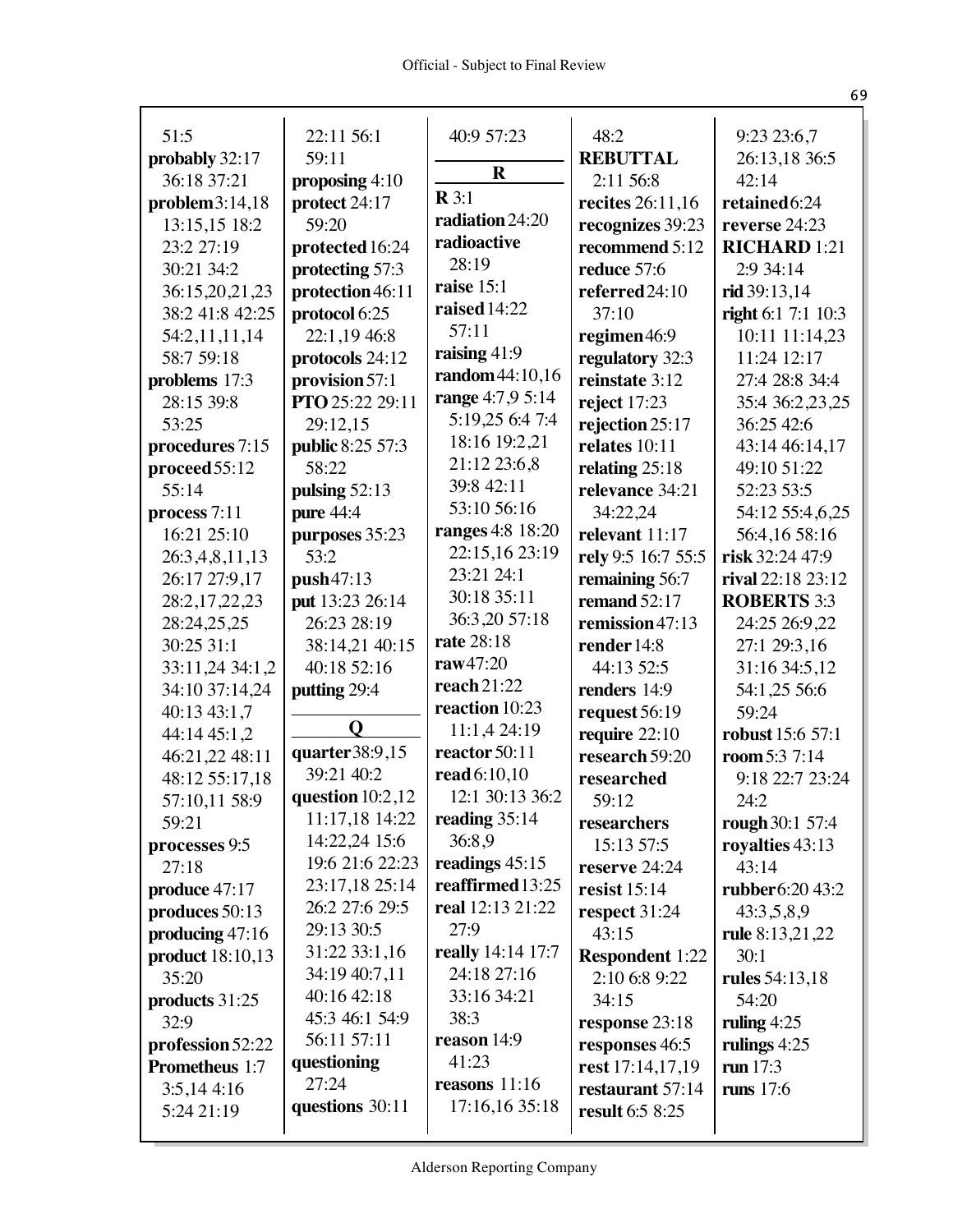|                            | sees 53:6               | similarly 29:1        | 7:17 9:16               | 60:1,3                |
|----------------------------|-------------------------|-----------------------|-------------------------|-----------------------|
| S                          | sense 17:7              | 31:11 53:20           | spectrum $43:25$        | succeeded 52:2        |
| S 2:1 3:1                  | sentence 34:6           | 58:18                 | spectrums 53:21         | success $52:10$       |
| safeguard 24:22            | separate 44:24          | simple $13:12$        | spent 12:25             | successful 52:5       |
| safely 58:20               | 45:10                   | 16:19 43:17           | split 20:9              | suffering 22:9        |
| salts 43:4                 | series 26:11,16         | 47:20                 | stage 35:2 36:23        | 59:19                 |
| San 50:9                   | serious 9:1 56:17       | simply $33:19$        | 41:9                    | sufficient 14:1       |
| saying 16:2                | seriously 51:24         | 37:1 44:3 58:8        | standard 4:3            | 14:16                 |
| 18:13 30:14                | <b>Services</b> 1:3 3:5 | size 50:8 59:3        | 15:7 30:8 31:5          | suggest 28:24         |
| 33:18 36:21                | set 28:14 30:10         | skill 39:24           | start 34:18 55:3        | suggested 25:24       |
| 37:25 39:15,17             | 32:3 46:10              | skin 11:8 18:16       | <b>States</b> 1:1,13,20 | 49:24                 |
| 42:22 46:13                | 59:17                   | 59:7                  | 2:7 5:6 6:3 25:3        | suggests 58:23        |
| 56:23                      | <b>Shapiro</b> 1:16 2:3 | <b>Solicitor</b> 1:18 | 25:22                   | sulfur $43:4$         |
| says 6:15 10:7             | 2:12 3:6,7,9,25         | solution 44:13        | stating $4:12$          | sulfuric 45:12        |
| 15:2 34:3,7<br>36:11 38:24 | 4:13,23 5:9,13          | 56:22                 | statutory 49:25         | summary $29:25$       |
| 53:6,9 56:22               | 5:18,23 6:12            | somebody 23:24        | 55:21                   | 30:1 39:13,16         |
| scale 47:11                | 7:6, 10, 13 8:1, 7      | 42:3 43:10            | steer48:8               | 58:6                  |
| Scalia 7:23 8:5,8          | 8:9,11,14,19            | 47:12 52:19           | step 14:1,5,16          | suppose 6:21          |
| 8:10,12,17,20              | 8:22 9:9,12,15          | somewhat 43:22        | 15:24 16:3,10           | 12:17,18 22:15        |
| 9:4, 10, 14, 21            | 9:24 10:4,9,13          | sonar $48:7$          | 16:12,19 17:20          | 23:7 32:12            |
| 10:6, 11, 14 14:7          | 10:16,24 11:2           | sorry 3:22 27:22      | 24:14 25:9 42:7         | 36:23,25 52:19        |
| 14:11,22 16:1,5            | 11:20,23 12:10          | 29:1 35:20 55:1       | 44:10 46:19,21          | 53:20                 |
| 20:8,14 30:6               | 12:13 13:3,6,8          | sort 40:8 41:3        | 46:23 47:18             | supposed 8:12         |
| 31:15,16,17                | 13:11,17,24             | <b>SOTOMAYOR</b>      | 48:2 50:2,13            | suppress $41:12$      |
| 52:19,25 56:10             | 14:10,14,21             | 3:22 4:6,20 5:8       | <b>STEPHEN</b> 1:16     | <b>Supreme</b> 1:1,13 |
| 56:22 58:19                | 15:5, 18, 21 16:4       | 5:11,16,19            | 2:3,12 3:7 56:8         | 27:11                 |
| scope 30:9 44:15           | 16:6,22,25 17:9         | 18:12,15,19,22        | steps 18:8 46:18        | sure 13:3 16:25       |
| 44:20                      | 17:11,19,25             | 19:5, 15, 18, 23      | 48:12 52:1              | 22:13 29:24           |
| second 9:2 19:8            | 18:4,7,14,18            | 20:1 24:6 55:23       | stop 58:14              | 30:16 49:14           |
| 38:18 41:9,21              | 18:21 19:4,7,15         | 58:7,12               | storehouse 11:3         | swept 59:1            |
| 42:7 43:11,13              | 19:16,22,25             | sought 21:14          | 15:12 24:18             | synthetic 32:9        |
| 44:11 58:16                | 20:3, 13, 16 21:3       | spare $11:15$         | 57:5                    | syringe $57:13$       |
| section 3:13               | 21:8, 18, 21 22:3       | 17:24                 | straightforward         | $s$ ystem $6:22$      |
| 14:20,24 15:7              | 22:6, 17, 25 23:3       | speak 18:24 51:5      | 28:12                   | 31:20 32:3            |
| 39:23 53:15                | 23:10,22 24:8           | speaks 55:15,20       | strawberries            | 41:20                 |
| 54:21 57:22,23             | 25:13 31:4,10           | special 27:19,19      | 57:16                   |                       |
| sections 15:2              | 56:7,8,10,25            | specific 7:17         | stress 28:16            | T                     |
| 25:11 54:12                | 58:11,15                | 17:21 18:9,11         | 47:15                   | T2:1,1                |
| see 4:13,24 6:12           | sharp $47:5$            | 21:10,22 22:14        | strikes 30:15           | tacking 25:9          |
| 7:11 11:5,15               | short $54:14$           | 22:17 24:11,12        | strong $3:19$           | tailor 56:3           |
| 12:20 16:14,19             | shows 12:22             | 45:20                 | stuck 58:22             | take 5:15 6:8,21      |
| 24:4 26:10                 | side 35:22,23           | specifically 51:8     | stuff 38:21,22          | 6:22 12:18,19         |
| 28:15 29:4,9               | 44:2,2,21 52:17         | specifications        | subject 4:9 25:16       | 17:13 21:11           |
| 33:17 49:12,20             | significant 44:12       | 33:14,14              | 26:13,17 39:12          | 26:14 28:16           |
| seek 53:23                 | similar $52:11,15$      | specificity 7:13      | submitted5:24           | 40:16 43:25           |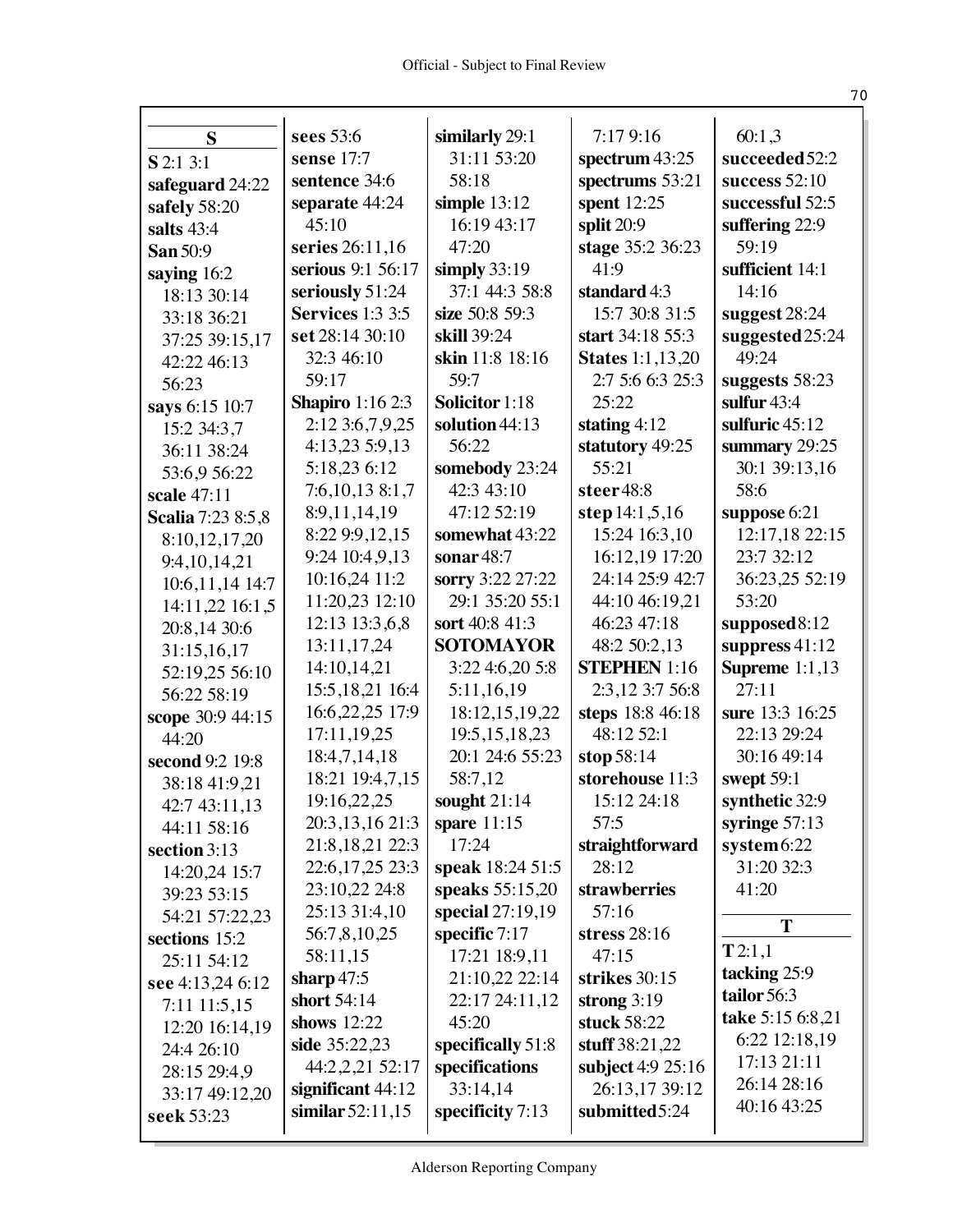| 59:20<br>21:1,15 38:1<br>56:19 58:3 59:9<br>taken 14:23<br>5:19<br>28:20 29:22<br>39:20 42:1<br>therapeutically<br>tried 23:13 41:21<br>usable 43:5<br>takes 12:19<br>33:3<br>46:16 59:15<br>44:9<br>use 3:25 16:12<br>thing 12:21 13:19<br>47:20<br>thousands 33:2<br>trips $58:2,2$<br>23:12,14,16,24<br>13:20 17:7,23<br>three 6:25 46:18<br>trouble 30:6<br>talk 15:20 38:2<br>28:17 31:12,13<br>41:3 48:16<br>48:25 49:22<br>threshold 26:2<br>true 16:20 30:5<br>32:1,2 33:2,13<br>55:14<br>things 5:16 13:24<br>29:18<br>30:17<br>33:17.21 37:23<br>talking 14:12,12<br>30:18 35:12<br>try 38:2 40:20,23<br>throw $29:17$<br>39:11 40:6<br>37:11,12 40:17<br>20:12 29:25<br>Tilghman 44:22<br>46:12 51:21<br>41:22 43:8 44:4<br>45:19<br>41:1,25 47:15<br>44:22,22<br>53:20,23<br>44:23 45:12,15<br>time 24:4,24 47:8<br>trying $7:945:6,9$<br>45:24,25 46:12<br>techniques 44:11<br>55:17,20<br>44:16<br>think 3:23 8:7,9<br>45:14 51:19<br>54:3<br>47:23 51:3 57:6<br>8:14,199:3<br>telegraph 41:19<br>tissues 6:24<br>59:6,11,12<br>58:20<br>today 3:11 50:2<br>41:19<br>10:4 11:16,18<br>tube 57:13<br>useful 26:13,18<br>told 18:15 25:13<br>38:20 47:21<br>telephone 52:14<br>11:25 15:21<br>turn 39:7<br>tell 10:14 13:9<br>18:2,25 19:23<br>48:9<br>turns $47:21$<br>48:13,16 49:6,9<br>20:3 21:20<br>49:11,12 50:1<br>33:15 47:8 48:8<br>top 35:22<br>two 4:7,25 5:16<br>49:9<br>22:13,25 23:1,3<br>6:25 12:5 15:22<br><b>total 23:13</b><br>56:24<br>telling $49:16$<br>23:10,22 25:20<br>totally 53:13<br>35:18 38:1 39:2<br>uses 9:2 12:3<br>tells 49:15 58:14<br>27:5 28:11,11<br>toxic 56:4 59:16<br>39:3 40:22<br>22:15 44:5<br>28:15,23 29:1<br>temperature<br>toxicities 47:7<br>41:15 46:5<br>utility 53:16,18<br>18:10 43:4 45:8<br>55:16,20 58:2,2<br>54:4<br>30:3,5,6,19<br>toxicity 35:6<br>36:22 37:4<br>type 24:7 50:11<br>31:3,3,21,23<br>utterly 25:9<br>temptation 15:15<br>25:24<br>32:4,22 33:15<br>47:10 53:7,10<br>$\mathbf{V}$<br>U<br>term $37:9$<br>34:18,21,22<br>53:11<br>v 1:6 3:5<br>underlying 37:24<br>transform 41:2<br>terminated 58:4<br>35:14 36:13,14<br>understand<br>valid 25:7 39:2,4<br>terms 23:23 31:4<br>36:17,22 37:21<br>transformation<br>validity 35:3<br>22:14 29:7<br>28:21<br>45:3<br>37:22 38:24<br>valuable 46:24<br>32:11<br>41:8 42:6,23,25<br>transformed<br>terribly 29:8<br>47:24<br>understanding<br>test 3:17 5:4,8,11<br>43:20,23 46:6<br>27:9<br>13:10 49:15<br>variety 37:16<br>transforms 26:12<br>5:14 6:6 7:16<br>47:15 48:20<br>various 4:15<br>understood<br>26:17<br>8:24 12:16<br>49:20,23 52:15<br>vast 8:3 38:19<br>36:18 52:11<br>16:13 21:20<br>53:4 54:10<br>transplants<br>vastly 24:3,11<br>unfortunately<br>55:16 56:11<br>19:12,13 20:11<br>22:18 26:2,6,7<br>18:5<br><b>veins</b> 47:23<br>26:9 31:6,13<br>treadmill 28:18<br>57:19 58:15<br><b>United</b> 1:1,13,20<br><b>Verrilli</b> 1:18 2:6<br>thinking $6:18$<br>treat 33:4 55:7<br>57:1,4,13<br>2:7 5:5 6:3 25:3<br>25:1,2,5,20<br>testing $25:10$<br>32:24 49:5,5<br>treatment 18:16<br>26:20,24 27:3,7<br>25:22<br>tests $5:16,20$<br>thinks $21:12$<br>18:20 21:24<br>27:14,22 28:6<br>unpatentable<br>7:14 23:12<br>28:13 52:19<br>22:1,15,19<br>32:23<br>28:10 29:10,20<br>28:16 31:6 47:7<br>thiopurine $3:19$<br>23:20 24:12<br>30:3,24 31:21<br>unsuccessful<br><b>thank</b> 3:9 24:25<br>32:9<br>28:21 30:19<br>52:4<br>32:16 33:9,21<br>thiopurines<br>45:24,25 46:8,9<br>34:11,12 54:8<br>unusual $47:14$<br>34:1,7<br>56:6 59:23,24<br>45:20 51:6,13<br>51:22 58:9<br><b>upper</b> 5:2 6:15<br>versus $39:17$<br>theirs 6:4<br><b>third</b> 33:6<br>treatments 24:1 | 53:2 59:3 |                  | thought 9:20 | treble $21:14$ | urge 3:11 24:23 |
|---------------------------------------------------------------------------------------------------------------------------------------------------------------------------------------------------------------------------------------------------------------------------------------------------------------------------------------------------------------------------------------------------------------------------------------------------------------------------------------------------------------------------------------------------------------------------------------------------------------------------------------------------------------------------------------------------------------------------------------------------------------------------------------------------------------------------------------------------------------------------------------------------------------------------------------------------------------------------------------------------------------------------------------------------------------------------------------------------------------------------------------------------------------------------------------------------------------------------------------------------------------------------------------------------------------------------------------------------------------------------------------------------------------------------------------------------------------------------------------------------------------------------------------------------------------------------------------------------------------------------------------------------------------------------------------------------------------------------------------------------------------------------------------------------------------------------------------------------------------------------------------------------------------------------------------------------------------------------------------------------------------------------------------------------------------------------------------------------------------------------------------------------------------------------------------------------------------------------------------------------------------------------------------------------------------------------------------------------------------------------------------------------------------------------------------------------------------------------------------------------------------------------------------------------------------------------------------------------------------------------------------------------------------------------------------------------------------------------------------------------------------------------------------------------------------------------------------------------------------------------------------------------------------------------------------------------------------------------------------------------------------------------------------------------------------------------------------------------------------------------------------------------------------------------------------------------------------------------------------------------------------------------------------------------------------------------------------------------------------------------------------------------------------------------------------------------------------------------------------------------------------------------------------------------------------------------------------------------------------------------------------|-----------|------------------|--------------|----------------|-----------------|
|                                                                                                                                                                                                                                                                                                                                                                                                                                                                                                                                                                                                                                                                                                                                                                                                                                                                                                                                                                                                                                                                                                                                                                                                                                                                                                                                                                                                                                                                                                                                                                                                                                                                                                                                                                                                                                                                                                                                                                                                                                                                                                                                                                                                                                                                                                                                                                                                                                                                                                                                                                                                                                                                                                                                                                                                                                                                                                                                                                                                                                                                                                                                                                                                                                                                                                                                                                                                                                                                                                                                                                                                                                       |           | therapeutic 5:14 |              |                |                 |
|                                                                                                                                                                                                                                                                                                                                                                                                                                                                                                                                                                                                                                                                                                                                                                                                                                                                                                                                                                                                                                                                                                                                                                                                                                                                                                                                                                                                                                                                                                                                                                                                                                                                                                                                                                                                                                                                                                                                                                                                                                                                                                                                                                                                                                                                                                                                                                                                                                                                                                                                                                                                                                                                                                                                                                                                                                                                                                                                                                                                                                                                                                                                                                                                                                                                                                                                                                                                                                                                                                                                                                                                                                       |           |                  |              |                |                 |
|                                                                                                                                                                                                                                                                                                                                                                                                                                                                                                                                                                                                                                                                                                                                                                                                                                                                                                                                                                                                                                                                                                                                                                                                                                                                                                                                                                                                                                                                                                                                                                                                                                                                                                                                                                                                                                                                                                                                                                                                                                                                                                                                                                                                                                                                                                                                                                                                                                                                                                                                                                                                                                                                                                                                                                                                                                                                                                                                                                                                                                                                                                                                                                                                                                                                                                                                                                                                                                                                                                                                                                                                                                       |           |                  |              |                |                 |
|                                                                                                                                                                                                                                                                                                                                                                                                                                                                                                                                                                                                                                                                                                                                                                                                                                                                                                                                                                                                                                                                                                                                                                                                                                                                                                                                                                                                                                                                                                                                                                                                                                                                                                                                                                                                                                                                                                                                                                                                                                                                                                                                                                                                                                                                                                                                                                                                                                                                                                                                                                                                                                                                                                                                                                                                                                                                                                                                                                                                                                                                                                                                                                                                                                                                                                                                                                                                                                                                                                                                                                                                                                       |           |                  |              |                |                 |
|                                                                                                                                                                                                                                                                                                                                                                                                                                                                                                                                                                                                                                                                                                                                                                                                                                                                                                                                                                                                                                                                                                                                                                                                                                                                                                                                                                                                                                                                                                                                                                                                                                                                                                                                                                                                                                                                                                                                                                                                                                                                                                                                                                                                                                                                                                                                                                                                                                                                                                                                                                                                                                                                                                                                                                                                                                                                                                                                                                                                                                                                                                                                                                                                                                                                                                                                                                                                                                                                                                                                                                                                                                       |           |                  |              |                |                 |
|                                                                                                                                                                                                                                                                                                                                                                                                                                                                                                                                                                                                                                                                                                                                                                                                                                                                                                                                                                                                                                                                                                                                                                                                                                                                                                                                                                                                                                                                                                                                                                                                                                                                                                                                                                                                                                                                                                                                                                                                                                                                                                                                                                                                                                                                                                                                                                                                                                                                                                                                                                                                                                                                                                                                                                                                                                                                                                                                                                                                                                                                                                                                                                                                                                                                                                                                                                                                                                                                                                                                                                                                                                       |           |                  |              |                |                 |
|                                                                                                                                                                                                                                                                                                                                                                                                                                                                                                                                                                                                                                                                                                                                                                                                                                                                                                                                                                                                                                                                                                                                                                                                                                                                                                                                                                                                                                                                                                                                                                                                                                                                                                                                                                                                                                                                                                                                                                                                                                                                                                                                                                                                                                                                                                                                                                                                                                                                                                                                                                                                                                                                                                                                                                                                                                                                                                                                                                                                                                                                                                                                                                                                                                                                                                                                                                                                                                                                                                                                                                                                                                       |           |                  |              |                |                 |
|                                                                                                                                                                                                                                                                                                                                                                                                                                                                                                                                                                                                                                                                                                                                                                                                                                                                                                                                                                                                                                                                                                                                                                                                                                                                                                                                                                                                                                                                                                                                                                                                                                                                                                                                                                                                                                                                                                                                                                                                                                                                                                                                                                                                                                                                                                                                                                                                                                                                                                                                                                                                                                                                                                                                                                                                                                                                                                                                                                                                                                                                                                                                                                                                                                                                                                                                                                                                                                                                                                                                                                                                                                       |           |                  |              |                |                 |
|                                                                                                                                                                                                                                                                                                                                                                                                                                                                                                                                                                                                                                                                                                                                                                                                                                                                                                                                                                                                                                                                                                                                                                                                                                                                                                                                                                                                                                                                                                                                                                                                                                                                                                                                                                                                                                                                                                                                                                                                                                                                                                                                                                                                                                                                                                                                                                                                                                                                                                                                                                                                                                                                                                                                                                                                                                                                                                                                                                                                                                                                                                                                                                                                                                                                                                                                                                                                                                                                                                                                                                                                                                       |           |                  |              |                |                 |
|                                                                                                                                                                                                                                                                                                                                                                                                                                                                                                                                                                                                                                                                                                                                                                                                                                                                                                                                                                                                                                                                                                                                                                                                                                                                                                                                                                                                                                                                                                                                                                                                                                                                                                                                                                                                                                                                                                                                                                                                                                                                                                                                                                                                                                                                                                                                                                                                                                                                                                                                                                                                                                                                                                                                                                                                                                                                                                                                                                                                                                                                                                                                                                                                                                                                                                                                                                                                                                                                                                                                                                                                                                       |           |                  |              |                |                 |
|                                                                                                                                                                                                                                                                                                                                                                                                                                                                                                                                                                                                                                                                                                                                                                                                                                                                                                                                                                                                                                                                                                                                                                                                                                                                                                                                                                                                                                                                                                                                                                                                                                                                                                                                                                                                                                                                                                                                                                                                                                                                                                                                                                                                                                                                                                                                                                                                                                                                                                                                                                                                                                                                                                                                                                                                                                                                                                                                                                                                                                                                                                                                                                                                                                                                                                                                                                                                                                                                                                                                                                                                                                       |           |                  |              |                |                 |
|                                                                                                                                                                                                                                                                                                                                                                                                                                                                                                                                                                                                                                                                                                                                                                                                                                                                                                                                                                                                                                                                                                                                                                                                                                                                                                                                                                                                                                                                                                                                                                                                                                                                                                                                                                                                                                                                                                                                                                                                                                                                                                                                                                                                                                                                                                                                                                                                                                                                                                                                                                                                                                                                                                                                                                                                                                                                                                                                                                                                                                                                                                                                                                                                                                                                                                                                                                                                                                                                                                                                                                                                                                       |           |                  |              |                |                 |
|                                                                                                                                                                                                                                                                                                                                                                                                                                                                                                                                                                                                                                                                                                                                                                                                                                                                                                                                                                                                                                                                                                                                                                                                                                                                                                                                                                                                                                                                                                                                                                                                                                                                                                                                                                                                                                                                                                                                                                                                                                                                                                                                                                                                                                                                                                                                                                                                                                                                                                                                                                                                                                                                                                                                                                                                                                                                                                                                                                                                                                                                                                                                                                                                                                                                                                                                                                                                                                                                                                                                                                                                                                       |           |                  |              |                |                 |
|                                                                                                                                                                                                                                                                                                                                                                                                                                                                                                                                                                                                                                                                                                                                                                                                                                                                                                                                                                                                                                                                                                                                                                                                                                                                                                                                                                                                                                                                                                                                                                                                                                                                                                                                                                                                                                                                                                                                                                                                                                                                                                                                                                                                                                                                                                                                                                                                                                                                                                                                                                                                                                                                                                                                                                                                                                                                                                                                                                                                                                                                                                                                                                                                                                                                                                                                                                                                                                                                                                                                                                                                                                       |           |                  |              |                |                 |
|                                                                                                                                                                                                                                                                                                                                                                                                                                                                                                                                                                                                                                                                                                                                                                                                                                                                                                                                                                                                                                                                                                                                                                                                                                                                                                                                                                                                                                                                                                                                                                                                                                                                                                                                                                                                                                                                                                                                                                                                                                                                                                                                                                                                                                                                                                                                                                                                                                                                                                                                                                                                                                                                                                                                                                                                                                                                                                                                                                                                                                                                                                                                                                                                                                                                                                                                                                                                                                                                                                                                                                                                                                       |           |                  |              |                |                 |
|                                                                                                                                                                                                                                                                                                                                                                                                                                                                                                                                                                                                                                                                                                                                                                                                                                                                                                                                                                                                                                                                                                                                                                                                                                                                                                                                                                                                                                                                                                                                                                                                                                                                                                                                                                                                                                                                                                                                                                                                                                                                                                                                                                                                                                                                                                                                                                                                                                                                                                                                                                                                                                                                                                                                                                                                                                                                                                                                                                                                                                                                                                                                                                                                                                                                                                                                                                                                                                                                                                                                                                                                                                       |           |                  |              |                |                 |
|                                                                                                                                                                                                                                                                                                                                                                                                                                                                                                                                                                                                                                                                                                                                                                                                                                                                                                                                                                                                                                                                                                                                                                                                                                                                                                                                                                                                                                                                                                                                                                                                                                                                                                                                                                                                                                                                                                                                                                                                                                                                                                                                                                                                                                                                                                                                                                                                                                                                                                                                                                                                                                                                                                                                                                                                                                                                                                                                                                                                                                                                                                                                                                                                                                                                                                                                                                                                                                                                                                                                                                                                                                       |           |                  |              |                |                 |
|                                                                                                                                                                                                                                                                                                                                                                                                                                                                                                                                                                                                                                                                                                                                                                                                                                                                                                                                                                                                                                                                                                                                                                                                                                                                                                                                                                                                                                                                                                                                                                                                                                                                                                                                                                                                                                                                                                                                                                                                                                                                                                                                                                                                                                                                                                                                                                                                                                                                                                                                                                                                                                                                                                                                                                                                                                                                                                                                                                                                                                                                                                                                                                                                                                                                                                                                                                                                                                                                                                                                                                                                                                       |           |                  |              |                |                 |
|                                                                                                                                                                                                                                                                                                                                                                                                                                                                                                                                                                                                                                                                                                                                                                                                                                                                                                                                                                                                                                                                                                                                                                                                                                                                                                                                                                                                                                                                                                                                                                                                                                                                                                                                                                                                                                                                                                                                                                                                                                                                                                                                                                                                                                                                                                                                                                                                                                                                                                                                                                                                                                                                                                                                                                                                                                                                                                                                                                                                                                                                                                                                                                                                                                                                                                                                                                                                                                                                                                                                                                                                                                       |           |                  |              |                |                 |
|                                                                                                                                                                                                                                                                                                                                                                                                                                                                                                                                                                                                                                                                                                                                                                                                                                                                                                                                                                                                                                                                                                                                                                                                                                                                                                                                                                                                                                                                                                                                                                                                                                                                                                                                                                                                                                                                                                                                                                                                                                                                                                                                                                                                                                                                                                                                                                                                                                                                                                                                                                                                                                                                                                                                                                                                                                                                                                                                                                                                                                                                                                                                                                                                                                                                                                                                                                                                                                                                                                                                                                                                                                       |           |                  |              |                |                 |
|                                                                                                                                                                                                                                                                                                                                                                                                                                                                                                                                                                                                                                                                                                                                                                                                                                                                                                                                                                                                                                                                                                                                                                                                                                                                                                                                                                                                                                                                                                                                                                                                                                                                                                                                                                                                                                                                                                                                                                                                                                                                                                                                                                                                                                                                                                                                                                                                                                                                                                                                                                                                                                                                                                                                                                                                                                                                                                                                                                                                                                                                                                                                                                                                                                                                                                                                                                                                                                                                                                                                                                                                                                       |           |                  |              |                |                 |
|                                                                                                                                                                                                                                                                                                                                                                                                                                                                                                                                                                                                                                                                                                                                                                                                                                                                                                                                                                                                                                                                                                                                                                                                                                                                                                                                                                                                                                                                                                                                                                                                                                                                                                                                                                                                                                                                                                                                                                                                                                                                                                                                                                                                                                                                                                                                                                                                                                                                                                                                                                                                                                                                                                                                                                                                                                                                                                                                                                                                                                                                                                                                                                                                                                                                                                                                                                                                                                                                                                                                                                                                                                       |           |                  |              |                |                 |
|                                                                                                                                                                                                                                                                                                                                                                                                                                                                                                                                                                                                                                                                                                                                                                                                                                                                                                                                                                                                                                                                                                                                                                                                                                                                                                                                                                                                                                                                                                                                                                                                                                                                                                                                                                                                                                                                                                                                                                                                                                                                                                                                                                                                                                                                                                                                                                                                                                                                                                                                                                                                                                                                                                                                                                                                                                                                                                                                                                                                                                                                                                                                                                                                                                                                                                                                                                                                                                                                                                                                                                                                                                       |           |                  |              |                |                 |
|                                                                                                                                                                                                                                                                                                                                                                                                                                                                                                                                                                                                                                                                                                                                                                                                                                                                                                                                                                                                                                                                                                                                                                                                                                                                                                                                                                                                                                                                                                                                                                                                                                                                                                                                                                                                                                                                                                                                                                                                                                                                                                                                                                                                                                                                                                                                                                                                                                                                                                                                                                                                                                                                                                                                                                                                                                                                                                                                                                                                                                                                                                                                                                                                                                                                                                                                                                                                                                                                                                                                                                                                                                       |           |                  |              |                |                 |
|                                                                                                                                                                                                                                                                                                                                                                                                                                                                                                                                                                                                                                                                                                                                                                                                                                                                                                                                                                                                                                                                                                                                                                                                                                                                                                                                                                                                                                                                                                                                                                                                                                                                                                                                                                                                                                                                                                                                                                                                                                                                                                                                                                                                                                                                                                                                                                                                                                                                                                                                                                                                                                                                                                                                                                                                                                                                                                                                                                                                                                                                                                                                                                                                                                                                                                                                                                                                                                                                                                                                                                                                                                       |           |                  |              |                |                 |
|                                                                                                                                                                                                                                                                                                                                                                                                                                                                                                                                                                                                                                                                                                                                                                                                                                                                                                                                                                                                                                                                                                                                                                                                                                                                                                                                                                                                                                                                                                                                                                                                                                                                                                                                                                                                                                                                                                                                                                                                                                                                                                                                                                                                                                                                                                                                                                                                                                                                                                                                                                                                                                                                                                                                                                                                                                                                                                                                                                                                                                                                                                                                                                                                                                                                                                                                                                                                                                                                                                                                                                                                                                       |           |                  |              |                |                 |
|                                                                                                                                                                                                                                                                                                                                                                                                                                                                                                                                                                                                                                                                                                                                                                                                                                                                                                                                                                                                                                                                                                                                                                                                                                                                                                                                                                                                                                                                                                                                                                                                                                                                                                                                                                                                                                                                                                                                                                                                                                                                                                                                                                                                                                                                                                                                                                                                                                                                                                                                                                                                                                                                                                                                                                                                                                                                                                                                                                                                                                                                                                                                                                                                                                                                                                                                                                                                                                                                                                                                                                                                                                       |           |                  |              |                |                 |
|                                                                                                                                                                                                                                                                                                                                                                                                                                                                                                                                                                                                                                                                                                                                                                                                                                                                                                                                                                                                                                                                                                                                                                                                                                                                                                                                                                                                                                                                                                                                                                                                                                                                                                                                                                                                                                                                                                                                                                                                                                                                                                                                                                                                                                                                                                                                                                                                                                                                                                                                                                                                                                                                                                                                                                                                                                                                                                                                                                                                                                                                                                                                                                                                                                                                                                                                                                                                                                                                                                                                                                                                                                       |           |                  |              |                |                 |
|                                                                                                                                                                                                                                                                                                                                                                                                                                                                                                                                                                                                                                                                                                                                                                                                                                                                                                                                                                                                                                                                                                                                                                                                                                                                                                                                                                                                                                                                                                                                                                                                                                                                                                                                                                                                                                                                                                                                                                                                                                                                                                                                                                                                                                                                                                                                                                                                                                                                                                                                                                                                                                                                                                                                                                                                                                                                                                                                                                                                                                                                                                                                                                                                                                                                                                                                                                                                                                                                                                                                                                                                                                       |           |                  |              |                |                 |
|                                                                                                                                                                                                                                                                                                                                                                                                                                                                                                                                                                                                                                                                                                                                                                                                                                                                                                                                                                                                                                                                                                                                                                                                                                                                                                                                                                                                                                                                                                                                                                                                                                                                                                                                                                                                                                                                                                                                                                                                                                                                                                                                                                                                                                                                                                                                                                                                                                                                                                                                                                                                                                                                                                                                                                                                                                                                                                                                                                                                                                                                                                                                                                                                                                                                                                                                                                                                                                                                                                                                                                                                                                       |           |                  |              |                |                 |
|                                                                                                                                                                                                                                                                                                                                                                                                                                                                                                                                                                                                                                                                                                                                                                                                                                                                                                                                                                                                                                                                                                                                                                                                                                                                                                                                                                                                                                                                                                                                                                                                                                                                                                                                                                                                                                                                                                                                                                                                                                                                                                                                                                                                                                                                                                                                                                                                                                                                                                                                                                                                                                                                                                                                                                                                                                                                                                                                                                                                                                                                                                                                                                                                                                                                                                                                                                                                                                                                                                                                                                                                                                       |           |                  |              |                |                 |
|                                                                                                                                                                                                                                                                                                                                                                                                                                                                                                                                                                                                                                                                                                                                                                                                                                                                                                                                                                                                                                                                                                                                                                                                                                                                                                                                                                                                                                                                                                                                                                                                                                                                                                                                                                                                                                                                                                                                                                                                                                                                                                                                                                                                                                                                                                                                                                                                                                                                                                                                                                                                                                                                                                                                                                                                                                                                                                                                                                                                                                                                                                                                                                                                                                                                                                                                                                                                                                                                                                                                                                                                                                       |           |                  |              |                |                 |
|                                                                                                                                                                                                                                                                                                                                                                                                                                                                                                                                                                                                                                                                                                                                                                                                                                                                                                                                                                                                                                                                                                                                                                                                                                                                                                                                                                                                                                                                                                                                                                                                                                                                                                                                                                                                                                                                                                                                                                                                                                                                                                                                                                                                                                                                                                                                                                                                                                                                                                                                                                                                                                                                                                                                                                                                                                                                                                                                                                                                                                                                                                                                                                                                                                                                                                                                                                                                                                                                                                                                                                                                                                       |           |                  |              |                |                 |
|                                                                                                                                                                                                                                                                                                                                                                                                                                                                                                                                                                                                                                                                                                                                                                                                                                                                                                                                                                                                                                                                                                                                                                                                                                                                                                                                                                                                                                                                                                                                                                                                                                                                                                                                                                                                                                                                                                                                                                                                                                                                                                                                                                                                                                                                                                                                                                                                                                                                                                                                                                                                                                                                                                                                                                                                                                                                                                                                                                                                                                                                                                                                                                                                                                                                                                                                                                                                                                                                                                                                                                                                                                       |           |                  |              |                |                 |
|                                                                                                                                                                                                                                                                                                                                                                                                                                                                                                                                                                                                                                                                                                                                                                                                                                                                                                                                                                                                                                                                                                                                                                                                                                                                                                                                                                                                                                                                                                                                                                                                                                                                                                                                                                                                                                                                                                                                                                                                                                                                                                                                                                                                                                                                                                                                                                                                                                                                                                                                                                                                                                                                                                                                                                                                                                                                                                                                                                                                                                                                                                                                                                                                                                                                                                                                                                                                                                                                                                                                                                                                                                       |           |                  |              |                |                 |
|                                                                                                                                                                                                                                                                                                                                                                                                                                                                                                                                                                                                                                                                                                                                                                                                                                                                                                                                                                                                                                                                                                                                                                                                                                                                                                                                                                                                                                                                                                                                                                                                                                                                                                                                                                                                                                                                                                                                                                                                                                                                                                                                                                                                                                                                                                                                                                                                                                                                                                                                                                                                                                                                                                                                                                                                                                                                                                                                                                                                                                                                                                                                                                                                                                                                                                                                                                                                                                                                                                                                                                                                                                       |           |                  |              |                |                 |
|                                                                                                                                                                                                                                                                                                                                                                                                                                                                                                                                                                                                                                                                                                                                                                                                                                                                                                                                                                                                                                                                                                                                                                                                                                                                                                                                                                                                                                                                                                                                                                                                                                                                                                                                                                                                                                                                                                                                                                                                                                                                                                                                                                                                                                                                                                                                                                                                                                                                                                                                                                                                                                                                                                                                                                                                                                                                                                                                                                                                                                                                                                                                                                                                                                                                                                                                                                                                                                                                                                                                                                                                                                       |           |                  |              |                |                 |
|                                                                                                                                                                                                                                                                                                                                                                                                                                                                                                                                                                                                                                                                                                                                                                                                                                                                                                                                                                                                                                                                                                                                                                                                                                                                                                                                                                                                                                                                                                                                                                                                                                                                                                                                                                                                                                                                                                                                                                                                                                                                                                                                                                                                                                                                                                                                                                                                                                                                                                                                                                                                                                                                                                                                                                                                                                                                                                                                                                                                                                                                                                                                                                                                                                                                                                                                                                                                                                                                                                                                                                                                                                       |           |                  |              |                |                 |
|                                                                                                                                                                                                                                                                                                                                                                                                                                                                                                                                                                                                                                                                                                                                                                                                                                                                                                                                                                                                                                                                                                                                                                                                                                                                                                                                                                                                                                                                                                                                                                                                                                                                                                                                                                                                                                                                                                                                                                                                                                                                                                                                                                                                                                                                                                                                                                                                                                                                                                                                                                                                                                                                                                                                                                                                                                                                                                                                                                                                                                                                                                                                                                                                                                                                                                                                                                                                                                                                                                                                                                                                                                       |           |                  |              |                |                 |
|                                                                                                                                                                                                                                                                                                                                                                                                                                                                                                                                                                                                                                                                                                                                                                                                                                                                                                                                                                                                                                                                                                                                                                                                                                                                                                                                                                                                                                                                                                                                                                                                                                                                                                                                                                                                                                                                                                                                                                                                                                                                                                                                                                                                                                                                                                                                                                                                                                                                                                                                                                                                                                                                                                                                                                                                                                                                                                                                                                                                                                                                                                                                                                                                                                                                                                                                                                                                                                                                                                                                                                                                                                       |           |                  |              |                |                 |
|                                                                                                                                                                                                                                                                                                                                                                                                                                                                                                                                                                                                                                                                                                                                                                                                                                                                                                                                                                                                                                                                                                                                                                                                                                                                                                                                                                                                                                                                                                                                                                                                                                                                                                                                                                                                                                                                                                                                                                                                                                                                                                                                                                                                                                                                                                                                                                                                                                                                                                                                                                                                                                                                                                                                                                                                                                                                                                                                                                                                                                                                                                                                                                                                                                                                                                                                                                                                                                                                                                                                                                                                                                       |           |                  |              |                |                 |
|                                                                                                                                                                                                                                                                                                                                                                                                                                                                                                                                                                                                                                                                                                                                                                                                                                                                                                                                                                                                                                                                                                                                                                                                                                                                                                                                                                                                                                                                                                                                                                                                                                                                                                                                                                                                                                                                                                                                                                                                                                                                                                                                                                                                                                                                                                                                                                                                                                                                                                                                                                                                                                                                                                                                                                                                                                                                                                                                                                                                                                                                                                                                                                                                                                                                                                                                                                                                                                                                                                                                                                                                                                       |           |                  |              |                |                 |
|                                                                                                                                                                                                                                                                                                                                                                                                                                                                                                                                                                                                                                                                                                                                                                                                                                                                                                                                                                                                                                                                                                                                                                                                                                                                                                                                                                                                                                                                                                                                                                                                                                                                                                                                                                                                                                                                                                                                                                                                                                                                                                                                                                                                                                                                                                                                                                                                                                                                                                                                                                                                                                                                                                                                                                                                                                                                                                                                                                                                                                                                                                                                                                                                                                                                                                                                                                                                                                                                                                                                                                                                                                       |           |                  |              |                |                 |
|                                                                                                                                                                                                                                                                                                                                                                                                                                                                                                                                                                                                                                                                                                                                                                                                                                                                                                                                                                                                                                                                                                                                                                                                                                                                                                                                                                                                                                                                                                                                                                                                                                                                                                                                                                                                                                                                                                                                                                                                                                                                                                                                                                                                                                                                                                                                                                                                                                                                                                                                                                                                                                                                                                                                                                                                                                                                                                                                                                                                                                                                                                                                                                                                                                                                                                                                                                                                                                                                                                                                                                                                                                       |           |                  |              |                |                 |
|                                                                                                                                                                                                                                                                                                                                                                                                                                                                                                                                                                                                                                                                                                                                                                                                                                                                                                                                                                                                                                                                                                                                                                                                                                                                                                                                                                                                                                                                                                                                                                                                                                                                                                                                                                                                                                                                                                                                                                                                                                                                                                                                                                                                                                                                                                                                                                                                                                                                                                                                                                                                                                                                                                                                                                                                                                                                                                                                                                                                                                                                                                                                                                                                                                                                                                                                                                                                                                                                                                                                                                                                                                       |           |                  |              |                |                 |